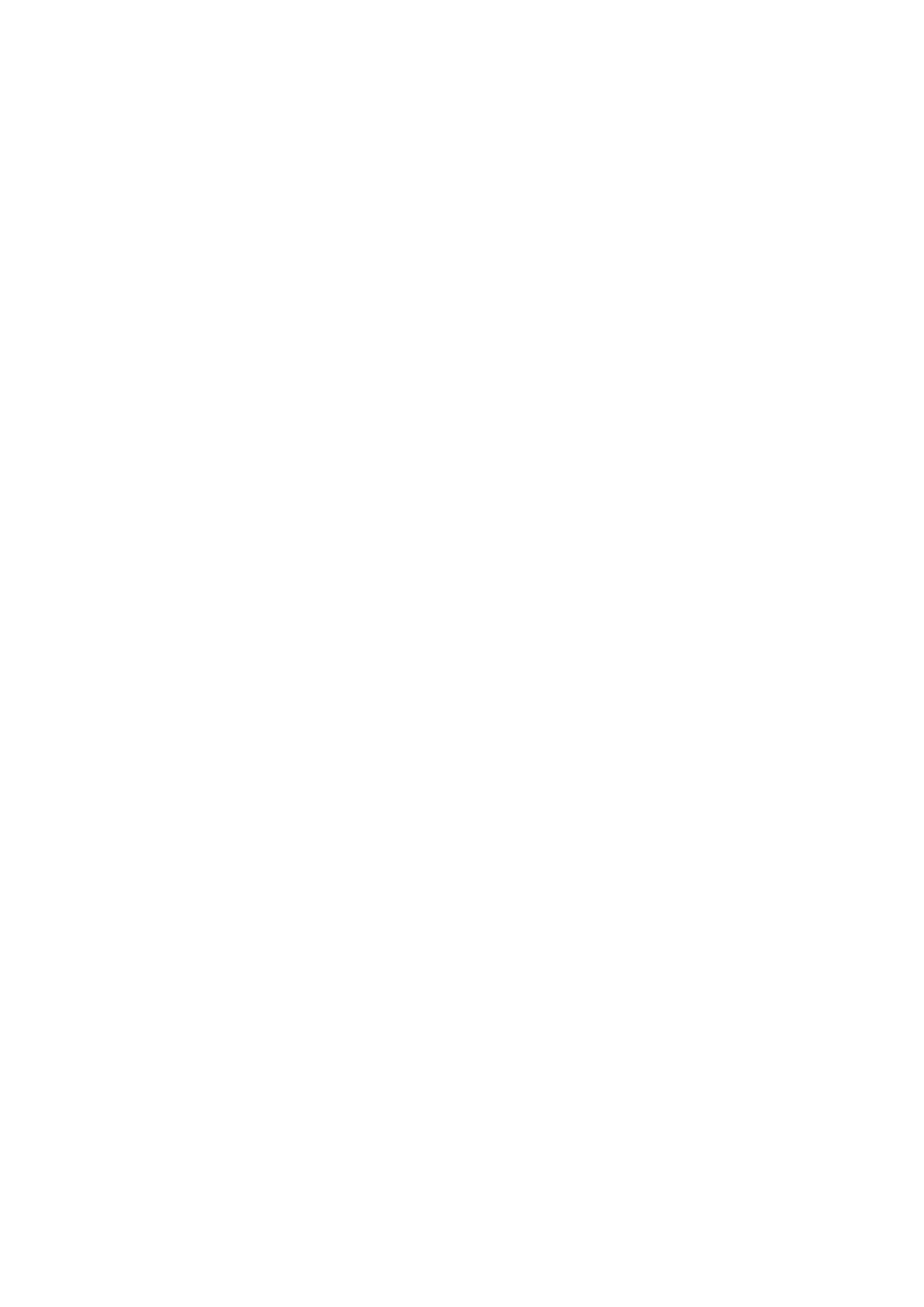## **Contents**

|    |      | <b>DESCRIPTION OF PROFESSIONAL PORTFOLIO 8</b>  |  |  |
|----|------|-------------------------------------------------|--|--|
|    | 1.1  |                                                 |  |  |
|    | 1.2  |                                                 |  |  |
|    | 1.3  |                                                 |  |  |
|    | 1.4  |                                                 |  |  |
| 2  |      |                                                 |  |  |
|    | 2.1  |                                                 |  |  |
|    | 2.2  |                                                 |  |  |
|    | 2.3  |                                                 |  |  |
| 3  |      |                                                 |  |  |
|    | 3.1  |                                                 |  |  |
|    | 3.2  |                                                 |  |  |
|    | 3.3  |                                                 |  |  |
| Δ. |      |                                                 |  |  |
|    | 4.1  | Custody of Investment Instruments 12            |  |  |
|    | 4.2  |                                                 |  |  |
|    | 4.3  |                                                 |  |  |
|    | 4.4  | Permissible Investment Instruments 13           |  |  |
|    | 4.5  |                                                 |  |  |
|    | 4.6  |                                                 |  |  |
|    | 4.7  |                                                 |  |  |
|    | 4.8  | Retrocessions and Rebates  17                   |  |  |
|    | 4.9  | Withdrawal of an Investment Instrument  18      |  |  |
|    | 4.10 | Investment Instrument in Suspension  18         |  |  |
|    | 4.11 | Re-registration of Investment Instruments19     |  |  |
|    | 4.12 |                                                 |  |  |
| 5  |      |                                                 |  |  |
|    | 5.1  |                                                 |  |  |
|    | 5.2  | Making Changes to the Investment Fund 20        |  |  |
| 6  |      |                                                 |  |  |
|    | 6.1  |                                                 |  |  |
|    | 6.2  |                                                 |  |  |
|    | 6.3  |                                                 |  |  |
| 7  |      |                                                 |  |  |
|    | 7.1  |                                                 |  |  |
|    | 7.2  |                                                 |  |  |
|    | 7.3  |                                                 |  |  |
|    | 7.4  | Investment Instrument Charges 28                |  |  |
|    | 7.5  | Third-party Charges (Optional)  28              |  |  |
| 8  |      |                                                 |  |  |
| 9  |      |                                                 |  |  |
|    | 9.1  |                                                 |  |  |
|    | 9.2  |                                                 |  |  |
|    | 9.3  |                                                 |  |  |
| 10 |      | <b>PLAN TERMINATION BY UTMOST WORLDWIDE  31</b> |  |  |
| 11 |      | GENERAL CLAIM REQUIREMENTS  32                  |  |  |
|    |      |                                                 |  |  |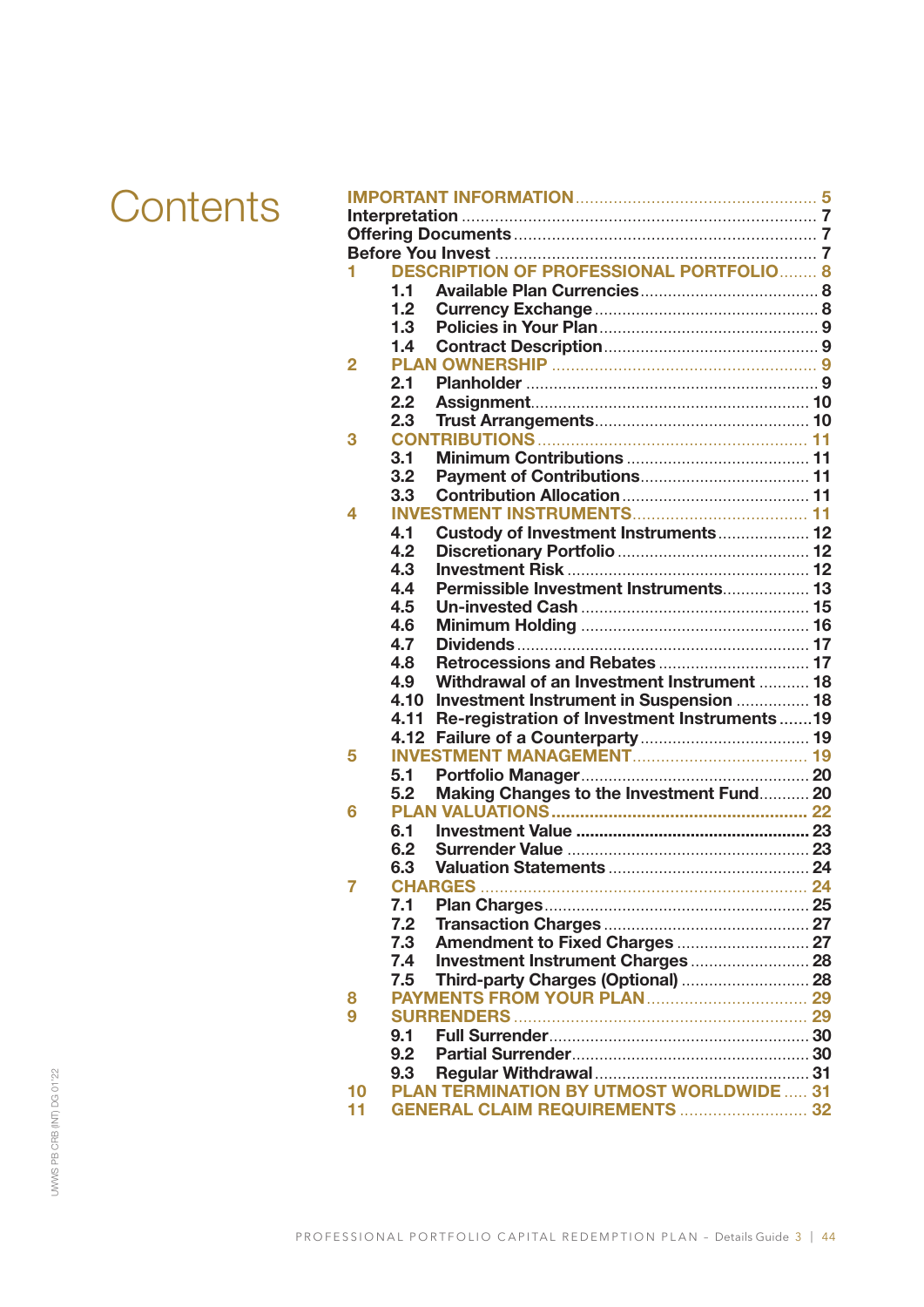

*(continued)*

|    |                                                  | 32 |
|----|--------------------------------------------------|----|
|    |                                                  |    |
|    |                                                  |    |
|    |                                                  |    |
| 13 |                                                  |    |
|    |                                                  |    |
|    | 13.2 Soft Dollar Commissions or Arrangements  33 |    |
|    |                                                  |    |
|    |                                                  |    |
|    | 13.5 Changes to the Plan Terms and Conditions 33 |    |
|    |                                                  |    |
|    |                                                  |    |
|    |                                                  |    |
|    |                                                  |    |
|    |                                                  |    |
| 15 |                                                  |    |
|    |                                                  |    |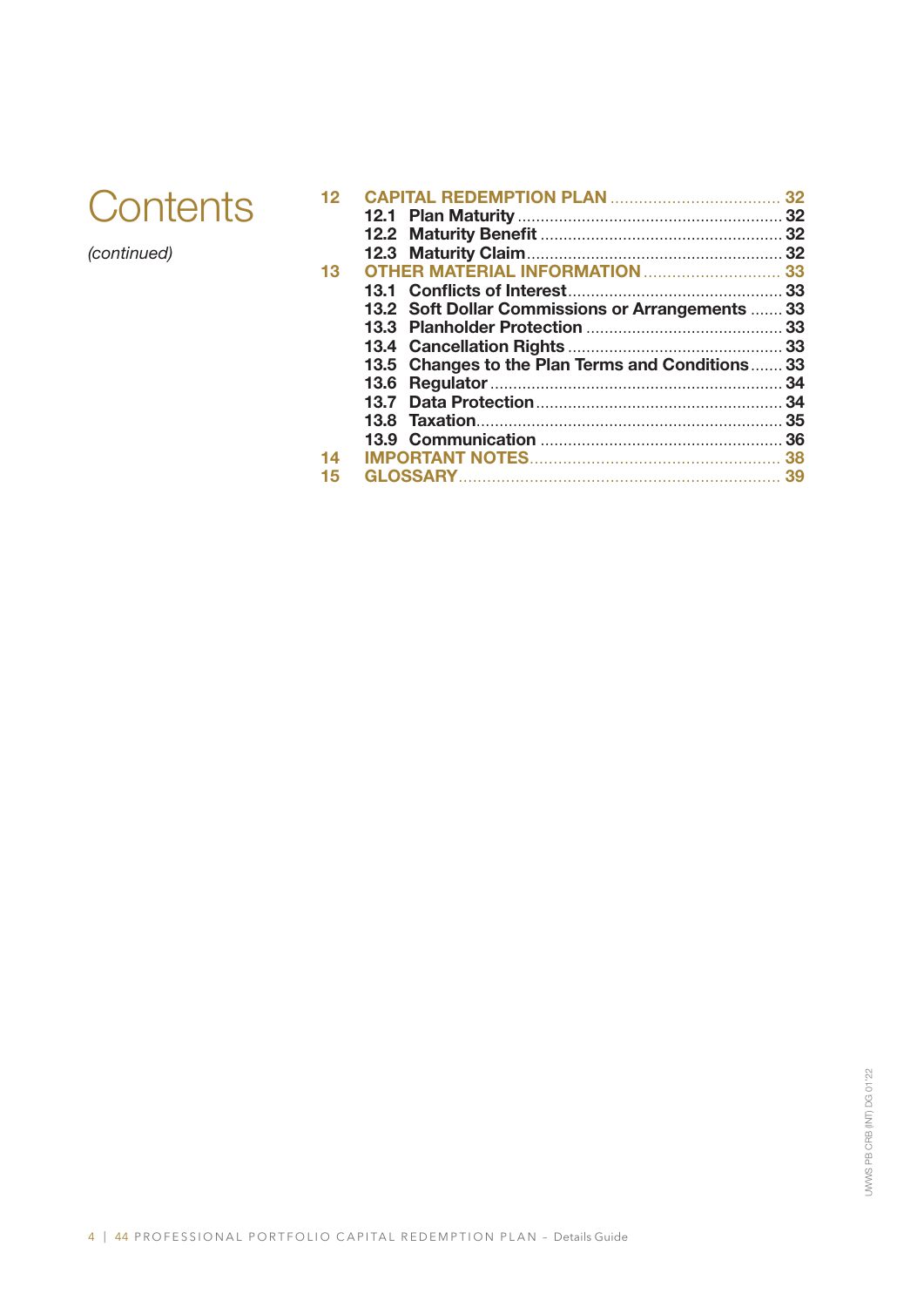## Important Information

- Professional Portfolio is a single-contribution investment-linked Capital Redemption Plan agreed between you and Utmost Worldwide Limited and is subject to the law of the Island of Guernsey with the courts of Guernsey having jurisdiction over any matter arising from and/or in connection with the Plan. It is designed to be held for the long-term.
- Professional Portfolio has a minimum Contribution of USD150,000 (or currency equivalent).
- All Contributions you pay towards a Plan, any Securities that are transferred to us and any investments made by us in the Investment Instruments you choose, will become and remain our assets. You do not have any rights or ownership in any of those assets. Your only recourse is against us.
- Your investment in Professional Portfolio is subject to the credit risk of Utmost Worldwide.
- Investment involves risk. You are responsible for your investment decisions and any Investment Instrument is chosen entirely at your own risk. The value of your Plan is not guaranteed and can go down as well as up.
- The return on your Plan is based on the collective financial performance of your chosen Investment Instruments within the Investment Fund, including Securities that are transferred *in specie* from time to time and net of the on-going charges, which will be deducted from your Plan as and when they fall due for payment.
- This product adopts an open approach to investment, which allows you to choose any Investment Instrument (e.g. funds, stocks, bonds and Discretionary Portfolios) as the Investment Instruments to be held within the Investment Fund, provided that the Investment Instrument is considered by us to be a permissible Investment Instrument. Any choice of Investment Instrument to be held within the Investment Fund is requested by you and processed by us on an execution only basis. Such Investment Instruments are subject to acceptance by us.
- If the Investment Value of your Plan becomes insufficient to cover the on-going charges as they fall due or the minimum Investment Value required (20% of all Contributions accepted) is not maintained within the Investment Fund, we reserve the right to terminate your Plan. Such a termination may be subject to charges (see section 7 'Charges') and as a result you may lose all benefits accrued under the Plan (see section 10 'Plan Termination By Utmost Worldwide').
- Such a termination will be subject to an early discontinuance charge in relation to, any Contribution received which is subject to an early discontinuance charge (see section 7.1 'Plan Charges'). The minimum level of Liquid Assets required (20% of all Contributions accepted) could be breached due to a number of factors, including but not limited to, a partial surrender, regular withdrawal, deduction of charges and/or a fall in the Investment Value of your Plan (e.g. due to a fall in the Market Value of the Investment Instruments which is beyond your control).
- Likewise, an early discontinuance charge may apply on full surrender of the Plan.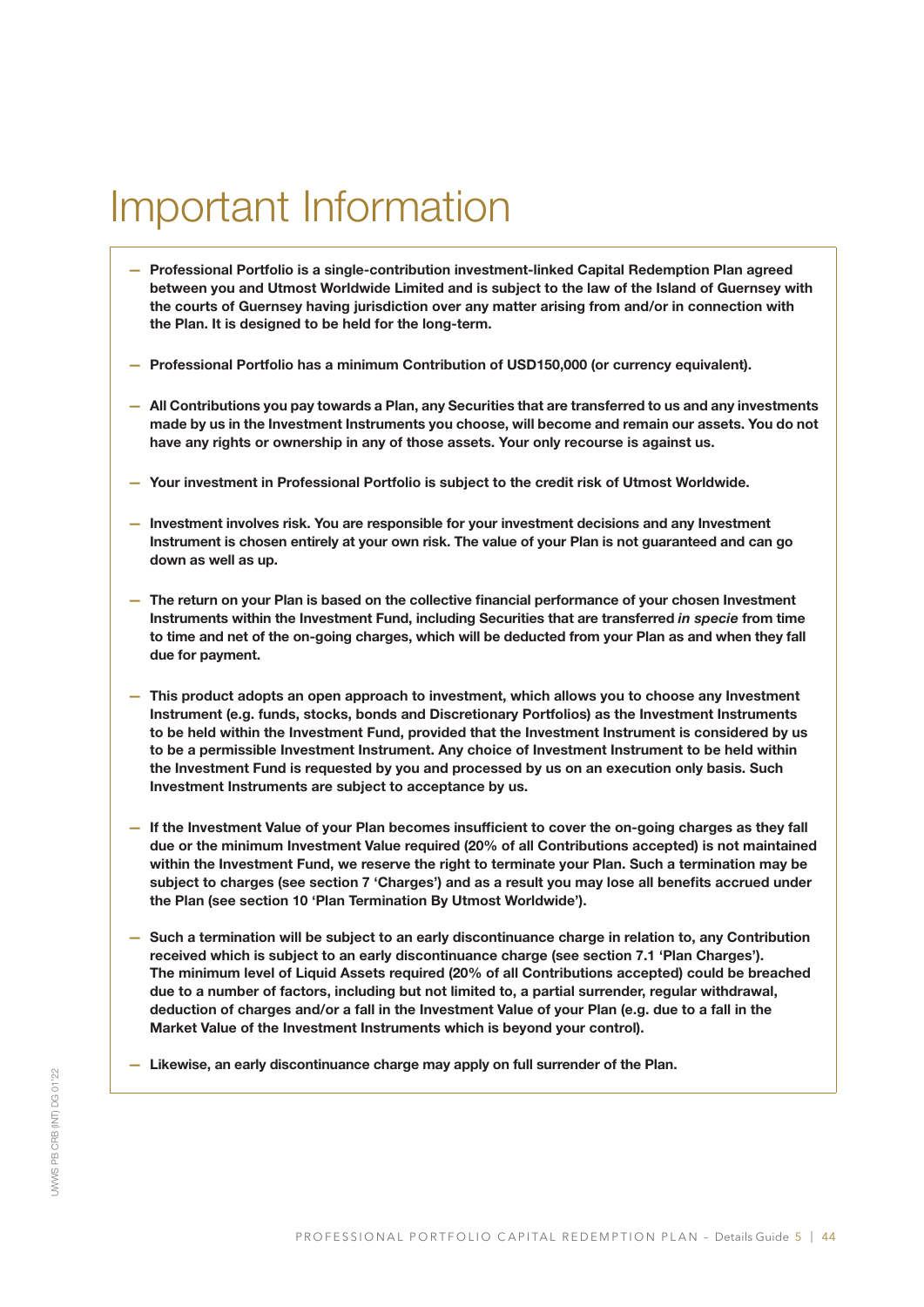- The Investment Instruments which you may choose can have very different features and risk profiles. Some may be of high risk and may not be subject to any regulations. In choosing Investment Instruments, you should read and understand the offering documents of the Investment Instruments, which are available from your Financial Adviser. You must ensure that you fully understand the nature of and the risks associated with any Investment Instrument. You are also strongly urged to seek independent financial and other advice before making such investment decisions.
- Because the Maturity Benefit on a Capital Redemption Plan is linked to the performance of the Investment Instruments you choose from time to time, the Maturity Benefit is subject to investment risks and market fluctuations and may be significantly less than the Contributions paid and may not be sufficient for your individual needs.
- You should not purchase a Professional Portfolio Plan and/or select Investment Instruments unless you understand them and their suitability has been explained to you. The final decision on whether to purchase Professional Portfolio or to select any Investment Instrument is yours.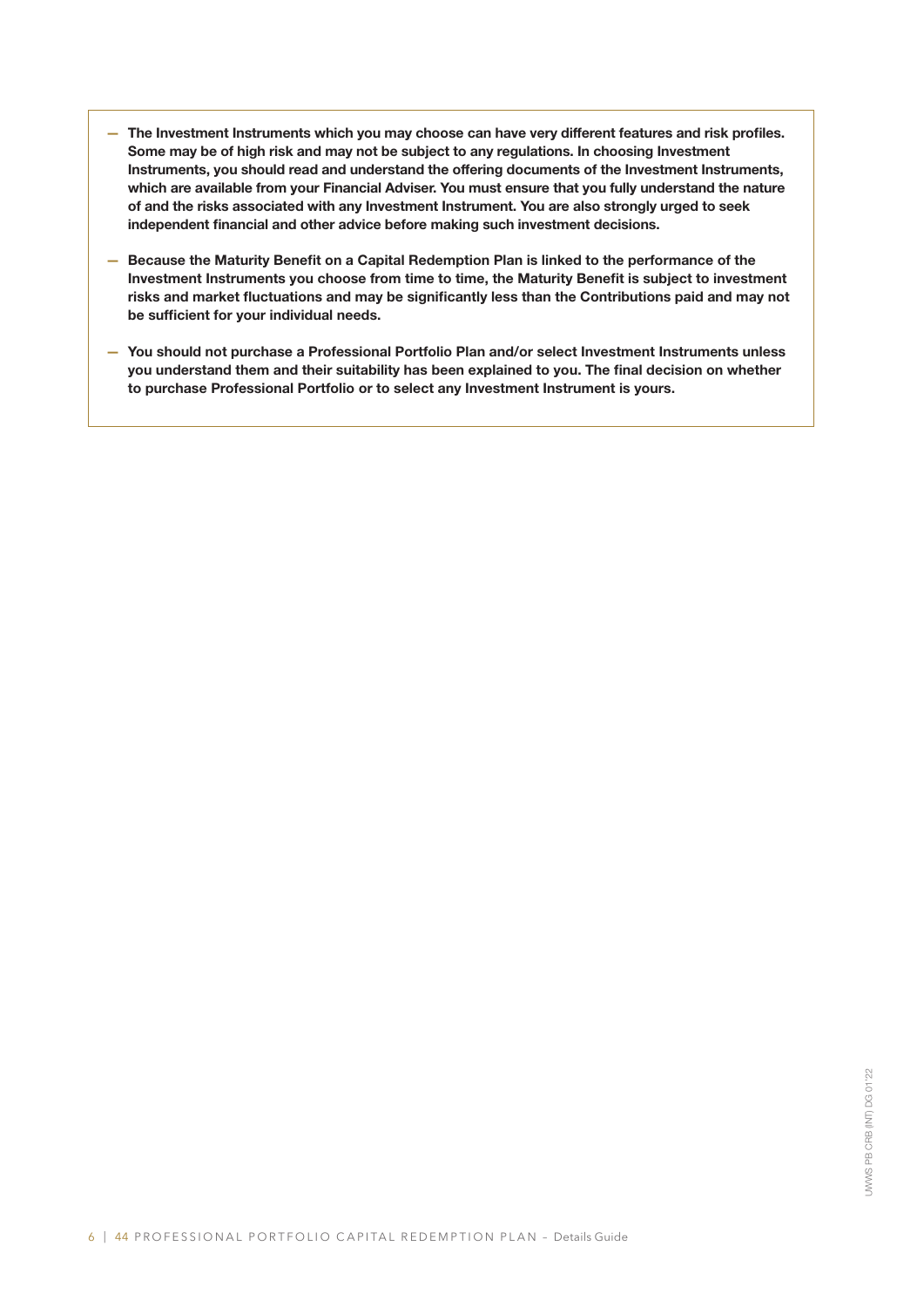## Interpretation

In this document any reference to:

- words in the singular shall include words in the plural and vice versa;
- the masculine gender shall include the feminine and the neuter and vice versa;
- a statute or regulation shall be construed as a reference to such statute or regulation, as amended, re-enacted or replaced from time to time; and
- a "person" shall include any individual, trust, body corporate or un-incorporated body.

The words that are bold and capitalised are explained in section 15 'Glossary'.

Any statements that refer to "us", "we", "our" or "Utmost Worldwide" mean Utmost Worldwide Limited, including its branches.

Any statements that refer to "you" or "your" mean the prospective Planholder, including anyone entitled to make a claim for a plan benefit or as the context requires, anyone with authority to provide trading instructions.

The contract between you and us is made up of the Application Booklet, Terms and Conditions, Plan Schedule, Charges Schedule, any relevant statements made by you relating to the Plan, together with any notifications of changes and all endorsements issued by us to the Terms and Conditions, Plan Schedule or Charges Schedule.

Full details of the specific benefits and options that will apply to your Plan will be contained in the Plan Schedule, Charges Schedule and the Terms and Conditions that you will receive when you take out your Plan. A specimen copy of the Terms and Conditions is available free of charge. You can request a copy from us at the business address printed on the back cover of this document or from your Financial Adviser.

We accept full responsibility for the accuracy of the information contained in this 'Details Guide' which is correct as at January 2022 and confirm, having made all reasonable enquiries, that to the best of our knowledge and belief there are no other facts, the omission of, which would make any statement misleading.

## Offering Documents

Before you decide to buy Professional Portfolio, your Financial Adviser will provide you with this 'Details Guide' and other documents which together form the "Offering Documents" of Professional Portfolio. These documents are issued and should be read in conjunction with each other. The Offering Documents set out important information in relation to Professional Portfolio and are intended to help you understand the product. The Offering Documents do not create a contract with Utmost Worldwide.

If there is any discrepancy between the Offering Documents and/or other marketing materials and the Plan documents, the Plan documents will take precedence. The Professional Portfolio Terms and Conditions are located on our Website at the following link: utmostinternational.com/wealth-solutions/our-wealth-solutions/oursolutions-rest-of-world/

## Before You Invest

Products that include an investment element by their very nature can involve a number of risks, which you should be aware of before investing. You should raise any queries you have with your Financial Adviser and be satisfied with the answers to those queries before investing.

Before you decide to invest through Professional Portfolio, you should read and understand the entire Offering Documents, given to you by your Financial Adviser or available from us on request. Additionally, you should review the Professional Portfolio Terms and Conditions on our Website at the following link: utmostinternational.com/ wealth-solutions/our-wealth-solutions/our-solutions-rest-of-world/

In choosing Investment Instruments, you should understand the prospectus and/or offering documents corresponding to each one.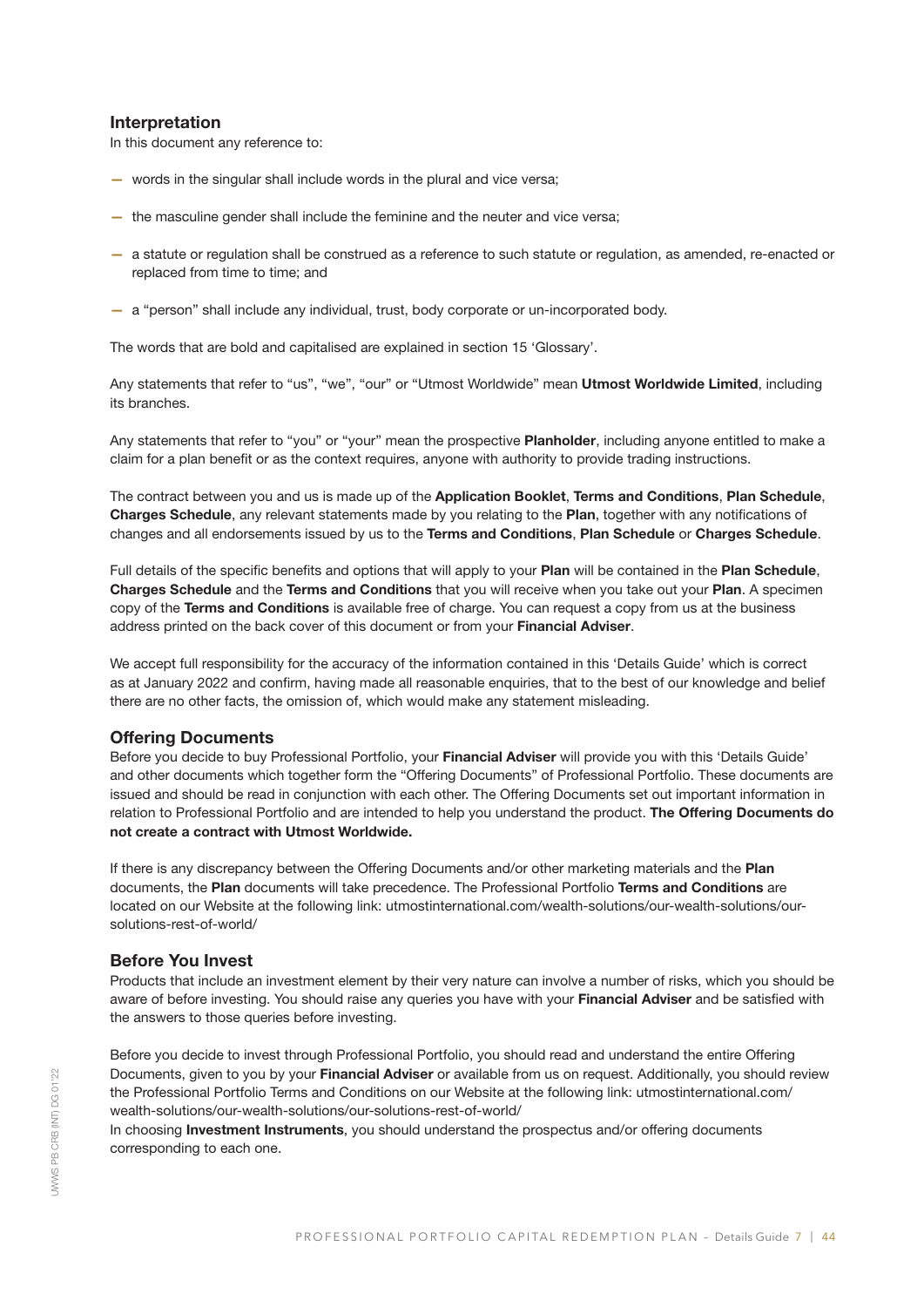## 1 DESCRIPTION OF PROFESSIONAL PORTFOLIO

Professional Portfolio is a single-contribution investment-linked Capital Redemption Plan agreed between you and Utmost Worldwide Limited. The contract comes into force when we accept your application and you pay a Contribution.

The plan benefits are linked to the value of **Investment Instruments** chosen by you and which we place in the Investment Fund. The Investment Value is used as the basis for calculating the value of the plan benefits as well as certain plan charges.

The Investment Fund is a notional portfolio of Investment Instruments and we remain the beneficial owner of the underlying Investment Instruments at all times. You do not have any title to, or interest in, any Investment Instruments within the Investment Fund underlying your Plan. The Investment Instruments are used solely for the purposes of calculating the value of the Investment Fund and benefits of your Plan.

Your Plan will fully reflect the investment risks and returns of the Investment Instruments that you have selected. The value of the Investment Instruments may fall as well as rise. Past performance of a particular Investment Instrument is no guarantee of future returns and your capital is at risk when investing in your Plan.

Your Plan will be subject to charges as set out in section 7 'Charges'.

Professional Portfolio can be written as a Capital Redemption Plan with a fixed term of 99 years after which a Maturity Benefit is payable (see section 1.4.1 'Capital Redemption Plan').

We do not accept any responsibility for the suitability of the Plan for any particular circumstances and we strongly recommend that you take professional advice from a qualified adviser before selecting your contract type.

## 1.1 Available Plan Currencies

The Professional Portfolio product base currency is US Dollar. Money amounts in this document are expressed in US Dollar.

You may choose any one of the following as the Plan Currency: US Dollar, Pound Sterling, Euro, Hong Kong Dollar, Japanese Yen or Swedish Krona.

You select the Plan Currency on the Application Booklet. The Plan Currency cannot be changed while your **Plan** is in force.

Unless stated otherwise, commercial rates of exchange will be used to determine equivalent amounts in other currencies (see section 1.2 'Currency Exchange').

## 1.2 Currency Exchange

Contributions can be contributed in any currency subject to our acceptance.

Benefits payable under your Plan can be paid out, on request, in a different currency from the Plan Currency or the currency of the underlying Investment Instruments.

Where necessary to pay benefits or to acquire **Investment Instruments**, we will convert Cash amounts to another currency at a commercial rate of exchange subject to any legislation or other restriction relating to exchange control. The commercial rate of exchange consists of a market rate to which we add a margin of up to 1% depending on the currency pair in question.

In calculating currency equivalents of the US Dollar amounts quoted in this document (e.g. the minimum Contribution) the same commercial rates of exchange are used except that the margin of up to 1% is not included.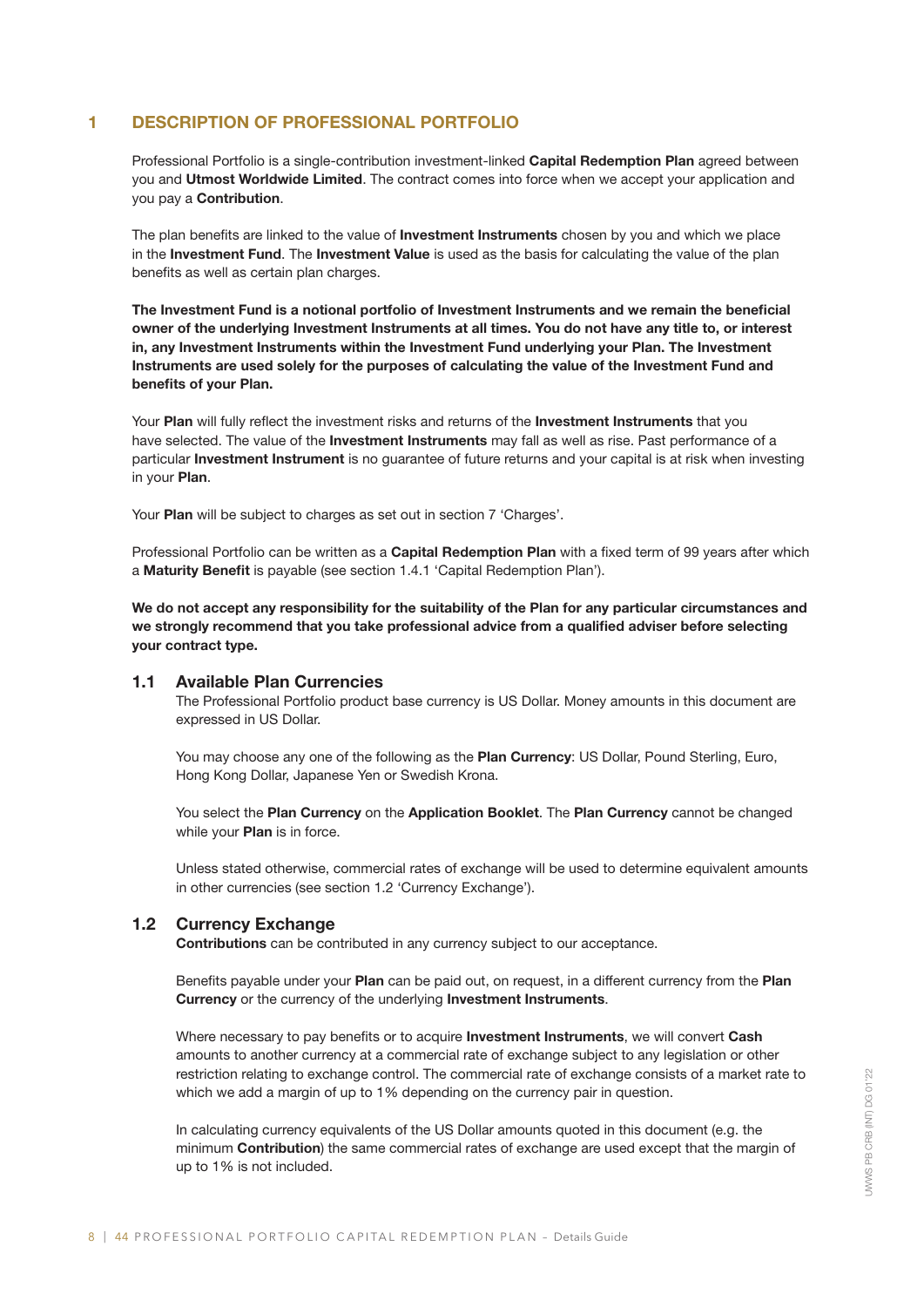Currency exchanges may occur within **Investment Instruments** and the exchange rates and margins applied by the Investment Issuer and/or the Discretionary Fund Manager may vary.

We do not accept responsibility for foreign exchange risk or for any additional costs associated with currency conversion or with making a payment in any particular currency.

#### 1.3. Policies in Your Plan

Your Plan may be divided into equal and identical Policies. If you do not specify the number required on your Application Booklet, we will issue a Plan divided into 20 Policies. The minimum number of Policies within your Plan is one. The maximum number of Policies within your Plan is 100.

All Contributions are divided equally between each Policy. The value of each Policy will remain equal to the value of all other Policies while the Plan remains in force. It is not possible to allocate a particular Investment Instrument to a particular Policy. The number of Policies within a Plan may not be increased at any time. The number of Policies comprising your Plan may only be reduced due to a partial surrender (see section 9.2.1 'Surrender of a Policy' for details).

The arrangement of your Plan into Policies provides flexibility for you in the management of your Plan (e.g. through the full surrender of individual Policies (see section 9.2 'Partial Surrender')) and has no effect on the level of charges, risk and return profile or benefits of your Plan.

We do not accept responsibility for selecting the number of Policies within a Plan and we strongly recommend that you take professional advice from a qualified adviser before selecting the number of Policies for your Plan.

## 1.4. Contract Description

#### 1.4.1 Capital Redemption Plan

A Capital Redemption Plan will remain in force until the Maturity Date or the earlier occurrence of full surrender, plan cancellation during the cooling-off period or any other termination event set out in section 10 'Plan Termination by Utmost Worldwide'.

The contract provides a Maturity Benefit which becomes payable on the Maturity Date.

Further information specific to a Capital Redemption Plan is set out in section 12 'Capital Redemption Plan'.

## 2 PLAN OWNERSHIP

#### 2.1. Planholder

Professional Portfolio is available to individuals aged at least 19 years old on their next birthday, companies or trustees on behalf of a trust. The maximum number of jointly named Planholders is four.

All Planholders must sign any Written Request before we can accept it. This does not apply where an instruction to deal in Investment Instruments held with the Default Custodian is received from a Portfolio Manager appointed by all Planholders as their authorised agent (see section 5.1 'Portfolio Manager').

You may assign the rights and benefits of your Plan or place the Plan in trust (see section 2.2) 'Assignment' and section 2.3 'Trust Arrangements').

#### 2.1.1 Joint Ownership

Where there is more than one Planholder, you will own your Plan as joint owners.

If one or more of the joint **Planholders** die while your **Plan** is in force the surviving Planholder(s) will remain the legal owner(s) of the Plan. The remaining Planholder(s) may give any instructions in relation to the Plan, which may include surrender of the Plan (either fully or partially).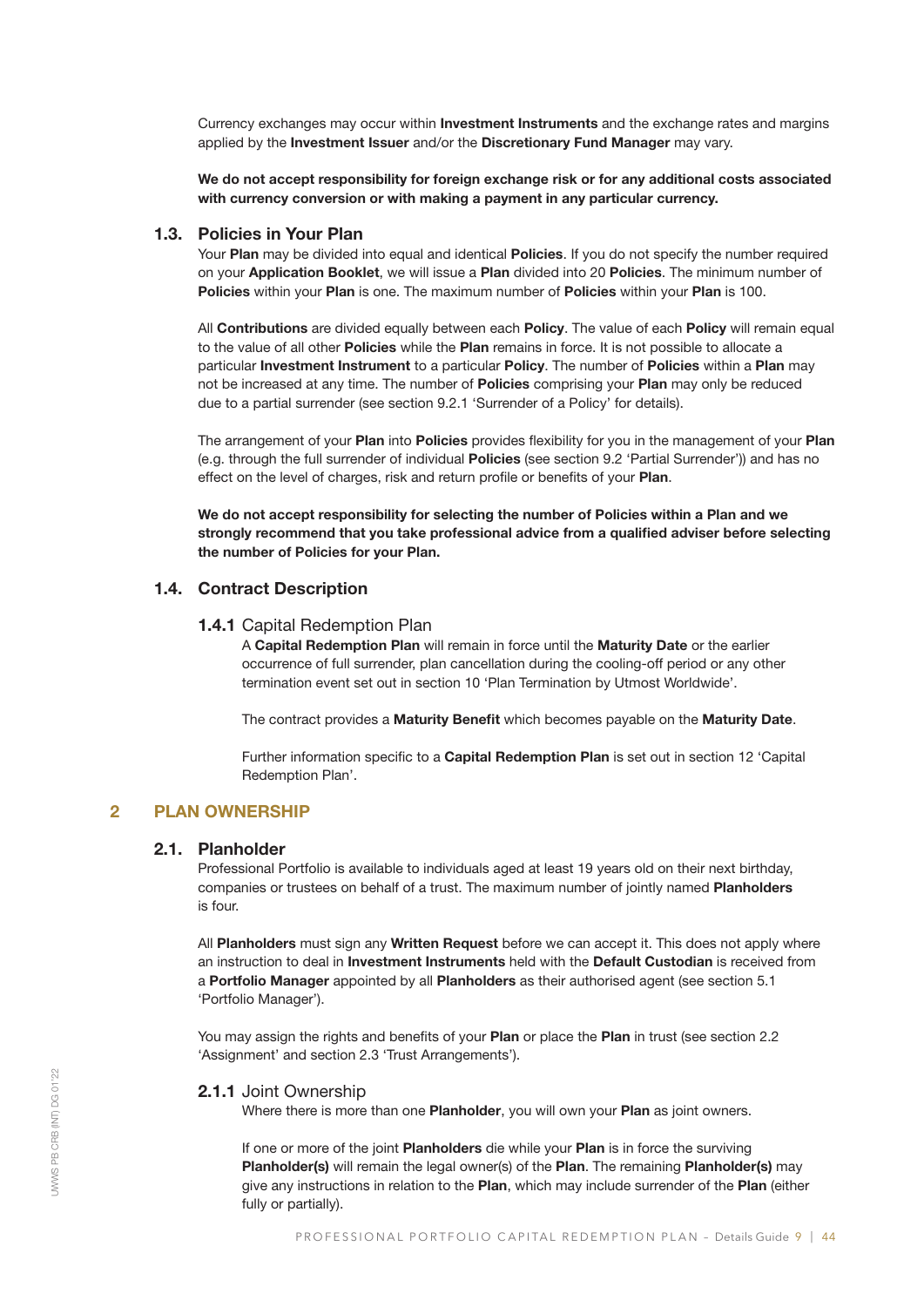## 2.1.2 Succession

Where the sole Planholder or where more than one, all of the Planholders die or cease to exist while your Plan is in force the legal ownership of the Plan shall pass to the successors of the last surviving Planholder. A Grant of Probate will be required from the Royal Court of Guernsey to transfer ownership of your Plan.

We do not accept responsibility for the effectiveness of any estate planning issues or any direct or indirect liability for the payment of inheritance tax or death duties. You should give consideration to who will become the successor in respect of your Plan and take independent legal and tax advice regarding your circumstances. This advice should include how best to address your wishes, any restrictions on estate planning or heirship and any tax implications in any jurisdiction applicable to you.

## 2.2 Assignment

Subject to our written consent you may assign the rights and benefits of your Plan to a bank for security purposes or to a third party. The effect of an **Assignment** is that you will give up your rights under the Plan, including the right to claim any financial benefit or receive any information in relation to the Plan.

The assignee will be assumed to have control over investment decisions under the **Plan**. Any appointment of a **Portfolio Manager** will automatically be revoked, unless the assignee agrees with us in writing to continue the appointment of the **Portfolio Manager**. Where the terms of the instrument of assignment allow, the assignee will have the power to appoint a new or alternative Portfolio Manager.

When you assign the rights and benefits of your Plan, you and the assignee will complete and sign an instrument of assignment. It is your responsibility to make sure that the instrument of assignment is suitable for your needs and is legally valid.

We do not accept responsibility for making sure that the instrument of assignment is suitable for your needs or is legally valid and you should obtain your own independent advice as necessary. The assignee of the Plan will be considered to be a new Planholder and will be subject to due diligence and our normal administration processes including, but not limited to, the verification of their identity and permanent residential address etc. We reserve the right to refuse the Assignment of a Plan to any assignee where due diligence cannot be completed to our sole satisfaction.

## 2.3 Trust Arrangements

Note: The trust arrangements described in this section are separate from the trust arrangements imposed by Guernsey policyholder protection requirements (see section 13.3 'Planholder Protection').

An existing Plan may be placed in trust, in which case the trustees will become the legal owners of the Plan.

If a Plan is placed in trust, it is the responsibility of the settlor(s) to make sure that the trust arrangement is legally valid and suitable for their needs.

We do not accept responsibility for any trust arrangement used for holding a Plan and we strongly recommend that any settlor(s) should obtain independent professional advice from a suitably qualified adviser as necessary.

You must provide us with the original or a certified true copy of the trust instrument, which created the trust.

Where a trustee is entitled to charges under the trust instrument, we can pay such charges from your Plan in accordance with section 7.5 'Third-party Charges (Optional)'.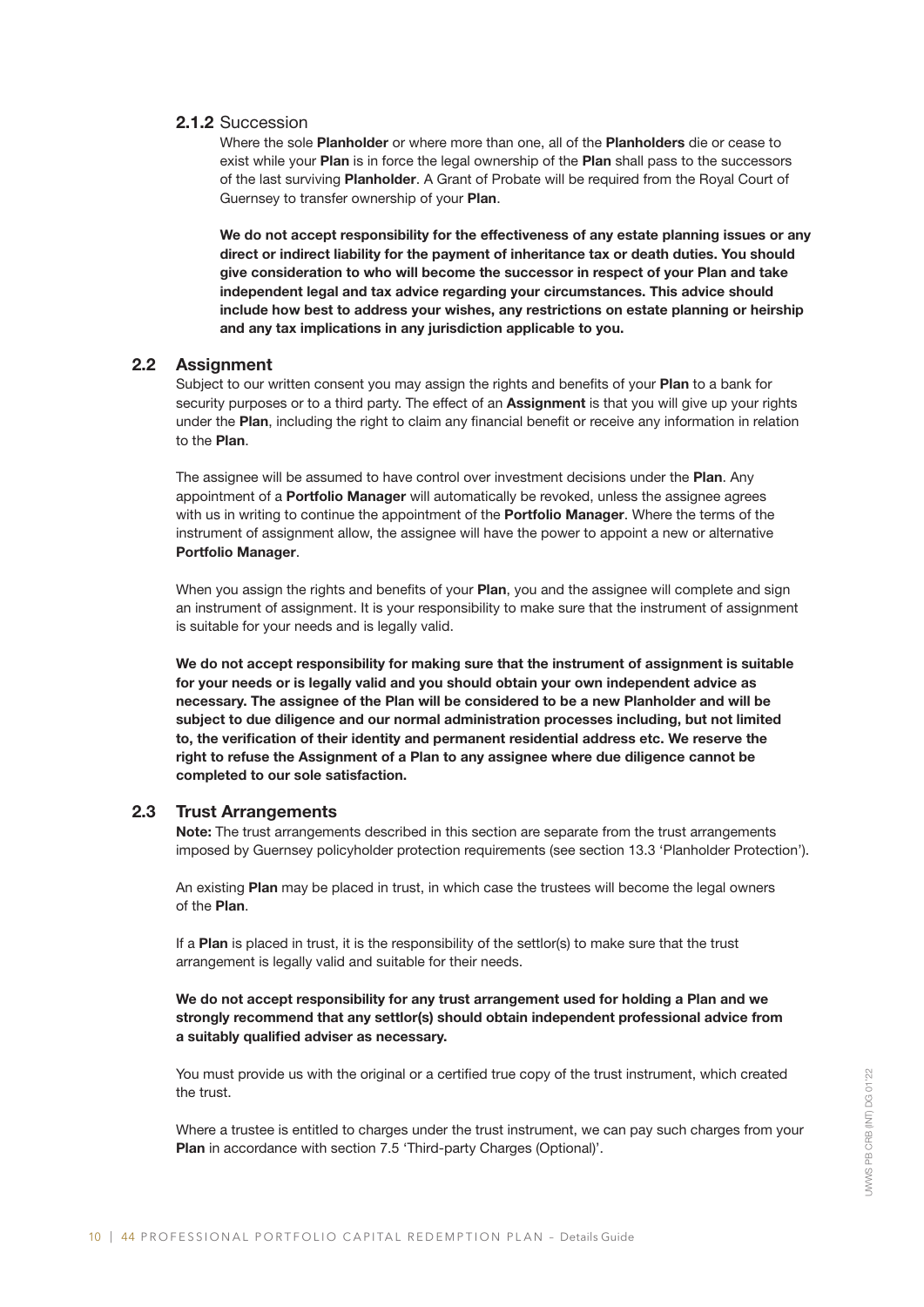## 3 CONTRIBUTIONS

## 3.1 Minimum Contributions

The initial Contribution must total at least USD150,000 (or currency equivalent) and an additional Contribution must be at least USD15,000 (or currency equivalent).

This value may include the settlement value (at the time of transfer to us) of **Securities** already held by you, subject to our agreement (see section 4.4 'Permissible Investment Instruments').

## 3.2 Payment of Contributions

Contributions in Cash must be paid by electronic transfer to a collection account belonging to us (details of which are available from us on request) using 'Utmost Worldwide' and the plan number (if known) as a reference. We will not accept payments from third parties.

You can re-register Securities you already own into the Plan as an *in specie* Contribution subject to our acceptance and provided that the Securities meet our permissible Investment Instrument types (see section 4.4 'Permissible Investment Instruments'). Where such Securities are to be held with an Authorised Custodian, they must be held by you with that Authorised Custodian immediately prior to re-registration. Securities for investment must be re-registered in the name of our nominees. The resulting Contribution is the settlement value of the Securities.

Contributions can be contributed in any currency subject to our acceptance (see section 1.2 'Currency Exchange').

The initial Contribution is contributed at the Plan Commencement Date.

An additional **Contribution** may be contributed at any time as long as the period between the date the Contribution is allocated and the Maturity Date is greater than the period for which early discontinuance charges would apply in respect of that additional Contribution (see section 7.1 'Plan Charges').

#### 3.3 Contribution Allocation

100% of any Contribution accepted will be allocated to your Plan and form part of the Investment Fund. Following this allocation, Investment Instruments will be acquired or re-registered and will form the Investment Fund.

## 4 INVESTMENT INSTRUMENTS

Professional Portfolio adopts an open approach to investment which allows you to choose any asset (e.g. funds, stocks, bonds and Discretionary Portfolios) as the Investment Instruments to be held within the Investment Fund, provided that the Investment Instrument is considered by us to be a permissible Investment Instrument (see section 4.4 'Permissible Investment Instruments').

Detailed information on the Investment Instruments themselves including investment restrictions and borrowing powers applicable to the Investment Instruments can be found in the individual Investment Instrument prospectus and/or offering documents, which are available from your Financial Adviser or the relevant Investment Issuer. Additionally, you should review the Professional Portfolio Terms and Conditions on our Website at the following link: utmostinternational.com/wealth-solutions/our-wealth-solutions/oursolutions-rest-of-world/

In choosing Investment Instruments, you should undertake such due diligence or seek such independent advice, as you consider necessary. It is your responsibility to ensure that you have read and understood the prospectus and/or offering documents and other supplementary documentation in respect of any Investment Instrument considered or selected. You should understand and accept the terms and risks associated with any Investment Instruments chosen.

We do not provide investment advice. This should be sought from your Financial Adviser or Portfolio Manager. Such advisers are appointed by you at your own risk and we do not conduct due diligence or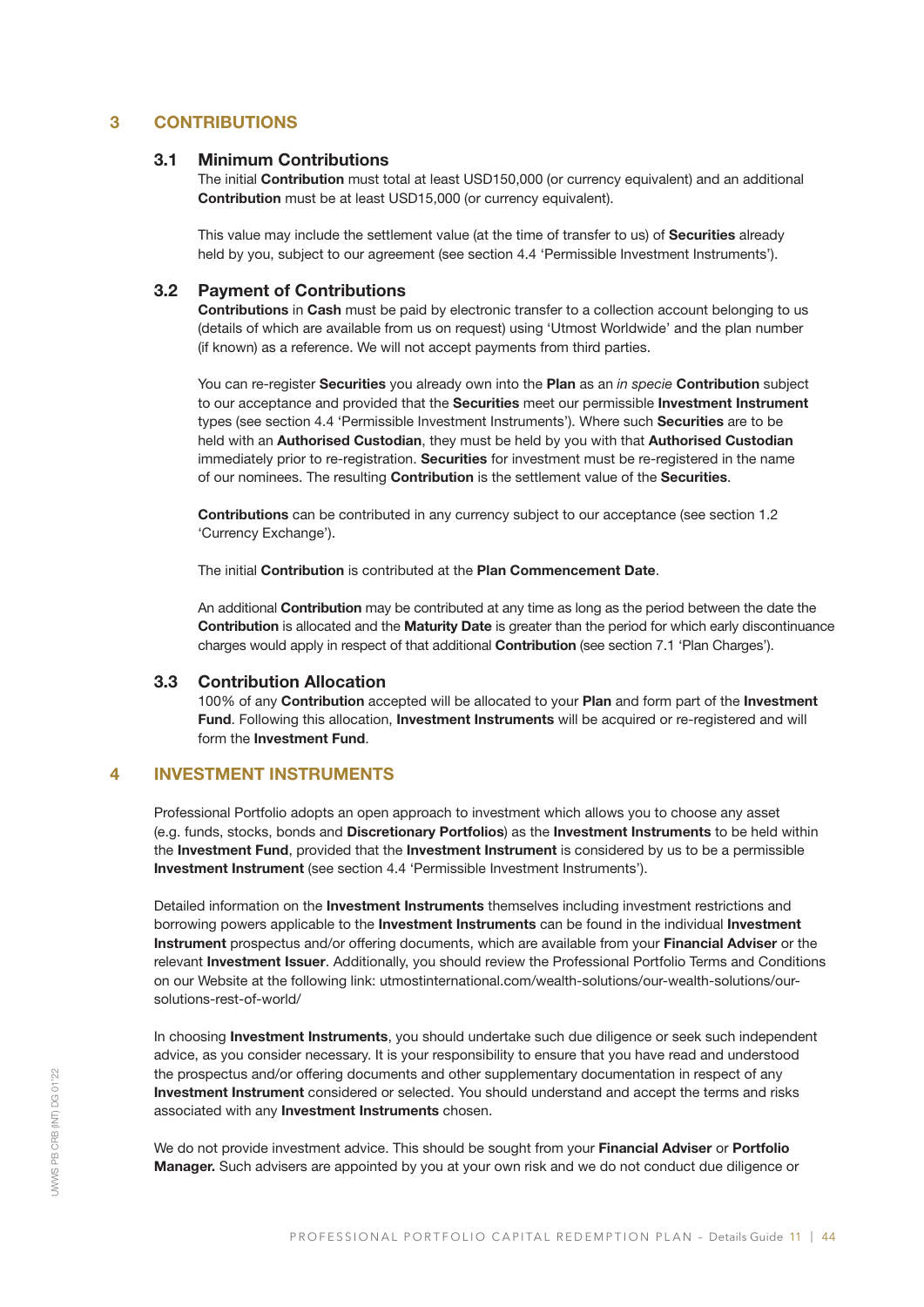impose minimum requirements. We recommend that you ensure that your chosen Financial Adviser or Portfolio Manager is properly regulated and sufficiently qualified and experienced to provide you with investment advice, taking into account your personal circumstances and risk attitude.

We do not accept responsibility for the selection or suitability of any Investment Instrument for any Planholder or for the quality of investment advice provided by or investment decisions made by any Financial Adviser, Portfolio Manager or Discretionary Fund Manager. Similarly, we do not accept responsibility for any liability for any direct or indirect financial losses incurred as a consequence of investment advice provided by any third party or as a consequence of investment risk or the default or failure of any Investment Instrument, for any reason whatsoever. We strongly recommend that you seek professional advice regarding Investment Instruments from a suitably qualified and regulated investment adviser.

We remain the beneficial owner of the Investment Instruments at all times. You will not have any title to, or interest in, any Investment Instruments within the Investment Fund underlying your Plan. The Investment Instruments are used solely for the purposes of calculating the value of the Investment Fund and benefits of your Plan.

You will not be consulted nor provided with an opportunity to participate in any corporate action in relation to any Investment Instrument within the Investment Fund.

## 4.1. Custody of Investment Instruments

We remain the beneficial owner of the Investment Instruments held within the Investment Fund underlying the Plan at all times and they are held by the Trustee using one or more Custodians. The Custodian is responsible for the safekeeping of the Investment Instruments and to ensure that everything necessary is done to effect requested dealing instructions.

Where the services of an Authorised Custodian are being used, Investment Instruments with a value of at least USD50,000 (or currency equivalent) must be placed with each Authorised Custodian. This is subject to any higher minimum applied by the Authorised Custodian. Where additional Investment Instruments are placed with an Authorised Custodian, these must have a value of at least USD15,000 (or currency equivalent). See section 3.1 'Minimum Contributions'.

Investment Instruments are held in trust with the Trustee at all times for the purposes of the Guernsey regulatory policyholder protection scheme (see section 13.3 'Planholder Protection' for further information).

## 4.2. Discretionary Portfolio

A Discretionary Portfolio (held with an Authorised Custodian and managed by a Discretionary Fund Manager) can be held within the Investment Fund underlying your Plan. We will appoint a Discretionary Fund Manager, nominated by you, to manage each Discretionary Portfolio held. The Discretionary Fund Manager will have full discretionary authority to manage the Discretionary Portfolio, subject to section 4.4 'Permissible Investment Instruments' and your chosen investment strategy.

## 4.3. Investment Risk

The investment risk of the individual Investment Instruments and the overall Investment Fund is borne entirely by you. We are not responsible for investment decisions and any choice of Investment Instrument is entirely at your own risk.

You should ensure that the **Investment Instruments** chosen by you or your authorised agents are suitable for you bearing in mind your investment objectives and attitude to risk.

We do not accept any liability for any losses incurred under your Plan as a result of the performance of any Investment Instrument or for any losses, damages or costs (including but not limited to legal fees) resulting from us acquiring any Investment Instrument.

We reserve the right to require you to sign a suitably worded disclaimer stating that you understand the risks associated with a particular **Investment Instrument** and that you understand that you are investing at your own risk.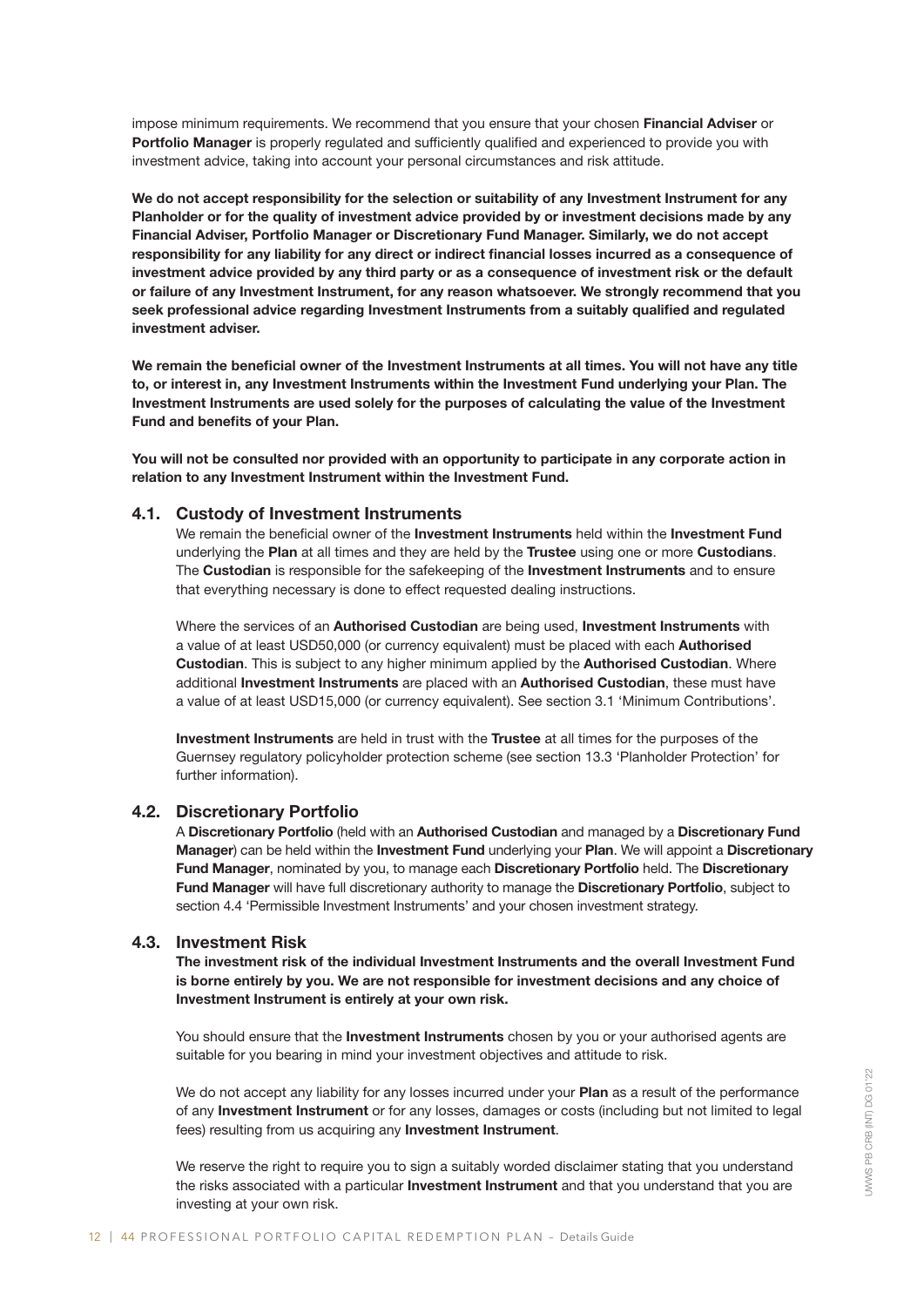Acceptance of a Security into the Investment Fund, will only take place after we carry out any due diligence we consider necessary and decide to accept that **Security**. This may delay the acquisition or re-registration of your chosen Security. Our acceptance of a Security into the Investment Fund is not an endorsement or recommendation of that Security.

The following risks are associated with the investment of Investment Instruments:

- Returns: The value of an Investment Instrument in the stock market, whether held directly or indirectly through mutual funds or similar vehicles, as well as the income it produces, can go down as well as up. Investment returns cannot be guaranteed. Past performance is not necessarily a guide to future returns. Tax rates and concessions may also change.
- Investment Term: Professional Portfolio is designed to be held for the long-term. The stock market should not be considered a suitable place for short-term investment.
- Exchange Rate Risk: If an Investment Instrument is denominated in a currency other than the Plan Currency, a movement of exchange rates may have a separate effect, favourable or unfavourable, on the gain or loss otherwise experienced on the Investment Fund.
- Credit/Default Risk: If we, an Investment Issuer or any of the counterparties associated with holding Investment Instruments (including, without limitation the Custodian, banks, brokers, dealers and exchanges) are liquidated or declared bankrupt, this may result in a significant loss in the value of your Plan.
- Borrowing Risk: Possible use of borrowing may result in certain additional risks. A leveraged Investment Instrument by its nature increases the potential loss to investors resulting from any depreciation in the value of such Investment Instrument.

The above list is not exhaustive. There may be other risks associated with Professional Portfolio.

## 4.4 Permissible Investment Instruments

We have the right at our sole discretion to refuse to accept any **Investment Instrument** for inclusion within the Investment Fund. It may also be necessary for us to carry out detailed research on a proposed Investment Instrument to confirm that it meets our acceptance criteria. Where we do so in order to satisfy a Written Request from you to include a specific Investment Instrument in the **Investment Fund** of your **Plan**, we reserve the right to apply an ad-hoc charge to your **Plan** (see section 7.2 'Transaction Charges'). Information on permissible Investment Instrument types is available from us on request.

We can refuse to or cease to classify any **Investment Instrument** as a permissible **Investment** Instrument at any time and for any reason. Such reasons may include, but will not be limited to, the following:

- it does not or no longer complies with any restrictions or discretionary criteria imposed by us;
- it does not comply with or ceases to comply with any applicable law or regulation;
- we believe that it is not a permitted investment for Utmost Worldwide to hold; or
- it would otherwise involve us in a loss, penalty or other detriment whether financial or otherwise.

Where the Investment Fund holds an Investment Instrument which cannot be classified by us as a permissible Investment Instrument or has ceased to be classified as a permissible Investment Instrument, we will withdraw the Investment Instrument. See section 4.9 'Withdrawal of an Investment Instrument' for details of how and when this arises.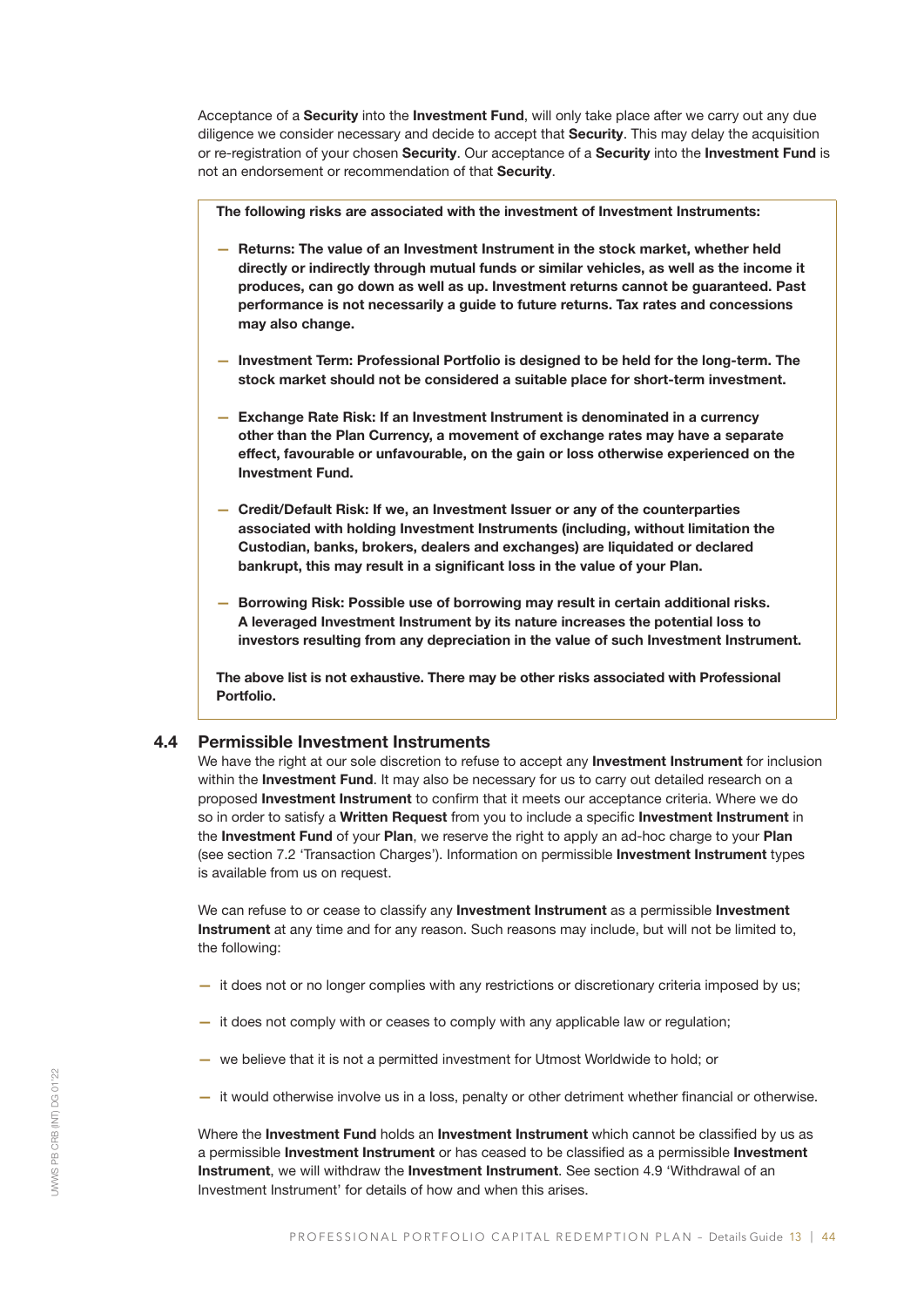In addition, the available choice and/or re-registration of Investment Instruments may also be restricted by applicable regulation.

#### 4.4.1 United Kingdom

There are specific tax considerations for holding a Plan if you are a United Kingdom ("UK") resident or planning to move or return to the UK in the future.

UK tax legislation enables Her Majesty's Revenue and Customs ("HMRC") to recognise a Plan as a "Personal Portfolio Bond" or a "Pooled Portfolio Bond", dependent on the Investment Instruments available to and constituting the Investment Fund. Typically, a Personal Portfolio Bond provides greater choice of **Investment Instruments** however, the tax consequences may be less advantageous, depending on your personal circumstances. For more information about such tax consequences you should speak to your tax and/or legal adviser.

The Plan offers you the ability to select between a "Personal Plan" and a "Pooled Plan" within the Application Booklet. Your Plan Schedule shows the classification chosen. However, the Investment Instruments that you have chosen will ultimately determine whether HMRC consider the Plan as a Personalised or Pooled Portfolio Bond. You are solely responsible for ensuring that you choose the product classification that is appropriate for you and your tax position.

Where you choose a Pooled Plan, you must ensure that any **Investment Instruments** chosen for your Plan comply with section 517 of the ITTOIA (see section 4.4.1.2 'Pooled Plan'). We do not accept any responsibility in the event that your Plan is classified as a Personal Portfolio Bond as a result of the selection of Investment Instruments that do not comply with section 517 of the ITTOIA.

We do not provide tax advice in any jurisdiction and we do not accept responsibility for the management of tax liabilities that you may incur in any jurisdiction. You should evaluate the classification of your Plan and the associated tax consequences prior to taking up residence in the UK and seek specialist tax and/or legal advice in relation to your particular circumstances. We do not accept liability for any tax obligation that may be imposed on you by any tax authority as a consequence of directly or indirectly holding or participating in a Plan.

### 4.4.1.1 Personal Plan

The **Investment Fund** of a Personal Plan can include listed equities, bonds, collectives, currencies and certain structured products, subject to our agreement.

It is expected that a Personal Plan will be classified by HMRC as a Personal Portfolio Bond as defined by section 515-526 of the ITTOIA.

#### 4412 Pooled Plan

The Investment Fund of a Pooled Plan is restricted to Investment Instruments which can be held without the **Plan** being considered a Personal Portfolio Bond under sections 515-526 of the ITTOIA. Information on the Investment Instruments which can be held within a Pooled Plan is set out in this legislation and is available from us on request.

In summary and for indication purposes only, the **Investment Fund** of a Pooled Plan is restricted to:

— an index that is generally available to all Plans, such as the retail prices index or an index similar to the retail prices index that is published by the government of any foreign state or an agent of such a government or any published index of prices of shares listed on a recognised stock exchange; and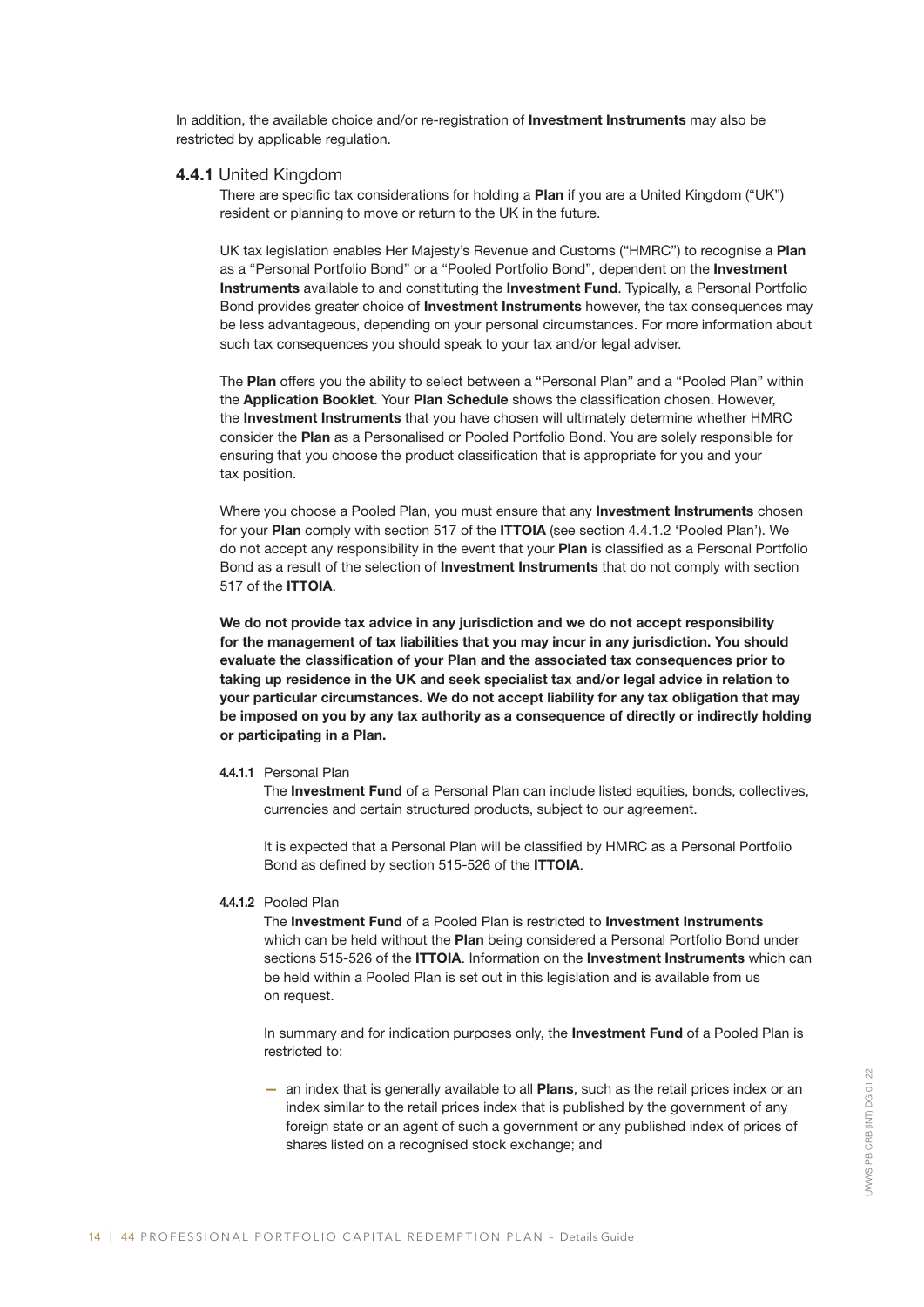— units in a UK authorised unit trust, shares in an investment trust, shares in an openended investment company, Cash, collective investment funds such as interests in a non-UK closed-ended investment company, a non-UK unit trust scheme or other forms of non-UK collective investment funds.

These rules are subject to change and you should always consult the relevant legislation and/or seek your own professional tax advice before selecting a Pooled Plan or Investment Instruments to be allocated to a Pooled Plan.

It is not intended that a Pooled Plan will be classified by HMRC as a Personal Portfolio Bond as defined by section 515-526 of the ITTOIA but this cannot be guaranteed.

## 4.5 Un-invested Cash

Where Cash has not been allocated to an Investment Instrument but remains within the Investment Fund, it will be allocated to the Call Deposit Accounts (including the Plan Currency Account) which will be created to hold un-invested Cash and will form part of the Investment Fund.

Call Deposit Accounts can be used to manage un-invested Cash, to facilitate the acquisition of Investment Instruments, to utilise currencies other than the Plan Currency and to facilitate payments in currencies other than the Plan Currency.

We will act with reasonable skill and care in the selection and monitoring of any bank with whom Call Deposit Accounts are held, but will not be liable for losses resulting directly or indirectly from the actions, omissions, liquidation, bankruptcy or insolvency of such bank.

We do not accept responsibility for the counterparty credit risk of any Cash allocated to a Call Deposit Account. We do not accept liability for any loss of capital arising directly or indirectly from the holding of a Call Deposit Account within the Investment Fund, regardless of how such a loss was sustained.

4.5.1 Interest Applied to Call Deposit Accounts with Positive Balances Interest will be applied to **Call Deposit Accounts** at the rate offered by the relevant **Custodian** to its clients on balances of a similar size or type. Negative as well as positive interest rates may be applied by the Custodian.

Interest rates will vary by currency, balance level and Custodian. Interest on each account is calculated and applied by the relevant Custodian.

Where a Call Deposit Account is held with the Default Custodian, the interest rate is the rate applied by the Default Custodian less up to 1% per annum, which we retain. For example, if the Custodian rate is 2% and our retained margin is 1%, the net interest applied to the Call Deposit Account is 1%.

Where the rate applied by the Default Custodian is between 0% and 1%, we retain the interest in full and the rate applied to the **Call Deposit Account** will be 0%. Where the rate applied by the Default Custodian is less than or equal to 0%, that rate is applied to the Call Deposit Account and we do not retain any interest.

#### 4.5.2 Plan Currency Account

The Investment Fund will include a Call Deposit Account held in the Plan Currency, referred to as the Plan Currency Account which will be established with the Default Custodian. Plan charges will be deducted by us from the Plan Currency Account. You should ensure that you maintain sufficient Cash in the Plan Currency Account to cover all charges associated with the Plan as they fall due, at all times, in order to avoid an overdrawn balance.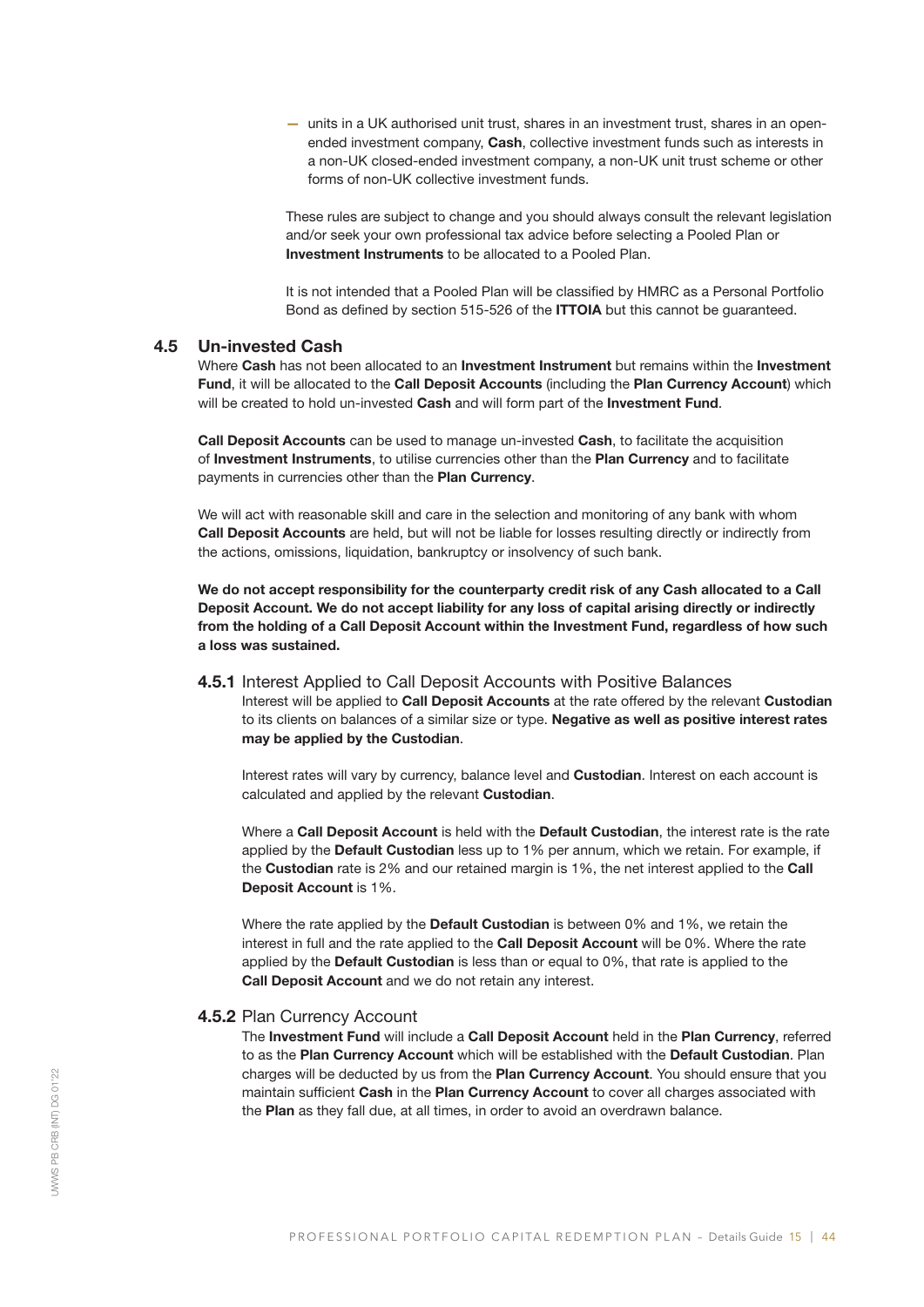## 4.5.3 Overdrawn Balances

Where there is insufficient Cash in the Plan Currency Account to pay charges as they fall due, including any third-party charges that you have asked us to facilitate, the account will become overdrawn.

Similarly where there is a delay in the disposal or settlement of Investment Instruments (see section 5.2 'Making Changes to the Investment Fund') that are required to cover the acquisition of new Investment Instruments, one or more Call Deposit Accounts may become overdrawn.

The value of the **Investment Fund** will be reduced by the amount of any overdraft. Debit interest will be charged on all overdrafts. We will not specifically advise you of an overdraft that arises within a Call Deposit Account and you should monitor the level of Cash that is available within the Investment Fund to reflect the expected level of investment activity and deduction of charges accordingly.

The debit interest rate applied to an overdrawn balance is the rate applied by the Default Custodian plus up to 1% per annum which we add. For example, if the holding bank rate is 2% and our margin is 1%, then the interest charged to the overdrawn account is 3%.

Debit interest rates may vary per currency and balance level. Where the Call Deposit Account is held with the Default Custodian, debit interest is calculated on a daily basis and deducted from the relevant Call Deposit Account on the last day of each month.

In the event that an overdrawn balance has persisted for a period of over three months, we may at our absolute discretion, insist on such balance being cleared and will request that you dispose of Investment Instruments or pay an additional Contribution to clear the overdraft.

We reserve the right to dispose of **Investment Instruments** of our choosing to bring a Call Deposit Account back into credit.

Requests for overdrafts are permitted at our sole discretion and are in any event subject at all times to the agreement of the Custodian. An overdraft facility will not be made available to fund a partial surrender or a regular withdrawal.

Where an overdraft is created by a transaction that has been instigated by you or the overdraft arises as the direct or indirect consequence of your instructions, requests or the overdraft is necessary to cover the legitimate charges or debit interest costs applicable to the Plan, then you will be deemed to have requested the overdraft and we will be entitled to dispose of Investment Instruments to clear such overdraft either in full or in part at our sole discretion and in any manner that we may determine.

#### 4.6 Minimum Holding

The minimum value that can be held in relation to a single Security is USD7,500 (or currency equivalent). Investment Issuers including Discretionary Fund Managers and Custodians can impose higher minimums in respect of a Security or Discretionary Portfolio, in which case the higher minimum amount will apply.

If you wish to retain any individual Security in the Investment Fund, you must make sure that the Market Value of the holding does not fall below USD7,500 (or currency equivalent) or such other minimum as may be imposed by the Investment Issuer or Custodian. If the value of a Discretionary Portfolio breaches the minimum imposed by a Discretionary Fund Manager, the Discretionary Fund Manager may require closure of the Discretionary Portfolio, which we will facilitate on request.

To avoid the minimum being breached in relation to any of your Investment Instruments, you can choose to submit an additional **Contribution** (see section 3.1 'Minimum Contributions' for details of minimum amounts) to acquire more of that **Investment Instrument**. Alternatively, you can choose to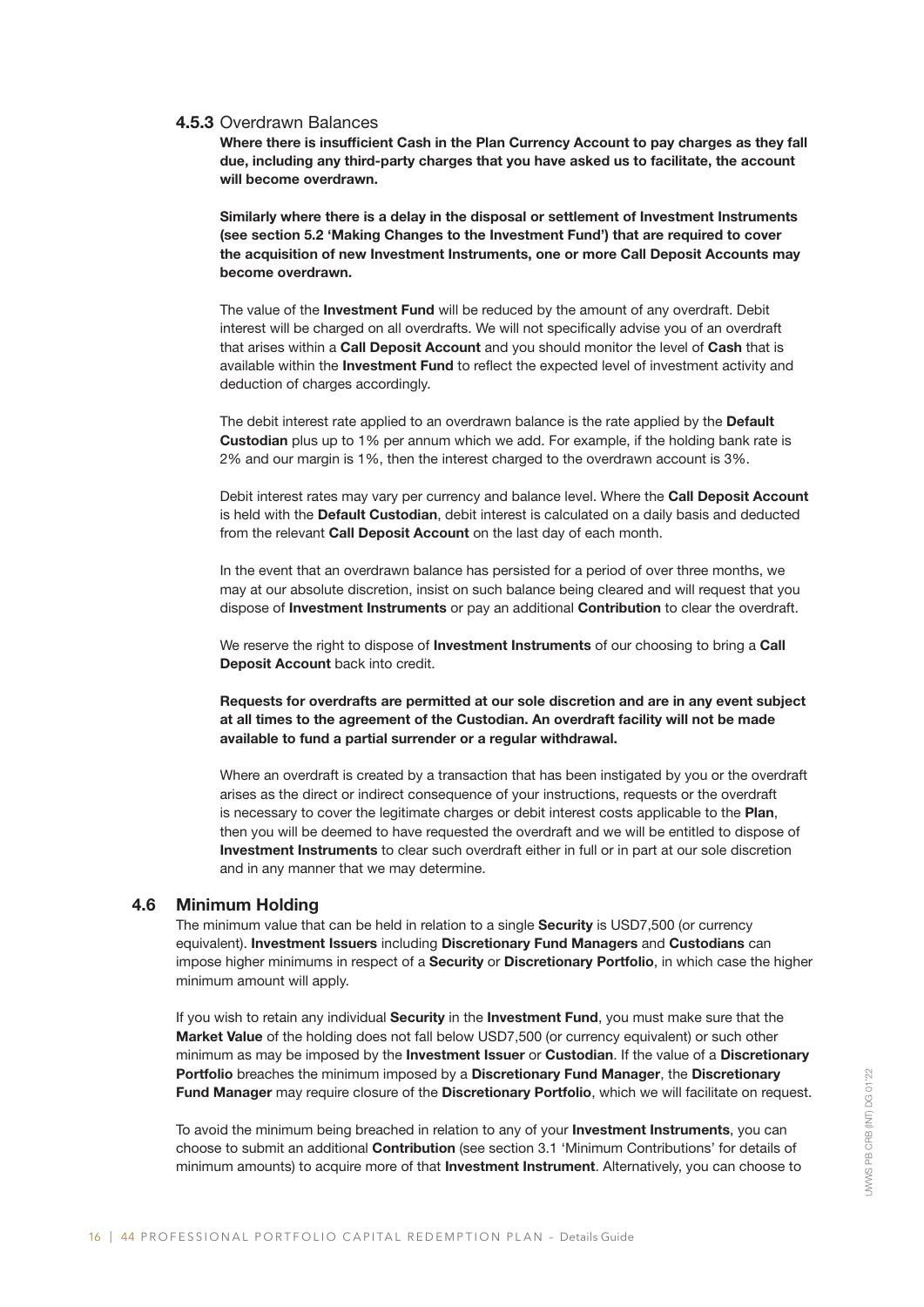trade between Investment Instruments within your Plan. Where the minimum is breached for any reason (including, but not limited to, deduction of charges, volatility in Market Value, partial surrender and/or fluctuation in currency exchange rates) we reserve the right to dispose of the remainder of the Investment Instrument and credit the settlement proceeds to an appropriate Call Deposit Account within your **Plan.** 

We do not accept responsibility for any loss in the value of your Plan resulting directly or indirectly from a failure to observe the minimum holding criteria detailed above.

#### 4.6.1 Investment Instrument Diversification

At least 10% of the Investment Fund must be held in Liquid Assets. Where greater than 80% of the Investment Value of the Investment Fund is linked to a single Security, at least 5% of the Investment Fund must be held in Cash or near cash assets in the Plan Currency.

In the event these minimums are breached, we reserve the right to review your Plan. Where we identify a breach, we will inform you of the situation by way of a Written Notice. We will give you the opportunity to submit a dealing request or an additional **Contribution** to rectify the situation.

If we do not receive the requested dealing instruction or additional **Contribution** within the time specified in the Written Notice, we may dispose of any Investment Instruments necessary to return the Plan to within these limits. Investment Instruments disposed of will be chosen at our sole discretion. The settlement value of any Investment Instrument disposed of will be credited to a Call Deposit Account held in the corresponding currency.

## 4.7 Dividends

From time to time we may receive dividends in relation to Investment Instruments held within the Investment Fund. The value of dividends allocated to your Investment Fund will be net of any applicable withholding tax deducted at source in the country of origin.

You make an election in the Application Booklet to determine whether you wish dividends to be allocated to your **Investment Fund** as Cash or as additional shares/units of the associated Investment Instrument. It will not be possible to change this selection while your Plan is in force. Where Investment Instruments are held with the Default Custodian, this selection will be followed except where the Investment Issuer only facilitates cash dividends. Where a Discretionary Portfolio is held with an Authorised Custodian, the Discretionary Fund Manager will decide how dividends are handled within the Discretionary Portfolio.

We will always retain dividends and they will form part of the Investment Fund and therefore cannot be paid out to you as income under any circumstances.

Where an **Investment Instrument** is disposed of between the declaration and payment dates of a dividend which is received in the form of shares/units of the **Investment Instrument** then we reserve the right to dispose of these shares/units and credit the realised value to the appropriate Call Deposit Account.

If a full surrender or **Maturity Benefit** has been paid between a dividend declaration and payment date, only dividends of more than USD150 (or currency equivalent) will be paid to you.

#### 4.8 Retrocessions and Rebates

Utmost Worldwide may negotiate to receive retrocession or rebate payments from individual Investment Issuers in relation to any investments made into Investment Instruments. Such retrocession or rebate payments may be consideration for or be used by Utmost Worldwide to service your Plan or used by Utmost Worldwide to defray its costs. For details, please refer to the prospectus and/or offering documents of the Investment Instruments, which are available from Utmost Worldwide on request. If such prospectus and/or offering documents do not disclose retrocession or rebate payments Utmost Worldwide will disclose such payments to you on request.

UWWS PB CRB (INT) DG 01'22

JWWS PB CRB (INT) DG 01'22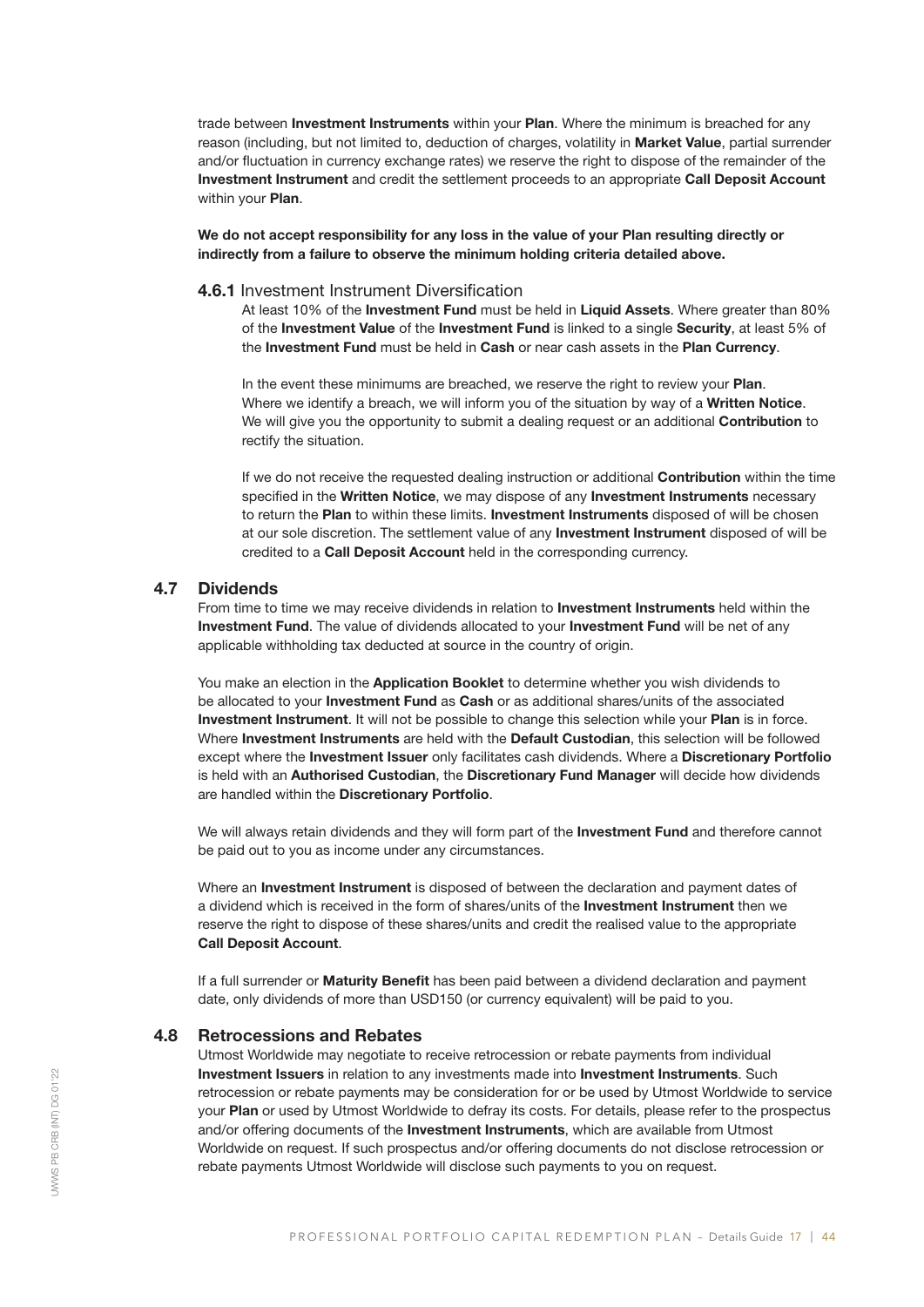The ownership of the Investment Instruments resides with Utmost Worldwide at all times. You are not investing in the Investment Instruments and you do not have any rights or ownership over these underlying investments.

## 4.9 Withdrawal of an Investment Instrument

An Investment Issuer may withdraw availability of an Investment Instrument at its own discretion or we may exercise our right to dispose of an Investment Instrument from the Investment Fund (see section 4.4 'Permissible Investment Instruments').

Withdrawal of availability of an **Investment Instrument** can apply to either future holdings only (in which case existing holdings can continue to be held) or to both future and existing holdings (in which case any existing holding must be disposed of).

Where, as a result, it is necessary to dispose of an existing **Investment Instrument** holding, we will give you Written Notice of our intention to dispose of the affected Investment Instrument, one month in advance of the withdrawal. If any applicable law or regulation requires a longer notice period, we will comply with this requirement. Where, due to circumstances beyond our control, we are unable to comply with the period of notice set out in this document, we will use all reasonable efforts to provide as much notice as possible.

In the Written Notice you will be asked to provide us with your instructions regarding alternative Investment Instruments to acquire. If we do not receive investment instructions within the time specified in the Written Notice, we will dispose of the affected Investment Instrument and credit the settlement proceeds to a Call Deposit Account in the currency of that Investment Instrument.

We do not accept any responsibility or liability for financial losses caused either directly or indirectly by the withdrawal of an Investment Instrument for reasons that are beyond our control.

## 4.10 Investment Instrument in Suspension

Trading in an Investment Instrument may be suspended from time to time by the Investment Issuer and/or under the direction of a regulatory body or the operation of law. A suspension in trading may reflect either a temporary difficulty for the Investment Instrument or a more serious issue such as the forced liquidation of the Investment Instrument which may ultimately result in the loss of substantially all of the capital allocated to the **Investment Instrument**.

During a period of suspension, we may not receive reliable pricing information from the Investment **Issuer** and we may not be able to provide an accurate valuation of the **Investment Instrument** and it will not be possible to trade into or out of the **Investment Instrument**.

Where this occurs, we may at our sole discretion, adjust the recorded value for the Investment Instrument on a prudential basis for the purposes of calculating your plan values. If the suspension of the Investment Instrument is lifted while your Plan is in force, any value restored will automatically uplift the Investment Value of the Plan.

We will use our best endeavours to write down the value of a suspended Investment Instrument in order to reflect our view of the prospects (if any) of recovering a capital sum from the Investment Instrument. We do not accept responsibility for any financial loss arising from the temporary or permanent suspension of an Investment Instrument or liability for any consequential losses that may be incurred by the Plan or any Planholder as a consequence of a suspension or arising from our decision to impair the value of an Investment Instrument, or not, as the case may be.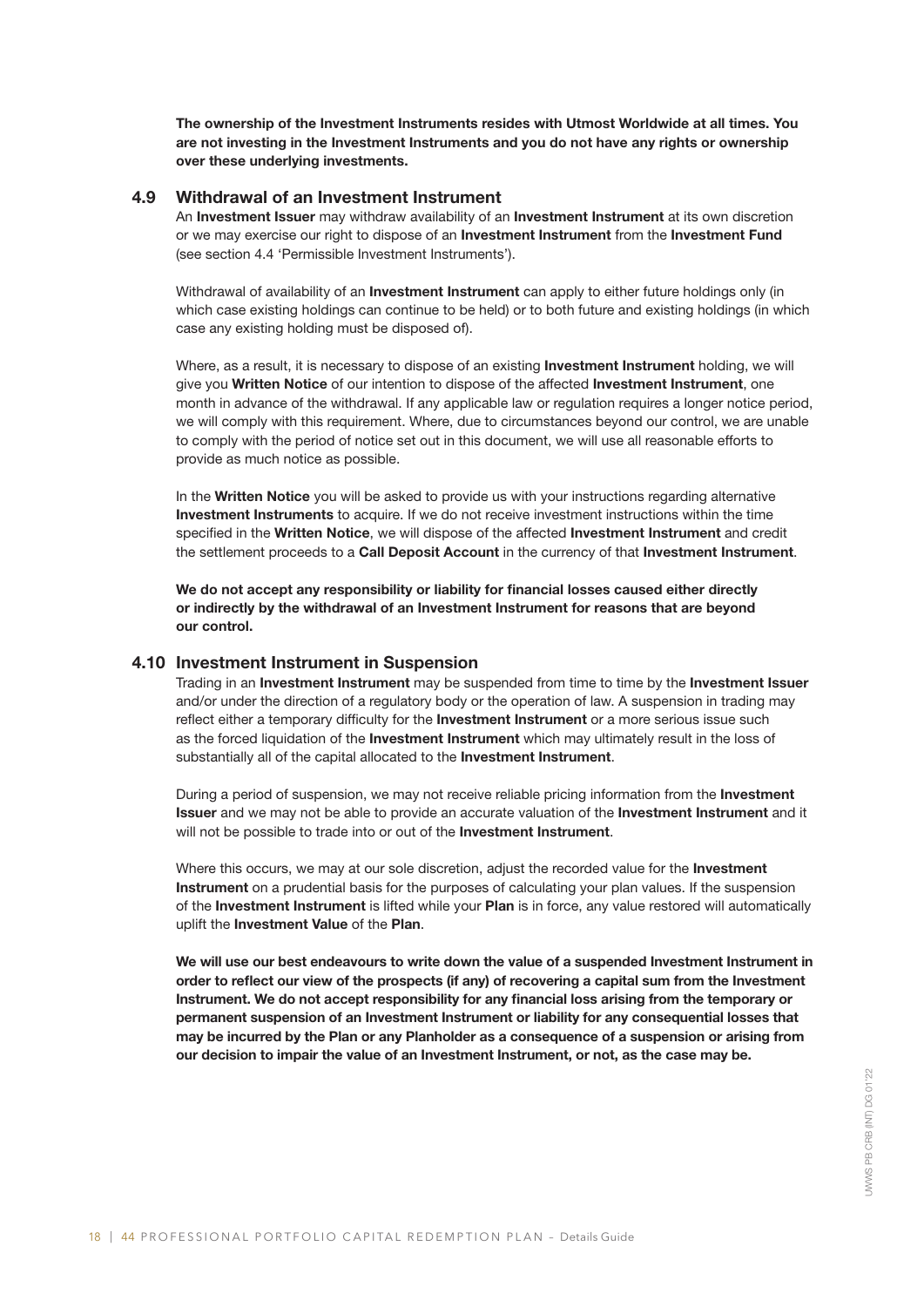#### 4.11 Re-registration of Investment Instruments

We may at our sole discretion, facilitate the transfer of ownership of an Investment Instrument held within your Plan to you on an *in specie* basis in the following circumstances:

- a claim for full surrender or **Maturity Benefit** has been made;
- the disposal of the **Investment Instrument** in question is required to pay the claim; and
- trading in the Investment Instrument is suspended and we have been unable to dispose of the Investment Instrument for a period of at least three months.

We reserve the right to apply an additional ad-hoc charge (see section 7.1 'Plan Charges') when re-registering Investment Instruments. In addition, all dealing and transfer charges with respect to the Investment Instrument must be borne by you.

For the purposes of providing a valuation for the claim, we will value the **Investment Instrument** as either:

- the Market Price (bid) of the Investment Instrument on its last available Dealing Day; or
- where a Market Price (bid) is not available or in our view does not represent the true current value of the Investment Instrument, such other price as we, in consultation with the Appointed Actuary consider reasonable.

#### 4.12 Failure of a Counterparty

Where the Investment Fund includes Cash held in a Call Deposit Account or any other Investment Instrument, a failure of the account holding bank could result in the loss of that Cash and a corresponding reduction in the Market Value of the Plan.

If an Investment Issuer or any of the counterparties associated with holding Investment Instruments (including, without limitation, Custodians, banks, brokers, dealers and exchanges) is liquidated or declared bankrupt, this may result in a significant loss to the value of your Plan.

We do not accept responsibility for the failure of a counterparty or the loss of Cash that may be held with such a counterparty. The risk of the failure of a counterparty is borne entirely by you (see section 4.3 'Investment Risk').

## 5 INVESTMENT MANAGEMENT

You are responsible for investment decisions made in relation to the Investment Fund of your Plan and for the selection of Investment Instruments, including Discretionary Portfolios. We do not provide investment advice and we strongly recommend that you obtain investment advice from a qualified and regulated investment adviser.

You should send any Written Requests for the acquisition or disposal of Investment Instruments directly to us at the address on the back cover of this document.

Professional Portfolio allows you to tailor the Investment Fund underlying your Plan to meet your investment objectives or other needs. You can direct the investment management of the Investment Fund of your Plan in relation to Investment Instruments held with the Default Custodian yourself or you can delegate this responsibility by appointing a Portfolio Manager (see section 5.1 'Portfolio Manager') to provide instructions on your behalf.

You can also choose to include a Discretionary Portfolio that is managed by a Discretionary Fund Manager and held with an Authorised Custodian within the Investment Fund underlying your Plan. A Written Request for the acquisition or disposal of a Discretionary Portfolio must be signed by you, even where a Portfolio Manager is appointed.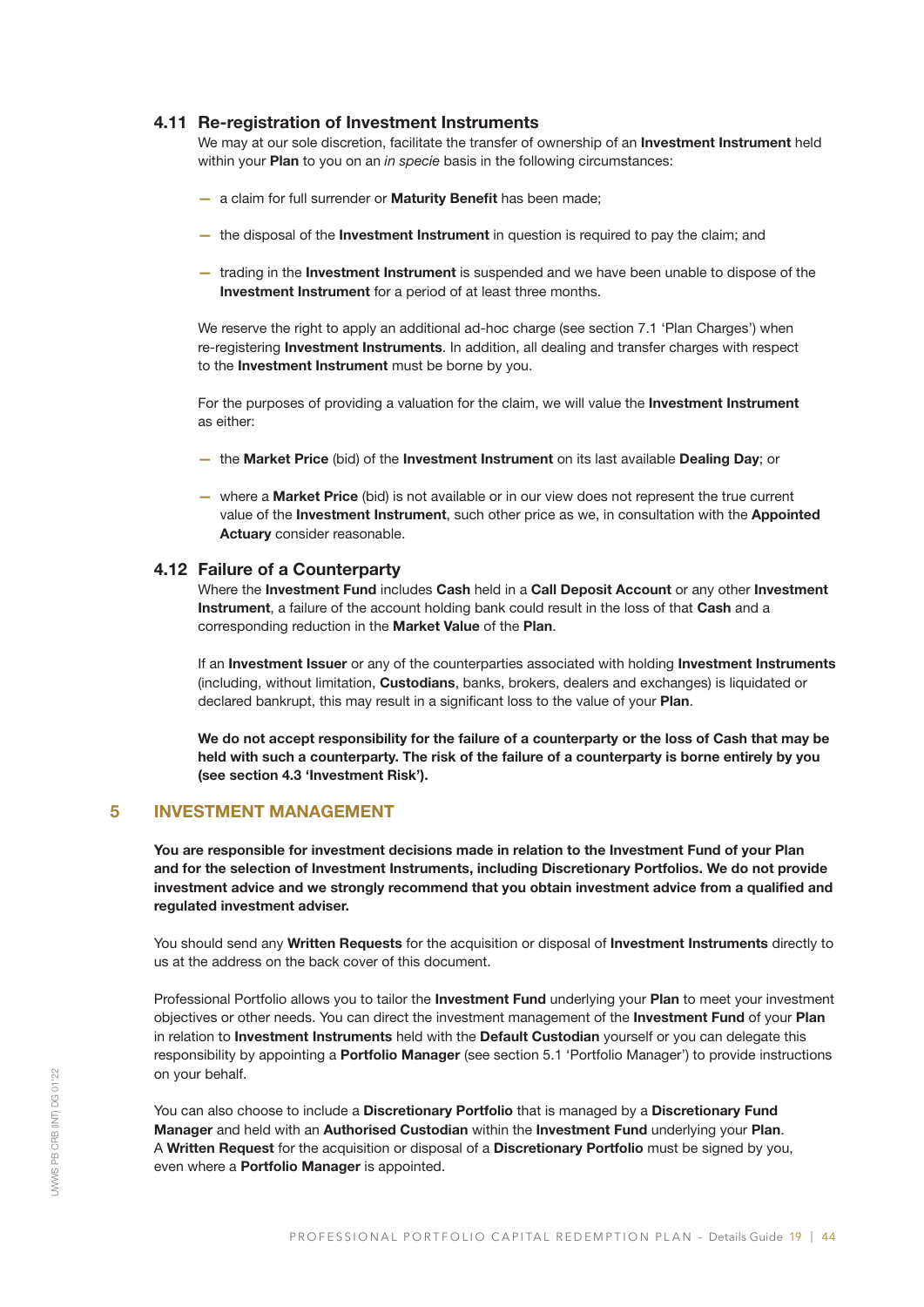## 5.1 Portfolio Manager

You may, with our agreement, appoint a Portfolio Manager to instruct us in relation to the Investment Instruments held with the Default Custodian. The Portfolio Manager will have the power to instruct us directly in relation to these Investment Instruments, without consulting you.

You are responsible for the selection and appointment of a **Portfolio Manager** and must make yourself aware of any risks associated with such an appointment. Our acceptance of such an appointment, is not an endorsement or recommendation of that person's role. We will not accept the appointment of a Portfolio Manager unless they are duly authorised by all Planholders. We will not play a part in any assessment of your investment risk profile and we will not monitor your Plan to confirm that your **Portfolio Manager** is acting in accordance with any agreement between you and your Portfolio Manager.

Where you enter into an agreement with a **Portfolio Manager**, you may elect for any charges due under the agreement to be paid in accordance with section 7.5 'Third-party Charges (Optional)'.

The powers of the **Portfolio Manager** and the charges payable, will be set out in the 'Appointment of an Investment Manager' form, which you must complete and sign to make an appointment.

We do not conduct due diligence on your chosen Portfolio Manager on your behalf and all appointments are accepted by us at your risk. We do not monitor the suitability for you, the performance or the risk of any particular Investment Instrument selected by the Portfolio Manager for inclusion in your Plan. We therefore strongly recommend that you appoint only individuals or entities that are qualified, experienced and regulated in the provision of investment advice or investment management to be a Portfolio Manager. We further recommend that you monitor your Investment Fund to ensure that your investment risk profile is being observed by your Portfolio Manager.

## 5.2 Making Changes to the Investment Fund

You can provide us with a Written Request to change the Investment Instruments within the Investment Fund at that time. Investment Instrument transactions are allowed only at plan level and will be applied equally across all Policies in your Plan.

The minimum net transaction value is USD7,500 (or currency equivalent) per transaction following deduction of trading costs. The minimum additional allocation to or withdrawal from a Discretionary Portfolio is USD15,000 (or currency equivalent) per transaction. Transactions are allowed subject to maintaining at least USD7,500 (or currency equivalent) in any one Investment Instrument and maintaining the minimum level of Liquid Assets set out in section 4.6.1 'Investment Instrument Diversification' and any restriction applied by the relevant **Investment Issuer** and/or **Custodian**.

We will process Written Requests to acquire Investment Instruments in the order in which they are submitted, subject to our acceptance of the **Investment Instrument** (see section 4.4 'Permissible Investment Instruments'). This means that an Investment Instrument which we have previously accepted will be acquired before an Investment Instrument which requires research, regardless of the order in which Written Requests were submitted.

Unless you tell us otherwise, we will use the **Call Deposit Account** in the same currency as the chosen Investment Instrument to acquire the Investment Instrument. You must ensure there is sufficient Cash available within the relevant Call Deposit Account to fund any acquisition that you wish to request.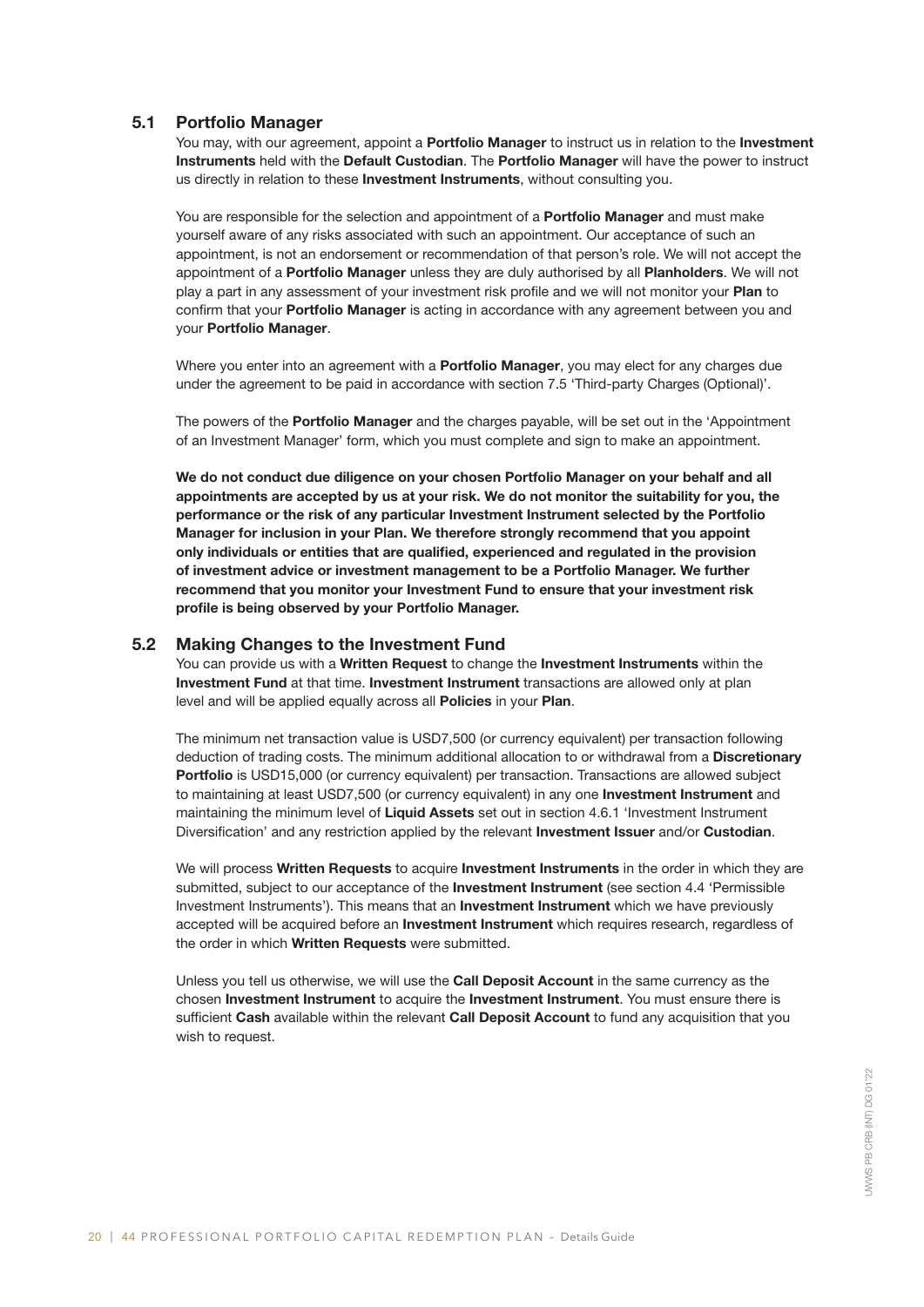We may at our sole discretion, acquire an **Investment Instrument** where there is a prior or concurrent instruction to dispose of an existing Investment Instrument to fund the acquisition, provided that:

- the Investment Instrument being acquired is acceptable to us (see section 4.4 'Permissible Investment Instruments');
- the value realised from the disposal of the existing **Investment Instrument** will be sufficient, either on its own or combined with the Cash available in the Call Deposit Account, to fund the acquisition of the new Investment Instrument; and
- the resulting overdrawn balance does not exceed 20% of the Investment Value.

Transactions are allowed only at plan level and will be applied across all Policies in your Plan. External charges may apply on Investment Instrument transactions (see section 7.1 'Plan Charges', section 7.2 'Transaction Charges' and section 7.4 'Investment Instrument Charges').

The disposal of an **Investment Instrument** will take effect on the next available **Dealing Day**, following receipt of the proper Written Request.

The acquisition of a replacement Investment Instrument will take effect on the next available Dealing Day, following:

- acceptance by us of the Investment Instrument (see section 4.4 'Permissible Investment Instruments'); and
- receipt of settlement for the **Investment Instrument** disposed of, except where we have agreed to allow an acquisition to proceed prior to receiving settlement of the disposal in progress.

#### 5.2.1 Investment Instruments Held by Default Custodian

Where Investment Instruments are held with the Default Custodian, we will endeavour to record all Written Requests for transactions in accepted Investment Instruments in accordance with the following timelines. Where the Written Request is received before 10.30am<sup>1</sup> for non-equity **Investment Instruments** and 3.30pm for equity Investment Instruments, it will be recorded with our counterparty each Business Day, for execution in line with the procedures defined above. Written Requests received after this cut-off time will be recorded for execution on the following **Business Day**. In the event of heavy demand, we reserve the right to apply an earlier cut-off time.

Transactions we process in relation to the **Investment Fund** of your Plan are not subject to regulatory "best execution" obligations at plan level. However, we will ensure that all reasonable efforts are taken to ensure that Planholders are treated fairly and equitably in the allocation and pricing of transactions in individual **Investment Instruments**.

#### 5.2.2 Transactions Within a Discretionary Portfolio

The relevant Discretionary Fund Manager will have the power to instruct the relevant Authorised Custodian to deal in the Cash and Securities held within a Discretionary Portfolio. Any restrictions applied by a relevant **Investment Issuer** will apply to the Securities within the Discretionary Portfolio.

The Discretionary Fund Manager will follow their own internal practices with respect to frequency of transactions and the pooling of instructions when trading Securities within the Discretionary Portfolio.

1 Times shown are in Guernsey local time, you should note that daylight saving time operates in Guernsey. This currently operates from the last Sunday in March to the last Sunday in October, but is subject to change.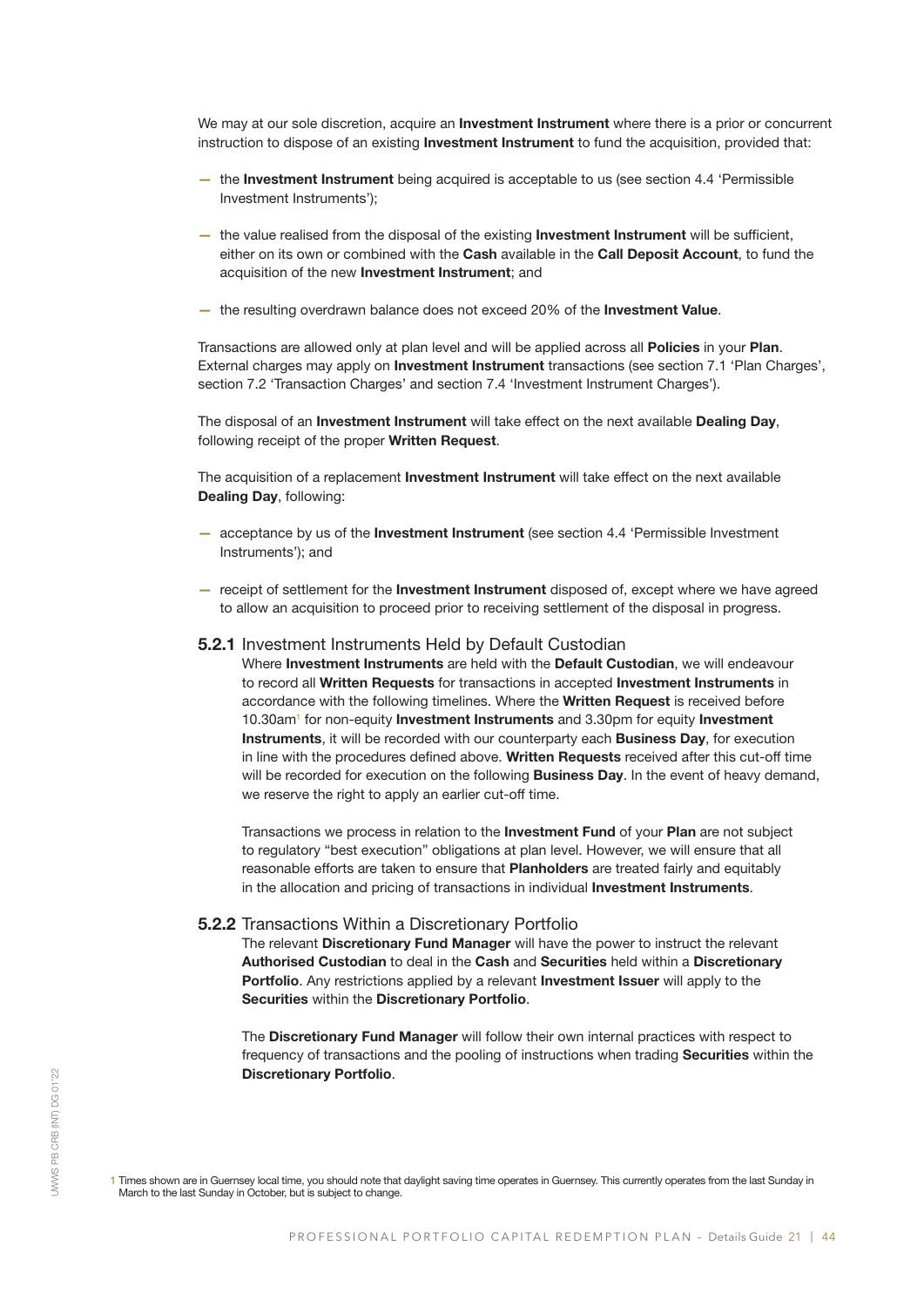#### 5.2.3 Change of Custodian

You can request to add an Authorised Custodian to your Plan or change the Authorised Custodian with whom a Discretionary Portfolio is held by providing us with a Written Request. The proposed Authorised Custodian must already have been approved by us and by the Trustee. Such requests will incur a charge (see section 7.1 'Plan Charges').

Where you request to make a transfer from an existing **Discretionary Portfolio** to a new Authorised Custodian:

- $-$  you must specify a **Cash** amount to be transferred;
- you must transfer the value of the entire holding or retain at least USD50,000 (or currency equivalent) in the existing Discretionary Portfolio; and
- you must place a minimum value of USD50,000 (or currency equivalent) with a new Authorised Custodian.

#### 5.2.4 Trade Execution

We are responsible for the processing of transactions within the Investment Fund which will be reflected at plan level. The role of the **Custodian** is to ensure that everything necessary is done to effect the requested transaction in relation to the underlying **Investment Instrument**. All transactions will be carried out in accordance with applicable laws, regulations and normal market practice for the transaction concerned and in accordance with each Custodian's normal practice. This may involve the use of a recognised securities depository or clearing agency. All transactions will be carried out and all Securities will be held subject to the rules and customs of the relevant stock exchange, securities market, clearing house or securities depository as may be applicable.

We may not act on Written Requests relating to Investment Instruments where:

- the instructions are not received in time for the required action to be taken;
- complying with the instruction may, in our opinion, not be practicable or breach a relevant law, rule or regulation; or
- where all the necessary information, documentation or Investment Instruments to implement the instructions are not available to us.

## 6 PLAN VALUATIONS

The latest available buying and selling prices of an Investment Instrument underlying a Plan and the associated Dealing Days are available from us or the relevant Discretionary Fund Manager, on request. Certain Investment Instruments may not be listed on a stock exchange and/or may be illiquid and/or a ready independent market valuation may not be otherwise available and therefore, the Custodian may attribute a valuation that is based on alternative valuation methods deemed necessary in relation to the valuation of such Investment Instruments. Such valuation methods may necessarily involve a level of subjectivity for which objective support is, by its nature, unavailable.

We may at our sole discretion, adjust the recorded value for an **Investment Instrument** where there are reasonable grounds to believe that it is not possible to trade into or out of the Investment Instrument in a reasonable timeframe (see section 4.10 'Investment Instrument in Suspension'). We will take all reasonable steps to inform affected Planholders where this occurs.

The return on your Plan is based on the collective financial performance of your chosen Investment Instruments within the Investment Fund, including Securities that are transferred *in specie* from time to time and the on-going charges, which will be deducted from your Plan as and when they fall due for payment.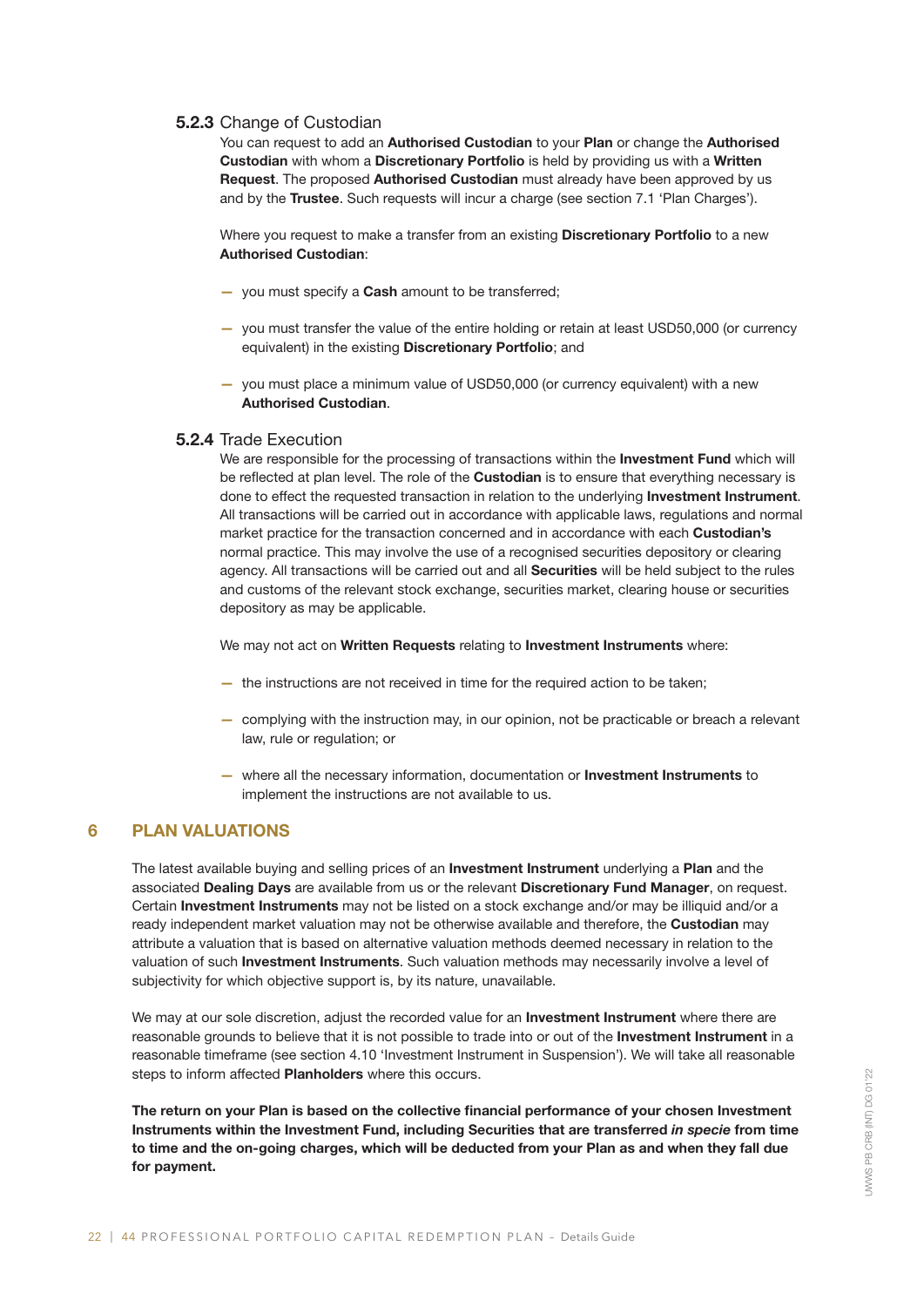In calculating the value of your Plan, we will rely on information received from the Custodian and other market sources with regards to prices and Investment Instruments held. We do not accept responsibility for the errors or omissions of any Custodian or other market sources and we will not be liable for any inaccuracies or any direct or indirect losses that you may incur as a result of relying on such information.

## 6.1 Investment Value

The Investment Value of your Plan is calculated using the Market Price (bid) of each Investment Instrument in the Investment Fund on its last available Dealing Day. For valuations, Investment Instruments denominated in currencies other than the Plan Currency will be valued in their own currency and then converted to the Plan Currency (see section 1.2 'Currency Exchange'). The Investment Value is used as the basis for calculating the value of the benefits under the Plan as well as certain charges which apply to the Plan (see section 7 'Charges').

In circumstances where trading in an Investment Instrument has been suspended, the Market Price (bid) on its last available Dealing Day may not accurately reflect the true value of the Investment Instrument and we reserve the right to impair the value of any Investment Instrument, including writing down the value to nil, where we consider it prudent to do so and we will take all reasonable steps to inform you accordingly (see section 4.10 'Investment Instrument in Suspension').

If the Investment Value of your Plan becomes insufficient to cover the on-going charges as they fall due or the minimum Investment Value required (see section 6.1.1 'Minimum Investment Value') is not maintained, we will advise you by way of a Written Notice and provide the opportunity to contribute an additional **Contribution**. If no action is taken, we can terminate the **Plan** at our sole discretion (see section 10 'Plan Termination By Utmost Worldwide'). Such a termination may be subject to charges (see section 7 'Charges') and as a result you may lose all benefits accrued under your Plan.

#### 6.1.1 Minimum Investment Value

You must maintain an Investment Value of at least 20% of all Contributions paid at all times.

If the Investment Value falls below this minimum amount and no additional Contribution or surrender request is forthcoming within 30 calendar days of issue of a Written Notice from us, we reserve the right to terminate your Plan at our sole discretion (see section 10 'Plan Termination By Utmost Worldwide').

The minimum Investment Value could be breached due to a number of factors, including but not limited to, partial surrender, regular withdrawal, deduction of charges and/or a fall in the Investment Value of the Investment Instruments in your Plan (e.g. due to a fall in the Market Value of the Investment Instruments which is beyond your control).

We do not accept responsibility for any loss to you as a direct or indirect consequence of terminating your Plan where the minimum value criteria has been breached.

## 6.2 Surrender Value

The Surrender Value of your Plan is the amount that we will pay to you on full surrender of the Plan. It comprises of the value that can be realised by us from the disposal of all **Investment Instruments** held within the Investment Fund, less any overdrawn balance, any accrued charges, any pro rata charges due, any applicable early discontinuance charges and any applicable third-party charges. Please see section 7 'Charges' for a description of the applicable charges.

The Surrender Value will be less than the Investment Value of the Plan due to the deduction of charges that fall due on full surrender and any differences between the Market Price (bid) of Investment Instruments on the last available Dealing Day and the actual amount realised on the next available Dealing Day.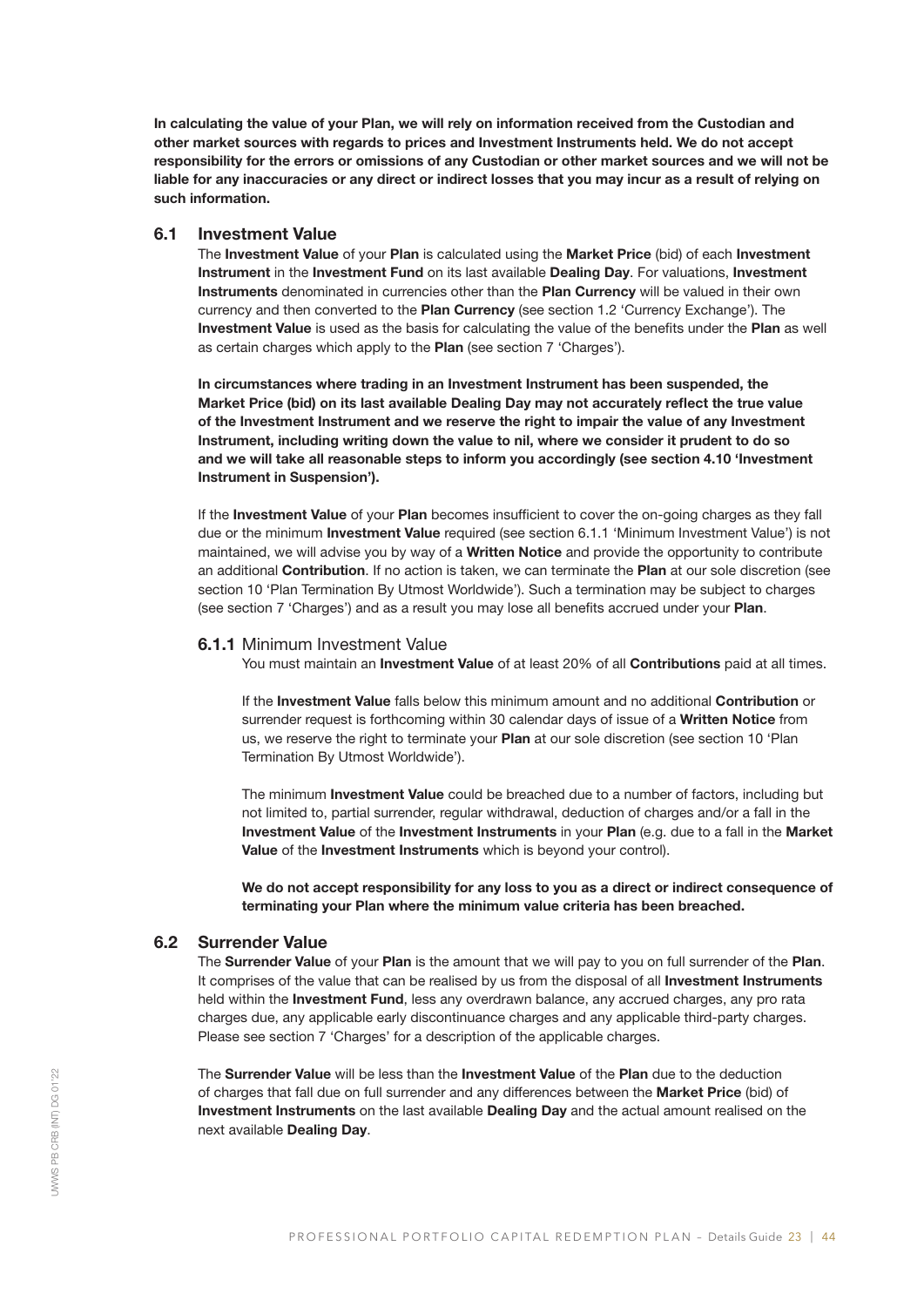You will not receive payment in relation to any Investment Instruments that are suspended, until such time as we are able to realise the proceeds of disposal from the Investment Issuer. The amount that you ultimately receive in respect of any **Investment Instrument** that is suspended, may be significantly different to the value we have assigned to that Investment Instrument while in the Investment Fund of your Plan.

If the on-going charges equal or exceed the **Investment Value** when they fall due, your **Plan** will automatically terminate, there will be no payment due to you and our liability to you under your Plan will cease (see section 10 'Plan Termination By Utmost Worldwide'). In this event, we will not seek payment from you in respect of any outstanding charges.

From time to time, you can request an indicative surrender value of your Plan free of charge. This will be based on the Investment Value less any charges which would fall due on full surrender as outlined above.

Please note that any indicative surrender value issued to you will be different from the actual Surrender Value of your Plan, due to deduction of plan charges and/or other charges applied by relevant Investment Issuers from time to time, as well as any movement in prices and/or currency exchange rate fluctuations.

## 6.3 Valuation Statements

A valuation statement will be generated for the Plan on a quarterly basis and can be viewed free of charge via our 'Online Service Centre' (see section 13.9.4 'Our Online Service Centre'). Once your statement is available via our 'Online Service Centre', we will send you an e-mail to let you know.

Valuation statements are also available by post, on receipt of a Written Request. We reserve the right to apply an ad-hoc charge for sending valuation statements by post.

The volume and current Market Value (bid) of each Investment Instrument will be detailed in the valuation statement in both the denominated currency and Plan Currency. A commercial rate of exchange will be used for the purposes of the valuation statement (see section 1.2 'Currency Exchange').

## 7 CHARGES

Your Financial Adviser will explain the level of charges applicable to your Plan as well as the basis and duration of each charge. The charging structure which applies to your Plan will be confirmed in the Charges Schedule issued to you at the Plan Commencement Date.

Depending on your charging structure, plan charges will be calculated on the basis of the value of all Contributions allocated or the higher of Contributions allocated and the Investment Value. There will be no proportionate reduction in the level of charges payable where you take a partial surrender or regular withdrawal. You should consider the impact of charges on any action you take in relation to your Plan.

Where there is insufficient Cash in the Plan Currency Account to pay charges, the account will become overdrawn when we collect such charges, as they fall due. We will apply interest to any overdrawn balance (see section 4.5.3 'Overdrawn Balances'). You should maintain sufficient Cash in your Plan Currency Account to cover the deduction of charges.

We reserve the right to amend charge levels or the basis for charging (see section 13.5 'Changes to the Plan Terms and Conditions'). We will also review and may amend our fixed charges in line with section 7.3 'Amendment to Fixed Charges'.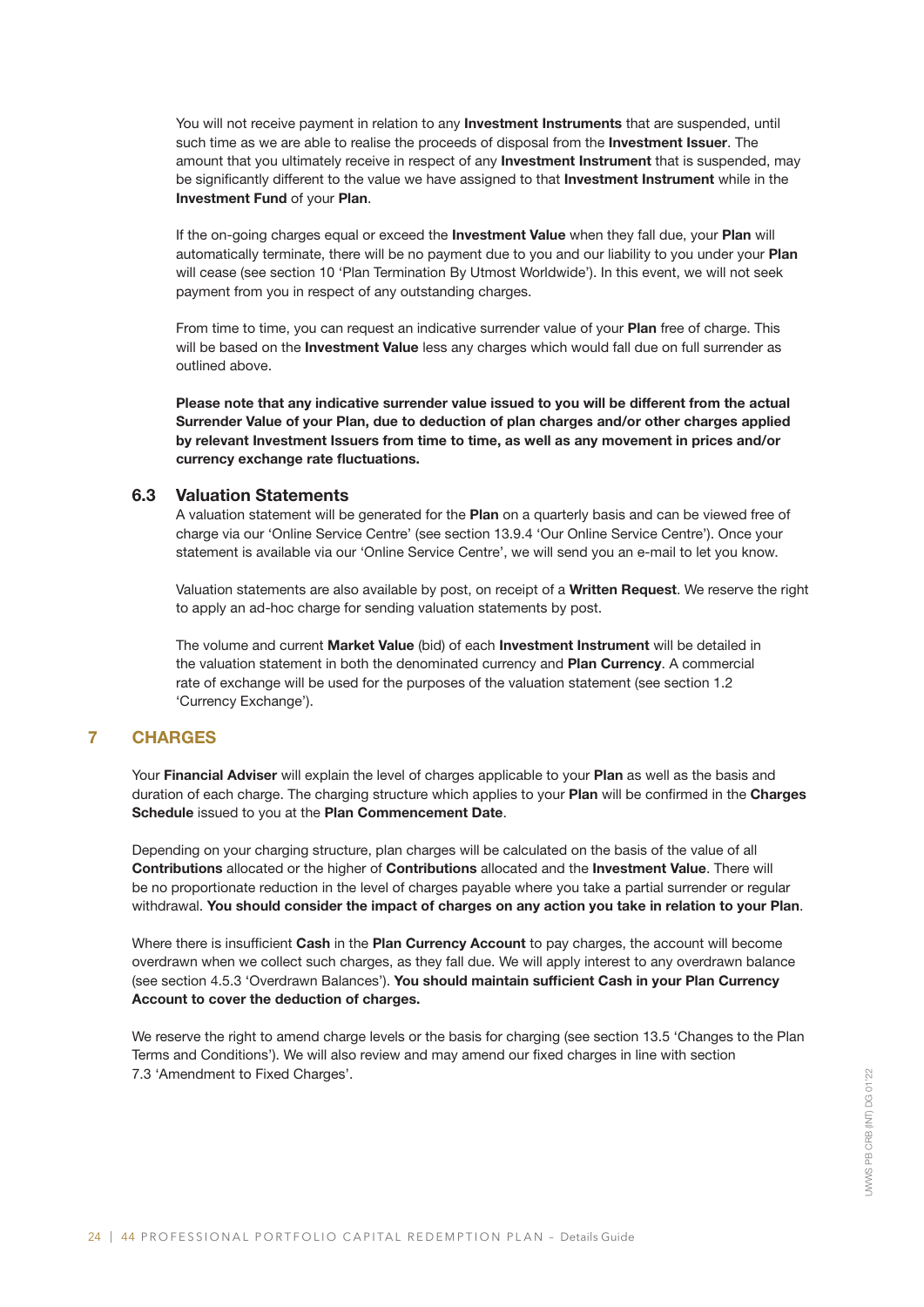We take plan charges on Charge Dates, unless specifically stated otherwise below. The first Charge Date is three months after the last day of the month in which the Plan Commencement Date falls. Subsequent Charge Dates are quarterly thereafter.

In certain circumstances, negative interest rates or debit interest rates may apply to Cash held within the Investment Fund. Details of how interest is calculated are set out at section 4.5 'Un-invested Cash'.

## 7.1 Plan Charges

Depending on the charging structure which applies to your Plan, not all of these charges will apply to your Plan.

| <b>Name</b>                                            | <b>Description</b>                                                                                                                                                                                                                                                                                                                                                                                                                                                                                                                                                                                                                                                                                           | Charge                                                                                                                                                                                                                                                                                                                                                                | <b>Deducted from</b>                                                                                                                                    |
|--------------------------------------------------------|--------------------------------------------------------------------------------------------------------------------------------------------------------------------------------------------------------------------------------------------------------------------------------------------------------------------------------------------------------------------------------------------------------------------------------------------------------------------------------------------------------------------------------------------------------------------------------------------------------------------------------------------------------------------------------------------------------------|-----------------------------------------------------------------------------------------------------------------------------------------------------------------------------------------------------------------------------------------------------------------------------------------------------------------------------------------------------------------------|---------------------------------------------------------------------------------------------------------------------------------------------------------|
| <b>Initial Charge</b>                                  | The initial charge is a percentage of<br>each Contribution.                                                                                                                                                                                                                                                                                                                                                                                                                                                                                                                                                                                                                                                  | The charge applies on each<br><b>Contribution allocation.</b><br>The initial charge rate will<br>be set out on your Charges<br>Schedule.                                                                                                                                                                                                                              | The Plan<br><b>Currency Account</b><br>on the date that<br>each <b>Contribution</b><br>is allocated.                                                    |
| <b>Establishment</b><br><b>Charge</b>                  | The establishment charge is calculated as<br>a percentage of either:<br>each allocated <b>Contribution</b> ; or<br>the higher of each allocated<br>$\equiv$<br><b>Contribution and its Associated</b><br><b>Investment Value.</b><br>See section 7.1.1 'Important Notes re<br>Plan Charges'.                                                                                                                                                                                                                                                                                                                                                                                                                 | The charge applies on each<br><b>Charge Date</b> for a period<br>following the allocation of each<br><b>Contribution.</b><br>The establishment charge rate,<br>the calculation basis of the<br>charge and the duration for<br>which the charge applies will<br>be set out on your Charges<br>Schedule.                                                                | The <b>Plan Currency</b><br><b>Account on each</b><br><b>Charge Date for a</b><br>period following the<br>allocation of each<br><b>Contribution</b>     |
| <b>Administration</b><br><b>Charge</b>                 | The administration charge is calculated<br>as a percentage of either:<br>each allocated <b>Contribution</b> ; or<br>÷,<br>the higher of each allocated<br><b>Contribution and its Associated</b><br><b>Investment Value.</b><br>See section 7.1.1 'Important Notes re<br>Plan Charges'.                                                                                                                                                                                                                                                                                                                                                                                                                      | The charge applies on each<br><b>Charge Date</b> for a period<br>following the allocation of<br>each Contribution.<br>The administration charge<br>rate, the calculation basis of<br>the charge and the duration<br>for which the charge applies<br>will be set out on your<br><b>Charges Schedule.</b>                                                               | The Plan<br><b>Currency Account</b><br>on each <b>Charge</b><br><b>Date</b> for a period<br>following the<br>allocation of each<br><b>Contribution.</b> |
| <b>Early</b><br><b>Discontinuance</b><br><b>Charge</b> | If your <b>Plan</b> is fully surrendered or<br>terminated (except where you exercise<br>your cancellation rights during the<br>cooling-off period) early discontinuance<br>charges may apply and will be deducted<br>from the Cash amount paid out on full<br>surrender or termination of your Plan.<br>The early discontinuance charge is<br>calculated as a percentage of either:<br>each allocated <b>Contribution</b> ; or<br>÷,<br>the higher of each allocated<br>÷<br><b>Contribution and its Associated</b><br><b>Investment Value.</b><br>Early discontinuance charges do not<br>apply to partial surrenders and regular<br>withdrawals.<br>See section 7.1.1 'Important Notes re<br>Plan Charges'. | The rate of early discontinuance<br>charge applying to each<br><b>Contribution</b> reduces to 0%<br>over a set period following the<br>allocation of each <b>Contribution</b> .<br>The initial rate, the calculation<br>basis of the early discontinu-<br>ance charge and the duration<br>over which it reduces to 0%<br>will be set out on your Charges<br>Schedule. | The <b>Cash</b> amount<br>paid out on full<br>surrender or<br>termination of<br>the Plan.                                                               |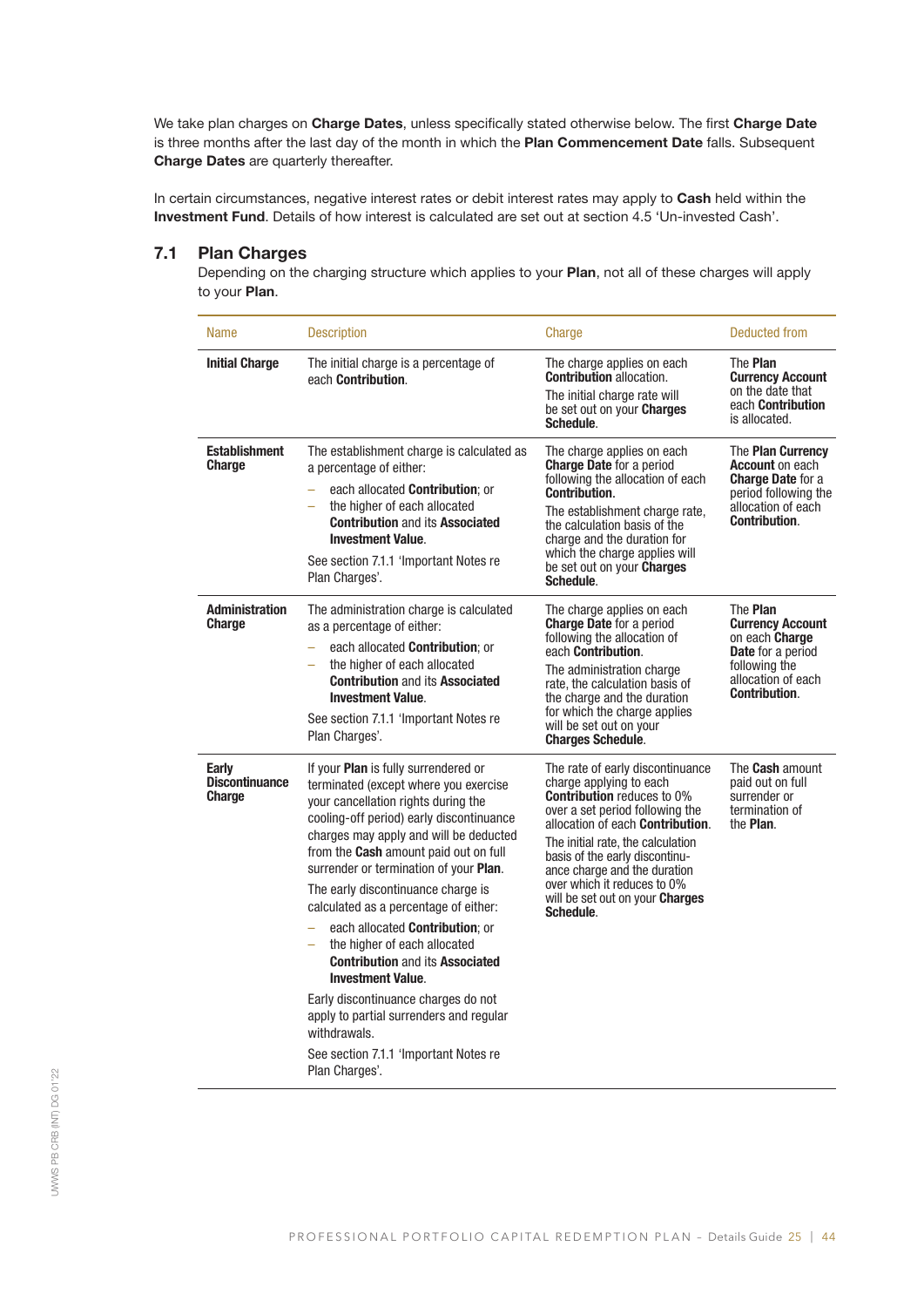| <b>Name</b>                                   | <b>Description</b>                                                                                                                                                                                                                                                                                                                                                                                                                                              | Charge                                                                                                                                                                                                                                                                                                            | Deducted from                                                                                                                                                 |
|-----------------------------------------------|-----------------------------------------------------------------------------------------------------------------------------------------------------------------------------------------------------------------------------------------------------------------------------------------------------------------------------------------------------------------------------------------------------------------------------------------------------------------|-------------------------------------------------------------------------------------------------------------------------------------------------------------------------------------------------------------------------------------------------------------------------------------------------------------------|---------------------------------------------------------------------------------------------------------------------------------------------------------------|
| <b>Adviser</b><br><b>Management</b><br>Charge | The basis of the adviser management<br>charge is a percentage of either:<br>the <b>Investment Value</b> :<br>each allocated <b>Contribution</b> ; or<br>the higher of each allocated<br><b>Contribution and its Associated</b><br><b>Investment Value.</b><br>Where an adviser management charge<br>is taken, it is paid directly by us to your<br>Financial Adviser as part of his<br>remuneration.<br>See section 7.1.1 'Important Notes re<br>Plan Charges'. | The charge applies on each<br><b>Charge Date</b> for a period<br>following the allocation of each<br><b>Contribution</b><br>The adviser management<br>charge rate, the calculation<br>basis of the charge and the<br>duration for which the charge<br>applies will be set out on your<br><b>Charges Schedule.</b> | The <b>Plan</b><br><b>Currency Account</b><br>on each <b>Charge</b><br><b>Date</b> for a period<br>following the<br>allocation of each<br><b>Contribution</b> |
| <b>Service Charge</b>                         | A fixed charge in the <b>Plan Currency</b> .                                                                                                                                                                                                                                                                                                                                                                                                                    | The service charge varies<br>according to the Plan Currency.<br>The rate will be set out in your<br><b>Charges Schedule.</b><br>The service charge is subject to<br>review and amendment in line<br>with section 7.3 'Amendment<br>to Fixed Charges'.                                                             | The Plan<br><b>Currency Account</b><br>on each <b>Charge</b><br>Date while the<br><b>Plan</b> remains<br>in force.                                            |
| <b>Currency</b><br><b>Exchange</b>            | See section 1.2 'Currency Exchange' for details of the margin applied when converting money<br>amounts from one currency to another.                                                                                                                                                                                                                                                                                                                            |                                                                                                                                                                                                                                                                                                                   |                                                                                                                                                               |

## 7.1.1 Important Notes re Plan Charges

Charge

The calculation of establishment charges, administration charges, early discontinuance charges and adviser management charges will be based on either the Investment Value, each allocated Contribution or the higher of each allocated Contribution and its Associated Investment Value (as described above), irrespective of any partial surrender or regular withdrawal previously taken. This means that any partial surrender or regular withdrawal taken will not reduce the charges payable. You should consider the impact of charges on any action you take in relation to your Plan.

When significant partial surrenders or regular withdrawals are taken and/or combined with reductions in the value of the Investment Fund, the Investment Value could fall to or below the applicable early discontinuance charges. In this circumstance, on termination there will be no payment due to you because the Surrender Value will be zero and our liability to you under your Plan will cease.

In the event of a full surrender by you at any time or plan termination (except in the case of cancellation of the Plan during the cooling-off period) between Charge Dates, a pro rata deduction will be made in respect of the above establishment charges, administration charges, early discontinuance charges and adviser management charges, if applicable, covering the number of days from the previous Charge Date to the date of surrender or termination.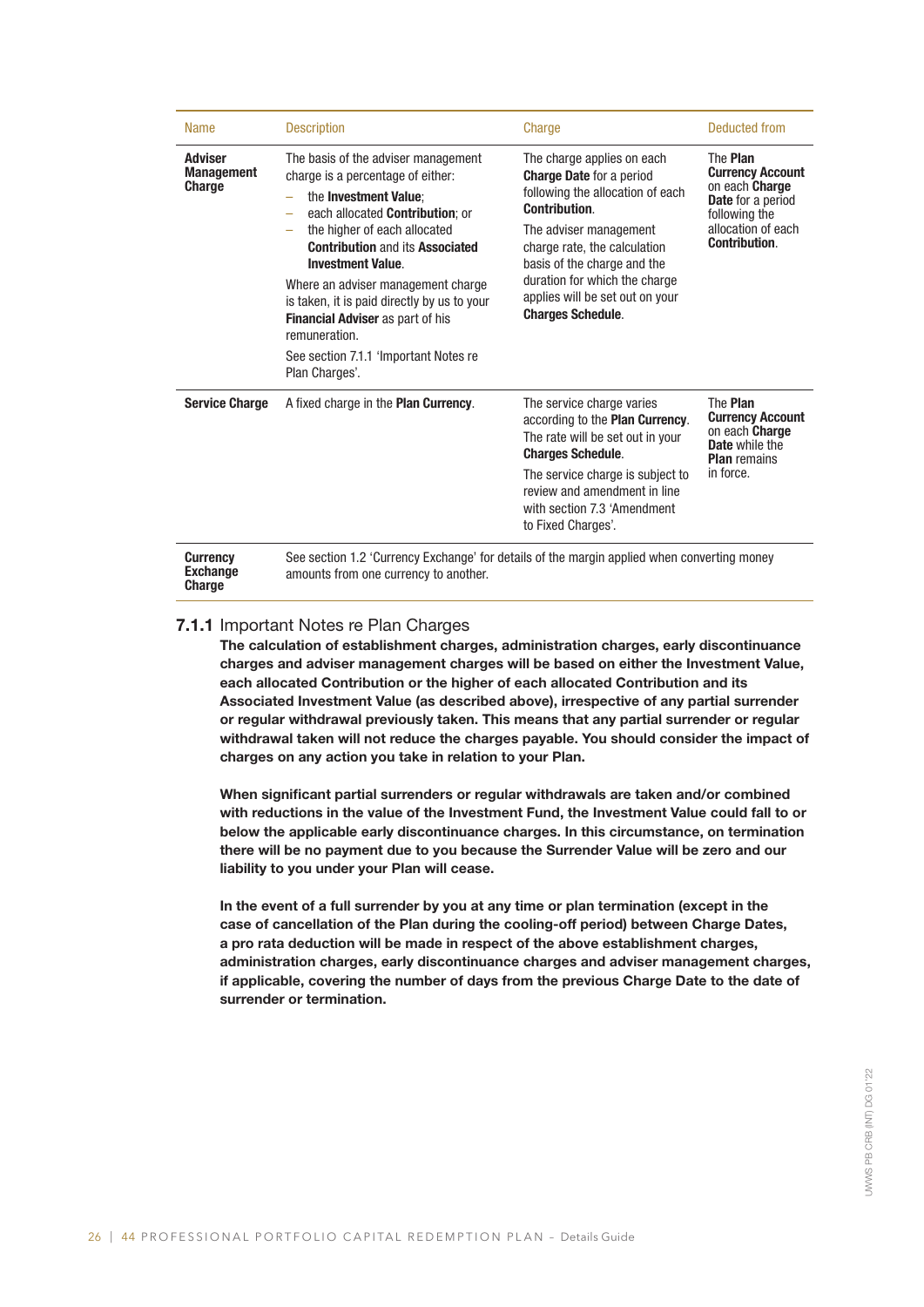## 7.2 Transaction Charges

| Name                                                  | <b>Explanation</b>                                                                                                                                                                                                                                                                                                                                                                                                                                                                                                                                                                                                                                                                                                                                                                                                                                                                                                | Charge                                                                                                                                                                                                                                                                                                                                                                                                                                                                                                                                                                                                                                   | <b>Deducted from</b>                                                                                                                                                                                                                                                                           |
|-------------------------------------------------------|-------------------------------------------------------------------------------------------------------------------------------------------------------------------------------------------------------------------------------------------------------------------------------------------------------------------------------------------------------------------------------------------------------------------------------------------------------------------------------------------------------------------------------------------------------------------------------------------------------------------------------------------------------------------------------------------------------------------------------------------------------------------------------------------------------------------------------------------------------------------------------------------------------------------|------------------------------------------------------------------------------------------------------------------------------------------------------------------------------------------------------------------------------------------------------------------------------------------------------------------------------------------------------------------------------------------------------------------------------------------------------------------------------------------------------------------------------------------------------------------------------------------------------------------------------------------|------------------------------------------------------------------------------------------------------------------------------------------------------------------------------------------------------------------------------------------------------------------------------------------------|
| <b>Trading Charge</b>                                 | Trading charges will apply to transactions<br>you request in relation to the <b>Investment</b><br>Instruments held within the Investment<br><b>Fund.</b> There are two trading charges that<br>may apply:<br>a general trading charge; and<br>a discretionary portfolio<br>$\equiv$<br>trading charge.<br>Both trading charges are fixed<br>charges which vary according to<br>the Plan Currency.<br>A general trading charge is accrued on<br>each disposal, acquisition or re-<br>registration of Investment Instruments<br>held with the Default Custodian.<br>A discretionary portfolio trading charge<br>is accrued on each disposal, acquisition<br>of a Discretionary Portfolio or part of<br>a Discretionary Portfolio. For this<br>purpose, a change in the investment<br>strategy of a Discretionary Portfolio<br>is considered to be a disposal of and an<br>acquisition of a Discretionary Portfolio. | The trading charges that will<br>apply to your <b>Plan</b> will be set<br>out on your Charges Schedule.<br>Where Investment<br><b>Instruments</b> are to be held<br>by the Default Custodian.<br>we will waive general trading<br>charges for the acquisition of<br><b>Investment Instruments or</b><br>the re-registration of existing<br>Securities in respect of the<br>initial <b>Contribution</b> , provided<br>these transactions are<br>completed within three months<br>of the Plan Commencement<br>Date.<br>Trading charges are subject to<br>review and amendment in line<br>with section 7.3 'Amendment to<br>Fixed Charges'. | The <b>Plan</b><br><b>Currency</b><br><b>Account</b> on the<br><b>Charge Date</b><br>following the trade<br>in question.<br><b>Accrued trading</b><br>charges will be<br>deducted on<br>termination of the<br><b>Plan</b> prior to the<br>next Charge Date.                                    |
| <b>Change of</b><br><b>Custodian</b><br><b>Charge</b> | A fixed charge in the <b>Plan Currency</b><br>accrued when an Authorised Custodian<br>is linked to your Plan other than at the<br><b>Plan Commencement Date.</b>                                                                                                                                                                                                                                                                                                                                                                                                                                                                                                                                                                                                                                                                                                                                                  | The change of custodian charge<br>varies according to the Plan<br><b>Currency</b> and will be set out<br>on your Charges Schedule.<br>The change of custodian<br>charge is subject to review and<br>amendment in line with section<br>7.3 'Amendment to Fixed<br>Charges'.                                                                                                                                                                                                                                                                                                                                                               | The <b>Plan</b><br><b>Currency</b><br><b>Account</b> on the<br><b>Charge Date</b><br>following the<br>change of<br><b>Custodian in</b><br>question.<br>Accrued change<br>of custodian<br>charges will be<br>deducted on<br>termination of the<br><b>Plan</b> prior to the<br>next Charge Date. |
| <b>Additional</b><br>Ad-hoc<br>Charges                | Most ad-hoc requests are dealt with at no additional cost to you, but we reserve the right to make<br>a charge where the frequency of request or effort involved in carrying out the request is unusually<br>high. Where we exercise this right, we will advise you of and ask you to accept the additional                                                                                                                                                                                                                                                                                                                                                                                                                                                                                                                                                                                                       |                                                                                                                                                                                                                                                                                                                                                                                                                                                                                                                                                                                                                                          |                                                                                                                                                                                                                                                                                                |

## 7.3 Amendment to Fixed Charges

charge before the request is carried out.

We will review the level of our fixed charges on a periodic basis and reserve the right to amend the level of each fixed charge. In reviewing each fixed charge, we will have regard to retail price index inflation in jurisdictions where we carry out business, including Guernsey and any reasonably incurred increase to our administration expenses since the last amendment to the charge. Where we do not apply an increase to a fixed charge in a particular year, we will not be prohibited from applying a cumulative increase in the following or any subsequent year. This means that where an increase is applied, it may take account of inflation and increases in expenses over a number of years.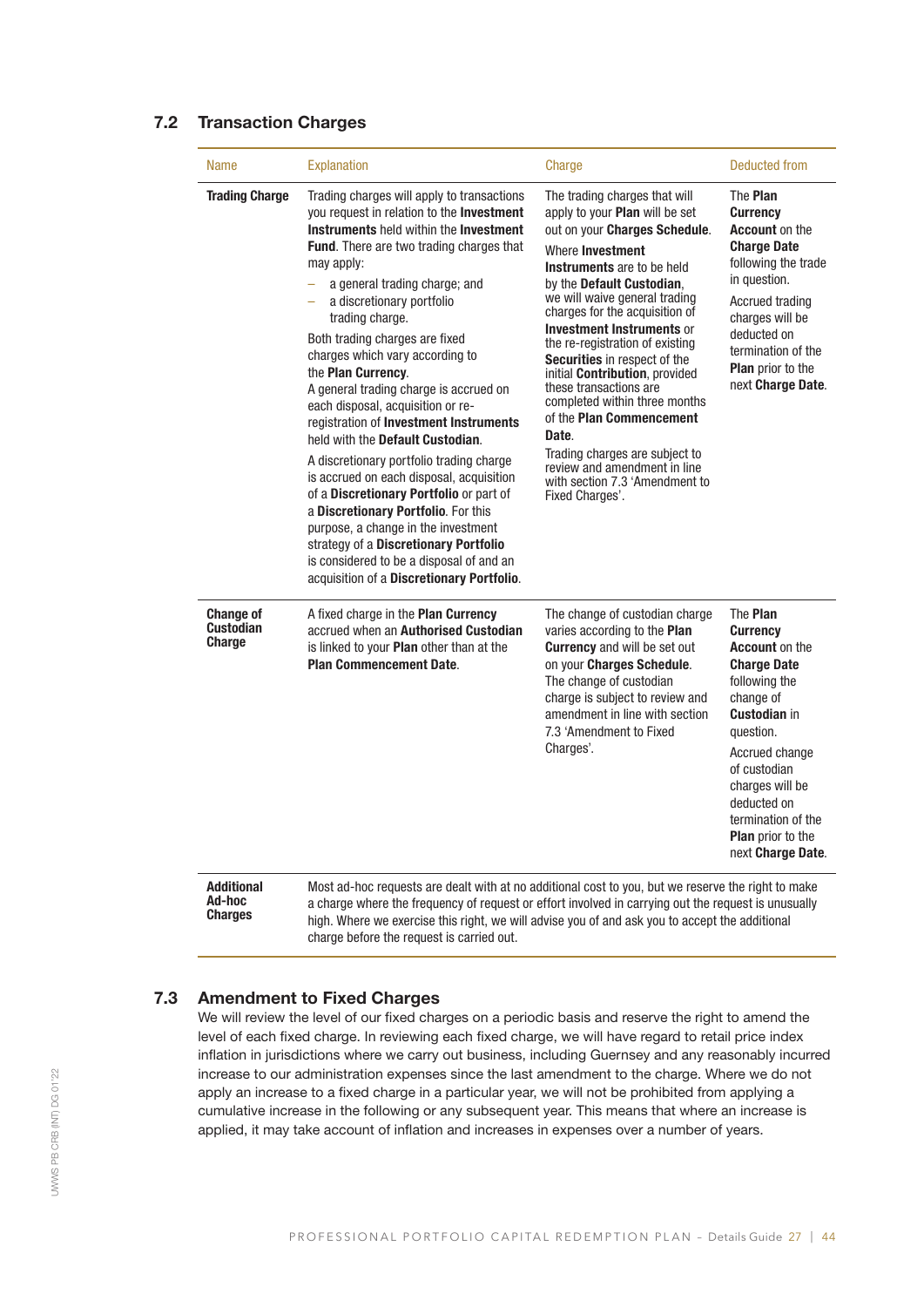Fixed charges will be applied in the Plan Currency. The base currency for each fixed charge is US Dollar. We reserve the right to review and amend the amount of the fixed charges in Plan Currencies other than US Dollar on a periodic basis and to reflect the prevailing exchange rate between the relevant Plan Currency and the US Dollar.

Where an amendment is made to a fixed charge in accordance with this section, we will give you Written Notice of the change at least one month in advance.

## 7.4 Investment Instrument Charges

Any charges or expenses we incur when acquiring, disposing of or valuing **Investment Instruments** will be passed on to the Plan. These charges include, but may not be limited to, acquisition and redemption charges and stockbroker fees. These charges will not be listed separately on your valuation statement, but will be reflected in the total net traded value of each acquisition or disposal.

Full details of Investment Instruments including any charges levied within the Investment Instrument are available from the relevant Investment Issuer.

## **7.4.1** Charges Within an Investment Instrument

Charges that are applied within the Investment Instruments held in the Investment Fund (including but not limited to bid/offer spreads or annual management charges) will not be listed separately on your valuation statement, but will be reflected in the total value of the Investment Instrument.

## 7.4.2 Charges Within a Discretionary Portfolio

Any charges or expenses we incur in the management of a Discretionary Portfolio will be passed on to the Plan. These charges may include discretionary fund management charges, as well as any expenses incurred by the Discretionary Fund Manager in managing the Discretionary Portfolio including charges or commissions paid to your Financial Adviser or to the Authorised Custodian. They also include the expenses incurred in transferring Cash to or from the Authorised Custodian. These charges will not be listed separately on your valuation statement, but will be reflected in the total value of the Discretionary Portfolio.

## 7.5 Third-party Charges (Optional)

We can facilitate the payment of third-party charges where you wish to use the services of third parties (such as a trustee or a **Portfolio Manager**) in relation to your **Plan**. The level of charges is agreed between you and the relevant service provider. However, we reserve the right to refuse to facilitate the payment of a third-party charge.

Subject to our agreement, these charges will be deducted in arrears, from the Plan Currency Account. We will make payment on your behalf on the due dates (which can be different from the Charge Dates) while your Plan is in force, provided that your Plan meets our minimum Investment Value requirements (see section 6.1.1 'Minimum Investment Value') and has sufficient value to meet all charges due.

## The deduction of third-party charges are treated as partial surrenders of the Plan for tax calculation purposes (see section 9.2 'Partial Surrender').

If these conditions are not met at the time a charge falls due, we will not make payment to the third party on your behalf nor will it be accrued for future payment. Third-party charges are your sole responsibility.

Deduction of third-party charges could result in an overdrawn balance where there is insufficient Cash in the Plan Currency Account to pay the charges. We will apply interest to any overdrawn balance (see section 4.5.3 'Overdrawn Balances').

We will cease to pay any third-party charges that we have facilitated when your **Plan** terminates.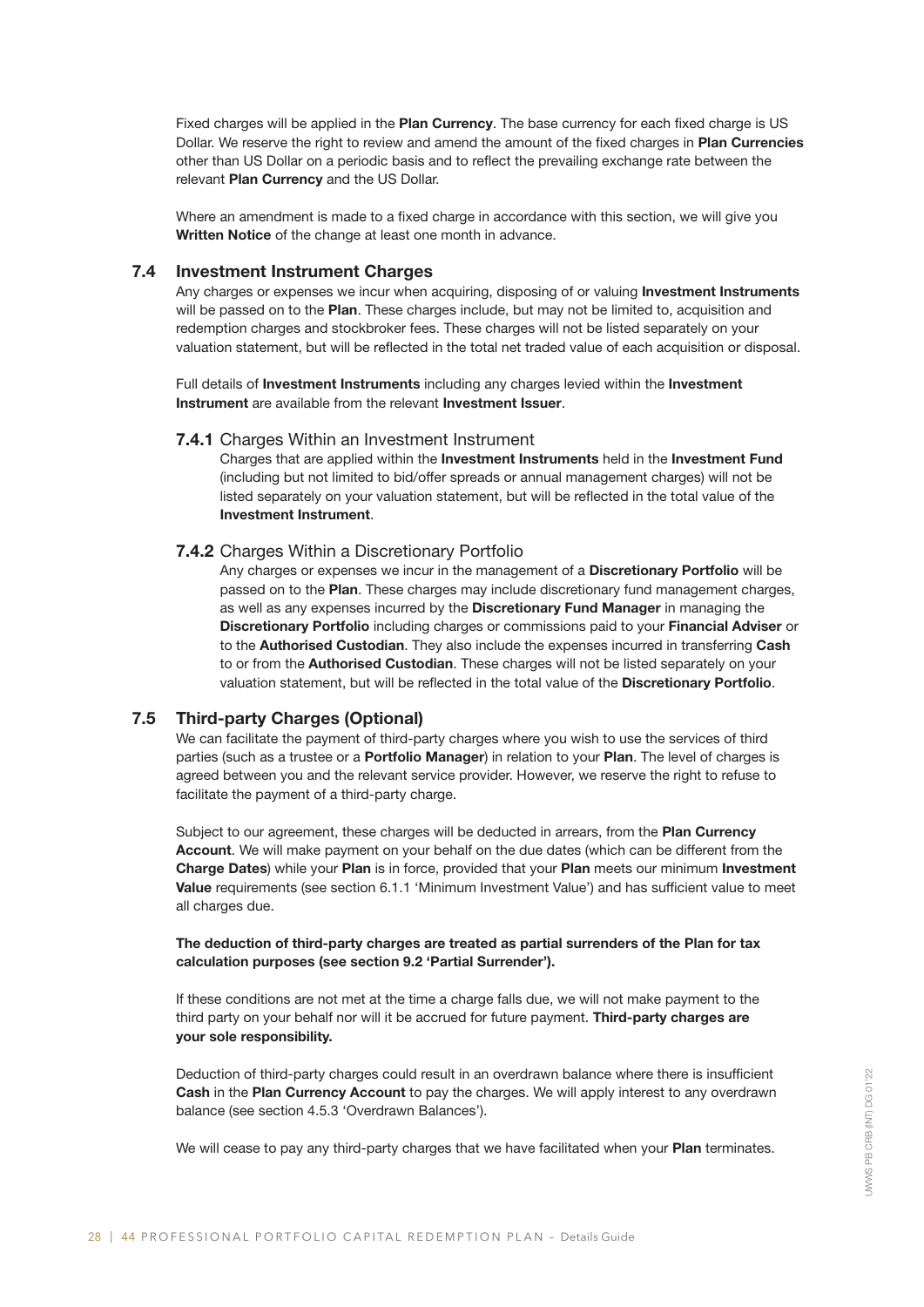## 8 PAYMENTS FROM YOUR PLAN

A payment from your Plan may, in certain circumstances, give rise to a tax liability. You should seek your own professional advice as regards your particular circumstances. Payments to you can be made following a Written Request from you for:

- Plan cancellation during the cooling-off period (see section 13.4 'Cancellation Rights');
- a full surrender, partial surrender or regular withdrawal (see section 9 'Surrenders');
- a claim for the Maturity Benefit (see section 12 'Capital Redemption Plan').

A payment can also be made to you on termination of your Plan, if the Surrender Value of the Plan is greater than zero (see section 10 'Plan Termination By Utmost Worldwide').

All payments due from your Plan will be calculated in the Plan Currency. We will not authorise thirdparty payments. This means that a payment can only be made to an account held in the name of all valid claimants. Payments will be made by electronic transfer and any applicable cost of payment (including currency exchange charges) will be deducted from the amount payable. Your bank may also deduct additional charges.

We can make payment in a currency other than the Plan Currency if requested to do so. Any applicable cost of payment (including currency exchange charges) will be deducted from the amount payable.

Subject to any legislation relating to exchange control or any other restrictions, we will make payments in the currency requested by you (or a valid claimant). Where this involves the conversion of an amount from one currency to another, a commercial rate of exchange will apply (see section 1.2 'Currency Exchange'). You will bear the associated foreign currency exchange risk where we facilitate such a request.

A payment from your Plan will be made as soon as possible if there is sufficient Cash held in one or more Call Deposit Accounts or following our receipt of full proceeds from the disposal of the relevant Investment Instrument, provided that the relevant claim has been accepted or any requirement applicable to the termination of the Plan has been met, including the provision of all documentation we request (see section 10 'Plan Termination by Utmost Worldwide' and section 11 'General Claim Requirements').

The dealing frequency of the Investment Instrument, any trading restriction applied by the Investment Issuer or a delay in receiving settlement proceeds from an Investment Issuer can cause delays in settlement of a claim or a payment which are beyond our control. We will not be responsible for any losses caused directly or indirectly as a result of such delays.

## 9 SURRENDERS

A full surrender, partial surrender or regular withdrawal can be made. See section 11 'General Claim Requirements' for details of how to make a claim.

Professional Portfolio is designed to be held for the long-term. An early discontinuance charge may apply on full surrender. You should also consider the impact on future growth potential and eventual proceeds of the Plan and the impact on future charges, before taking a regular withdrawal or partial surrender of your Plan.

The payment of a full surrender, partial surrender or regular withdrawal may, in certain circumstances, give rise to a tax liability. We do not provide tax advice or accept any liability for tax that you may directly or indirectly incur as a consequence of taking a surrender from your Plan. You should seek your own professional advice from a suitably qualified tax adviser as regards your particular circumstances before requesting any surrender from your Plan.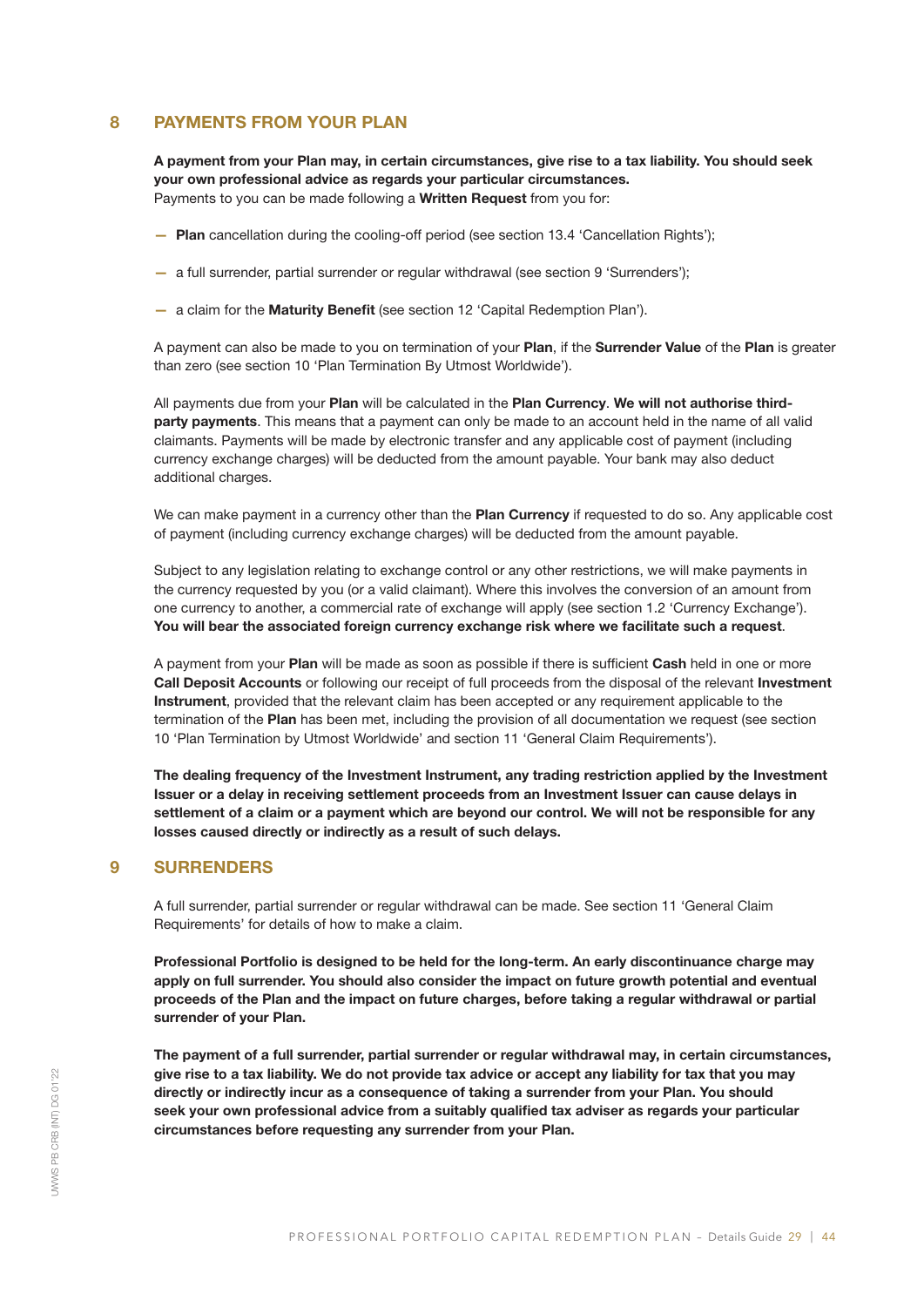The effective date of a full surrender or partial surrender will be deemed the date on which we accept the Written Request for the surrender.

We reserve the right to defer any surrender if the Investment Instruments are not immediately realisable.

## 9.1 Full Surrender

A Plan can be fully surrendered at any time and the Planholder will receive the Surrender Value following our acceptance of a valid claim. See section 6.2 'Surrender Value' for details of how we calculate the Surrender Value. The final Surrender Value is only known following full disposal and eventual receipt by us of the actual proceeds from the underlying disposal of all the Investment Instruments.

A Plan will terminate on acceptance of a Written Request for a full surrender and on payment of the claim all our liabilities to you under the Plan will cease. If the applicable charges due on full surrender result in a negative or zero **Surrender Value**, there will be no payment due to you. Where this occurs, we will not seek payment from you in respect of any outstanding charges.

Early discontinuance charges will apply if your Plan is fully surrendered and less than the number of Charge Dates for which an early discontinuance charge applies (as stated on your Charges Schedule) have passed since the allocation of a Contribution (see section 7.1 'Plan Charges'). The maximum early discontinuance charges will occur where a Plan is fully surrendered prior to the first Charge Date following acceptance of the relevant Contribution.

#### 9.2 Partial Surrender

A Plan may be partially surrendered at any time following receipt of a Written Request from the Planholder, subject to a minimum amount of a partial surrender payment of USD5,000 (or currency equivalent) and provided the Investment Value of the Plan after the partial surrender does not fall below the minimums set out in section 6.1.1 'Minimum Investment Value'.

If there is insufficient Cash in one or more Call Deposit Accounts to fund the partial surrender request, you must provide an instruction to dispose of existing Investment Instruments (in full or in part) to fund the partial surrender request. An overdraft facility will not be made available to fund a partial surrender request.

Unless you instruct us otherwise, the partial surrender will be applied equally across all Policies within your Plan.

Alternatively, one or more Policies within the Plan can be fully surrendered and this will be treated as a partial surrender of the Plan (see section 9.2.1 'Surrender of a Policy'). There will be no difference in any charges that apply going forward whether the partial surrender is taken across all **Policies** or by the full surrender of one or more **Policies**.

The minimum holding of each individual Investment Instrument (except Cash) cannot be reduced to less than USD7,500 (or currency equivalent). If a partial surrender cannot be made without reducing a particular holding to less than USD7,500 (or currency equivalent) then the entire holding may be disposed of at our absolute discretion.

We can decline partial surrenders which would result in the level of Liquid Assets underlying your Plan or the minimum Investment Value falling below the minimums allowed.

An early discontinuance charge does not apply on the payment of a partial surrender. However, establishment charges, administration charges, early discontinuance charges and adviser management charges may continue to apply, depending on your charging structure, based on the Contributions allocated, irrespective of the number or value of any partial surrenders previously taken.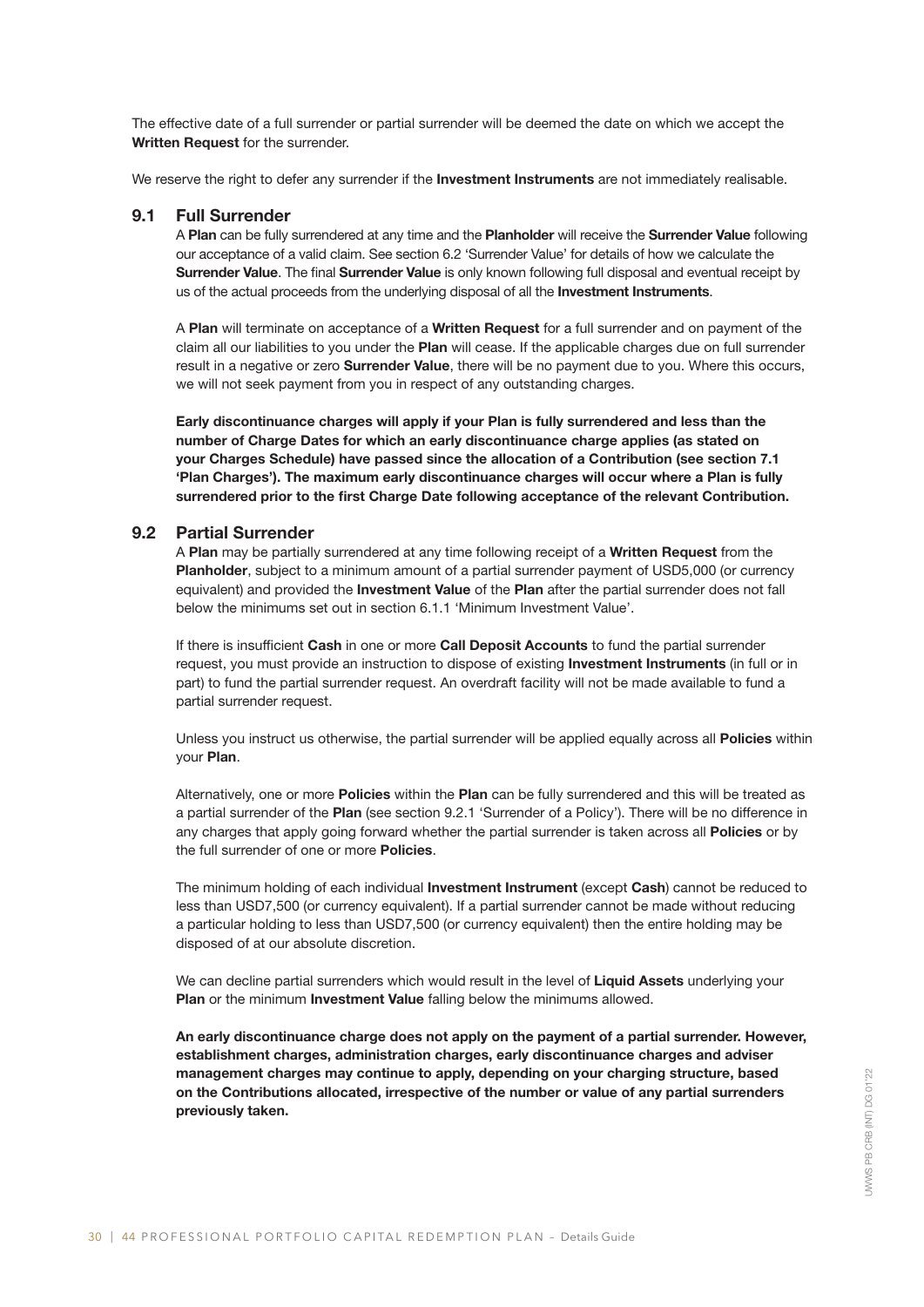## 9.2.1 Surrender of a Policy

The surrender of one or more **Policies** is treated as a partial surrender of your **Plan**, provided that not all Policies within your Plan are surrendered. No early discontinuance charges will apply to such payment. However, establishment charges, administration charges, early discontinuance charges and adviser management charges will continue to apply, based on the Contributions contributed.

It is not possible to partially surrender an individual Policy.

#### 9.3 Regular Withdrawal

A Written Request to receive a regular withdrawal from a Plan can be submitted at any time. Regular withdrawal payments may be taken monthly, quarterly, half-yearly or yearly. The minimum regular withdrawal payment is USD500 (or currency equivalent) per payment, subject to a minimum of USD1,000 (or currency equivalent) per annum. Payments can be specified as either a fixed amount or a percentage of the Investment Value.

Regular withdrawal payments are made from the Cash within a Plan held with the Default Custodian. If there is insufficient Cash held with the Default Custodian to make a payment, regular withdrawal payments will cease. An overdraft facility will not be made available to facilitate a regular withdrawal payment. Once regular withdrawal payments have ceased, you will need to submit a Written Request to re-start them.

All regular withdrawals are processed by us mid-month. Therefore, you cannot nominate the date of the month that payment is made.

An early discontinuance charge does not apply on the payment of a regular withdrawal. However, establishment charges, administration charges, early discontinuance charges and adviser management charges will continue to apply, depending on your charging structure, based on the Contributions allocated, irrespective of the number or value of any regular withdrawals previously taken.

## 10 PLAN TERMINATION BY UTMOST WORLDWIDE

A Plan will automatically terminate if the Investment Value is insufficient to cover the on-going charges as they fall due. Where this occurs, there will be no payment due to the Planholder.

We reserve the right to terminate your Plan at our sole discretion where necessary to comply with applicable laws and regulations or where the risk of money laundering or other financial crime is considered to be unacceptable to us.

A Plan may also be terminated by us if:

- the levels of liquidity and diversification of investments within the Investment Fund breach the limits described in section 4.6.1 'Investment Instrument Diversification'; or
- the minimum value requirements specified in section 6.1.1 'Minimum Investment Value' are breached.

When your Plan terminates, where less than the number of Charge Dates over which the early discontinuance charge reduces to 0% (as stated on the Charges Schedule) have passed since the acceptance of a Contribution, early discontinuance charges may apply.

If your Plan is terminated by us you could receive significantly less than the value of the Contributions you have paid and any benefits accrued could be lost. All our liabilities to you under the Plan will cease immediately on termination.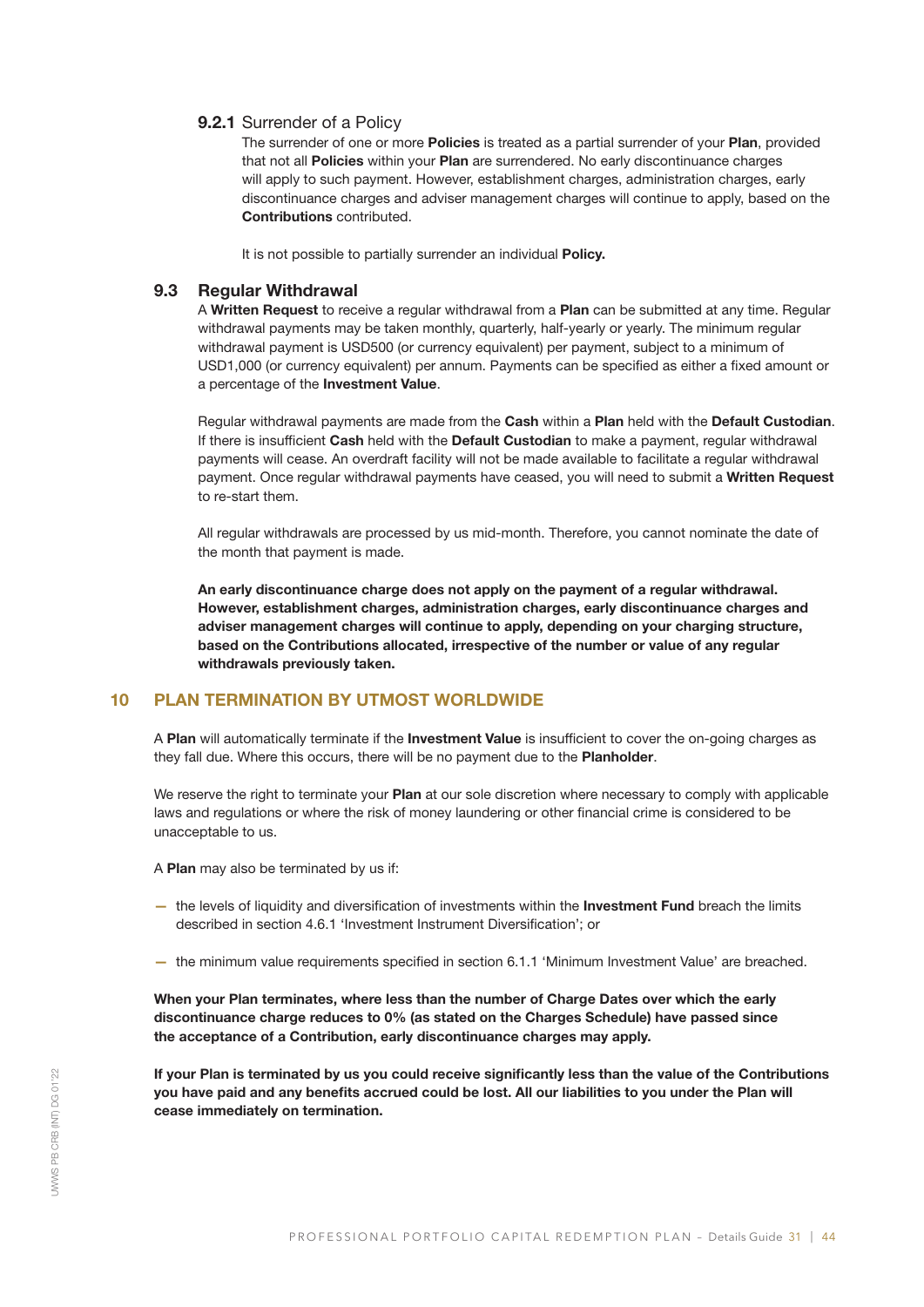## 11 GENERAL CLAIM REQUIREMENTS

You can make a claim for Maturity Benefit, full surrender, partial surrender or regular withdrawal under your Plan by providing us with a Written Request together with the relevant supporting documentation.

As appropriate, supporting documentation includes, but may not be limited to:

- return of the original Plan Schedule, Charges Schedule and endorsements to the Plan Schedule (not required for partial surrender);
- acceptable documentary proof of entitlement to Plan proceeds;
- instrument of assignment (and such other information, documentation or certifications as reasonably may be required in our determination) in accordance with section 2.2 'Assignment';
- trust documents;
- acceptable proof of identification and current permanent residential address; and
- proof of tax residence and disclosure of tax identification numbers of the Planholders.

Before acting on any claim, we can require that you provide additional documents, information or evidence to our satisfaction and/or make further enquiries of our own which are reasonably necessary to approve a claim (including identification of all claimants). The provision of additional documents, information or evidence requested by us is the responsibility of the claimant.

We will dispose of Investment Instruments from the Investment Fund using the next Market Price (bid) on the next available **Dealing Day** following acceptance of a claim. The value realised will depend on the next Market Price (bid) on the next available Dealing Day and on the trading frequency of the Investment Instruments. Transactions in Investment Instruments may be suspended from time to time by the Investment Issuer and/or by a regulatory body or the operation of law. During this time, it may not be possible to provide an accurate valuation of the Investment Instrument and it will not be possible to trade into or out of the **Investment Instrument**.

Claim proceeds will be paid from one or more of the Call Deposit Accounts held within your Plan. Interest will apply to any Cash held within the Call Deposit Accounts. See section 4.5.1 'Interest Applied to Call Deposit Accounts with Positive Balances' for further details.

## 12 CAPITAL REDEMPTION PLAN

#### 12.1 Plan Maturity

Your Plan will terminate on the Maturity Date, provided it has not already terminated for any other reason (see section 9 'Surrenders' and section 10 'Plan Termination By Utmost Worldwide').

You or your successors can submit a Written Request to claim the Maturity Benefit (see section 11 'General Claim Requirements').

#### 12.2 Maturity Benefit

The Maturity Benefit of your Plan will be the realised Surrender Value from the sale initiated on the Maturity Date plus USD500 (or currency equivalent in the Plan Currency). See section 6.2 'Surrender Value' for details of how we calculate the Surrender Value.

#### 12.3 Maturity Claim

The Maturity Benefit will become payable on the Maturity Date and the Plan will be automatically terminated. See section 11 'General Claim Requirements' for details of how to make a claim for the Maturity Benefit.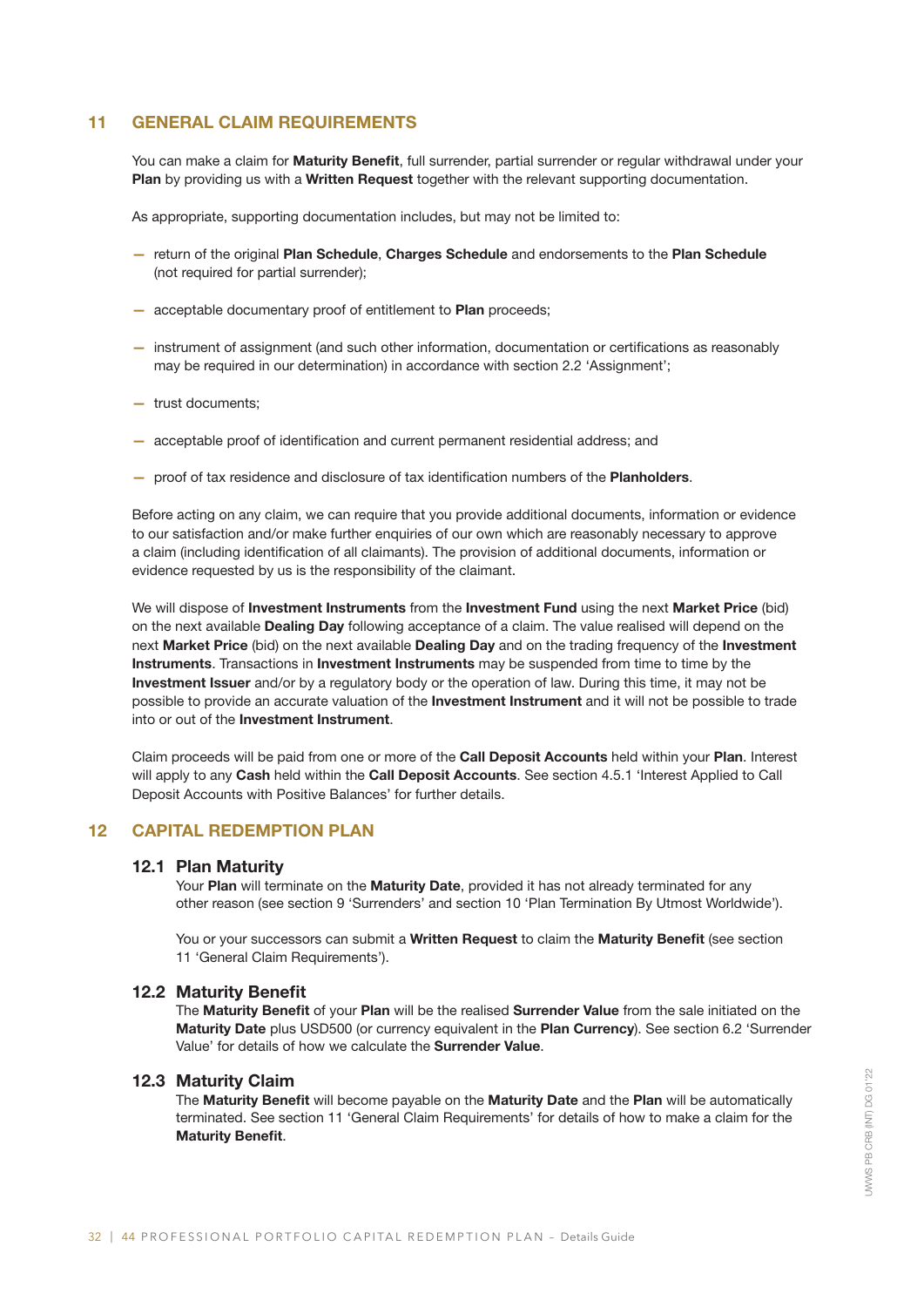On acceptance of the claim for Maturity Benefit, payment will be made and all of our liabilities to you under your Plan will cease and you will become a creditor of Utmost Worldwide until payment of the Maturity Benefit is made to you.

Although Professional Portfolio provides a Maturity Benefit, this is linked to the performance of the Investment Instruments chosen from time to time and is subject to investment risks and market fluctuations. The Maturity Benefit payable may be significantly less than the Contributions contributed and may not be sufficient for the individual needs of the Planholder.

## 13 OTHER MATERIAL INFORMATION

#### 13.1 Conflicts of Interest

As we are not involved in the decision-making process in respect of the underlying Investment Instruments, we will not knowingly be put in a position of conflict.

#### 13.2 Soft Dollar Commissions or Arrangements

We do not receive any soft dollar commissions in respect of **Investment Instruments**.

#### 13.3 Planholder Protection

Planholders with Utmost Worldwide benefit from Guernsey's 'policyholder protection regime' under the licensing conditions imposed by the Guernsey Financial Services Commission under the Insurance Business (Bailiwick of Guernsey) Law, 2002 (as amended).

This scheme requires that Investment Instruments are placed in trust with the Trustee. The intention is that the Custodian (on behalf of the Trustee) ensures that Utmost Worldwide uses them for the benefit of your Plan and not for its own benefit.

#### 13.4 Cancellation Rights

If you are not satisfied with your **Plan**, you have the right to cancel the **Plan** within 30 days of the Plan Commencement Date (the "Cooling-off Period").

Cancellation rights apply only in respect of the commencement of a Plan. There is no right of cancellation in respect of additional Contributions accepted after the expiry of the Cooling-off Period.

To exercise the right to cancel within the Cooling-off Period, the Planholder should complete the 'Cooling-off Notice' issued with the Plan documents (or submit a Written Request for cancellation) and return this with the other documents issued to the **Planholder** at the **Plan Commencement** Date, to our business address.

If a Plan is cancelled by the Planholder within the Cooling-off Period, we will dispose of all Investment Instruments within the Investment Fund. The Planholder will receive a full return of any Contributions paid, less any partial surrender or regular withdrawal previously paid, an adjustment for any downward movements in the value of the **Investment Instruments**, occurring between the date of investment and our receipt of settlement in respect of the Investment Instruments, any charges deducted within a Discretionary Portfolio underlying your Plan and associated investment or disinvestment costs.

On receipt by us of a Written Request to cancel, the Plan will terminate and on payment, all our liabilities to you under the Plan will cease.

## 13.5 Changes to the Plan Terms and Conditions

We can revise the Terms and Conditions if, in our opinion circumstances outside our control have changed in any way that we could not have reasonably predicted at the start of a Plan and our Appointed Actuary, who considers the best interests of Planholders, has approved the changes.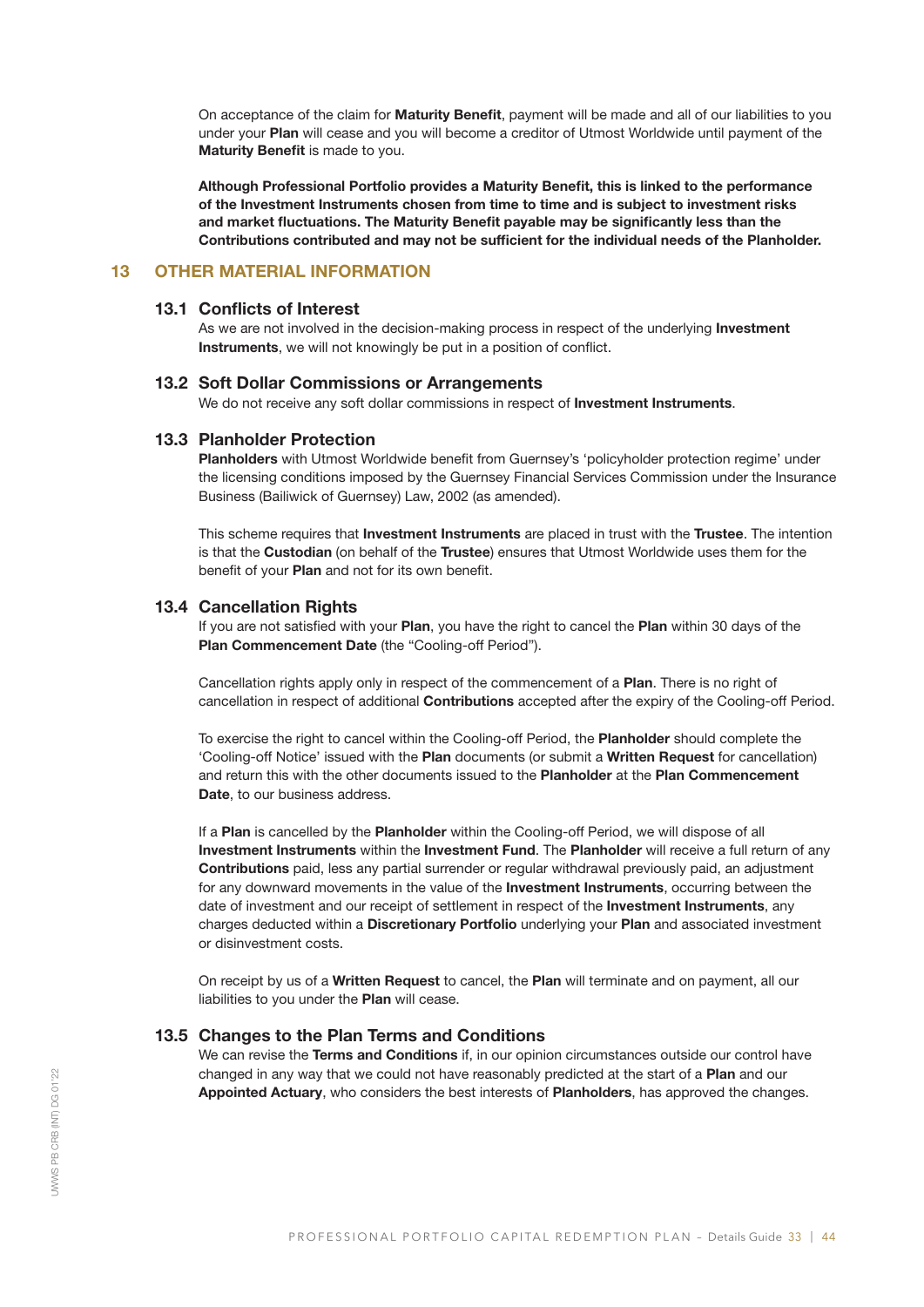We will not effect any changes to the Terms and Conditions unless we believe that we are acting fairly, in good faith and on reasonable grounds or where, if we were not to revise the Terms and Conditions, the results would be unfair to the Planholder and/or to us. Such circumstances would include, but are not limited to:

- a change in the law under which Professional Portfolio operates;
- a change in the law under which Utmost Worldwide and its investments operate;
- a change in the tax treatment of the Plan;
- a change in the tax treatment of Utmost Worldwide and its investments; and/or
- where necessary to comply with any applicable laws or regulations.

Any such changes to the Terms and Conditions will be notified to the Planholder by Written Notice. We will aim to give notice one month in advance of the changes taking effect. The period of notice given may be longer to comply with relevant local regulations.

In consultation with our Appointed Actuary, we also reserve the right to amend the minimum Contribution, the minimum value to be held in each Investment Instrument, amend charge levels, the basis of a charge, to introduce a charge or make any other changes to the Terms and Conditions at any time. In these circumstances, an endorsement to the Terms and Conditions will be notified to you in writing in advance of its taking effect. The period of notice given will comply with relevant regulatory requirements.

An endorsement to the Plan shall form part of the contract on the effective date of the endorsement. All endorsements should be kept with the Plan documents.

#### 13.6 Regulator

Utmost Worldwide Limited is principally regulated in Guernsey as a licensed insurer by the Guernsey Financial Services Commission under the Insurance Business (Bailiwick of Guernsey) Law, 2002 (as amended). The address of the Guernsey Financial Services Commission is:

Glategny Court Glategny Esplanade St Peter Port **Guernsey** Channel Islands GY1 1WR

## 13.7 Data Protection

Utmost Worldwide Limited is registered with the Office of the Data Protection Commissioner in Guernsey and must comply with the Data Protection (Bailiwick of Guernsey) Law, 2017.

Data protection legislation is designed to protect the privacy rights of individuals in relation to the processing of Personal Data and provide you with certain statutory rights that are explained in our 'Data Privacy Notice' which you can access via our website at utmostinternational.com/privacy-statements/

You are required to disclose to us certain Personal Data about you and other parties to the Plan, which we will use only in managing and administering your **Plan** and to comply with our statutory and regulatory obligations. We will not ask you for more Personal Data than we need to operate your Plan or to meet our obligations under applicable law and regulation. If you withdraw consent for the use of your Personal Data in this respect, you will be required to terminate your Plan, because we cannot operate your Plan without reference to your Personal Data. Termination of your Plan in such circumstances may incur significant costs and/or a material loss of your Contributions paid to date.

If we wish to use Personal Data that is classified by law as a special category of Personal Data ("Sensitive Personal Data") or use your **Personal Data** for any purpose other than managing and administering your Plan, such as direct marketing, we will seek your explicit consent.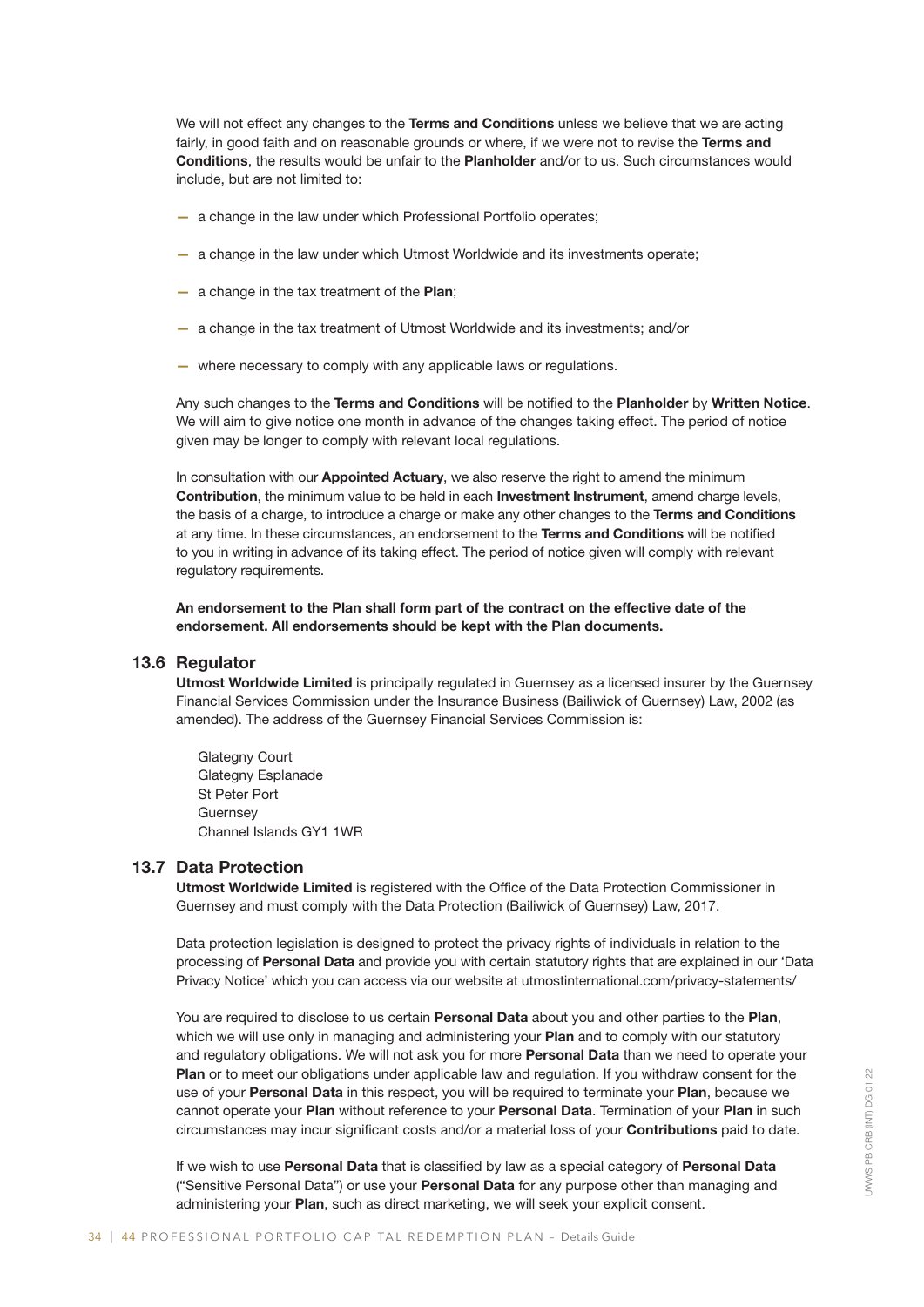Personal Data records held by us will typically comprise of, but not be limited to hard copy documents, scanned documents, transaction information, email communications, telephone voice recordings where applicable and CCTV images if you visit our premises, that are stored on electronic and/or manual systems.

All Personal Data is held by us on a strictly confidential basis but may be transferred or disclosed by us in the following circumstances:

- with other companies in our corporate group in any jurisdiction for management and governance purposes;
- to your Financial Adviser or any third party as may be authorised by you;
- to our service providers, meaning any agent, contractor or third-party service provider, including but not limited to our administration and claims outsourcing partners, investment fund managers, investment trustees and custodians, fiscal representatives or re-insurers, that provide services to us in connection with the provision of our products and services to you, wherever they are located in the world;
- to statutory authorities wherever located in the world, including but not limited to financial and other regulators, tax authorities and the police or other law enforcement agencies, to the extent as may be required for us to comply with applicable law, regulation, regulatory code, rule or official guidance, including in connection with tax information exchange and the prevention and detection of money laundering, terrorist financing, fraud and other financial crimes.

The Personal Data required to administer your Plan will be held during the lifetime of your Plan and we will retain it for a period of up to 10 years after our business relationships with you ceases, which we deem to be necessary to meet our statutory and regulatory obligations. Personal Data will not be retained for longer than is necessary and it will be erased or otherwise put beyond use when it is no longer required.

Subject to the terms of our Data Privacy Notice, we will provide you with a copy of the Personal Data that we hold about you upon request and we will correct any Personal Data that we identify as being inaccurate or out of date. You should keep us informed of any change in the Personal Data that we hold and let us know immediately if you become aware of any errors or omissions in that data accordingly.

You can refer to our website for further information regarding your statutory rights relating to data protection. Our Data Protection Officer can also be contacted for further information at DPO@utmostworldwide.com

## 13.8 Taxation

The tax consequences that apply to your Plan will depend on many factors including, your personal circumstances and the tax laws of your country of residence and/or domicile. The fiscal rules, rate of taxation and/or revenue practice applicable to you can change. You are recommended to seek your own professional advice as regards your particular circumstances.

#### 13.8.1 Foreign Account Tax Compliance Act

Under the United States of America ("US") Foreign Account Tax Compliance Act ("FATCA") a Foreign Financial Institution ("FFI") is required to report to the US Internal Revenue Service ("IRS") certain information on US persons that hold accounts with that FFI outside the US and to obtain their consent to the FFI passing that information to the IRS. An FFI which does not sign or agree to comply with the requirements of an agreement with the IRS ("FFI Agreement") in respect of FATCA and/or who is not otherwise exempt from doing so (referred to as a "non-participating FFI") will face a 30% withholding tax ("FATCA Withholding Tax") on all "withholdable payments" (as defined under FATCA) derived from US sources (initially including dividends, interest and certain derivative payments).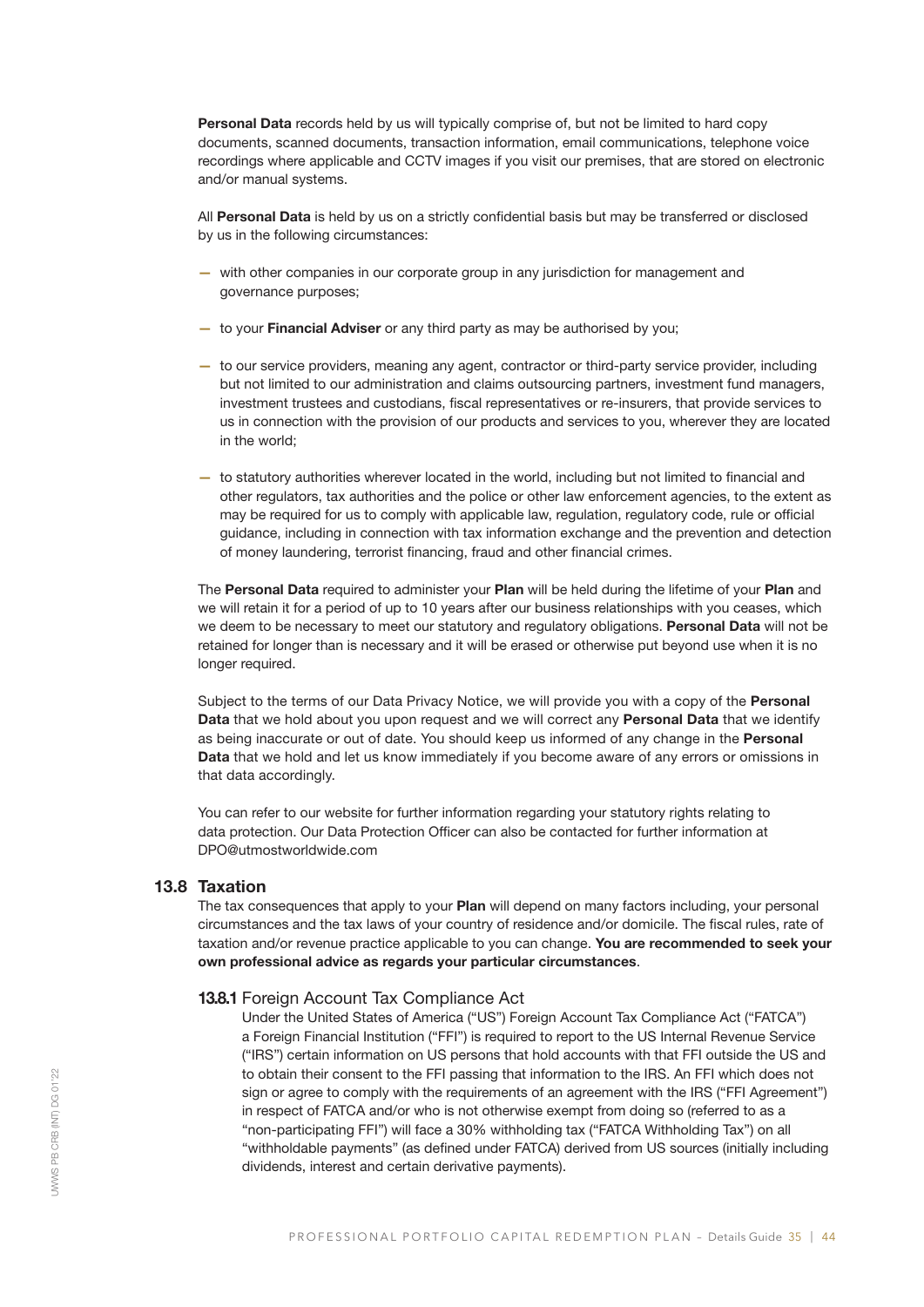FATCA applies to us and this Plan. We are a participating FFI. We are committed to complying with FATCA. To do so, we require you to:

- (i) provide us with certain information including, as applicable, your US identification details (e.g. name, address, your US federal taxpayer identifying numbers, etc.); and
- (ii) consent to us reporting this information and your account information (such as account balances, interest and dividend income and withdrawals) to the IRS.

If you fail to comply with these obligations (being a "non-compliant accountholder") we are required to report "aggregate information" of account balances, payment amounts and number of non-consenting US accounts to IRS.

We could, in certain circumstances, be required to impose FATCA Withholding Tax on payments made to or from your Plan.

#### You should seek independent professional advice on the impact of FATCA on your particular circumstances.

#### 13.8.2 International Tax Compliance

The Common Reporting Standard ("CRS") has been introduced to promote international co-operation in tax matters through automatic exchange of information. As a result, financial institutions such as ourselves are required to cooperate by holding, collecting and processing information about customers and sharing this information with domestic and international tax authorities in accordance with inter-governmental agreements.

You will be required to provide us with such documents and information as are necessary for us to comply with statutory and other generally accepted principles in connection with tax laws, including your tax identification number, anywhere in the world. You will be required to consent to us reporting information regarding your **Plan** to the relevant local or overseas authorities.

Like FATCA, in certain circumstances we can be required by legal or regulatory requirements to impose withholding tax on payments made to or from your Plan.

## 13.9 Communication

## 13.9.1 Correspondence from Utmost Worldwide

On commencement of your Plan, you will receive the Terms and Conditions and other important documents in relation to your Plan. You should read these documents carefully and keep them in a safe place.

By registering for and using our 'Online Service Centre' you can obtain regularly updated information about your Plan, including up-to-date valuations. You can also submit Written Requests via the 'Online Service Centre' to give us certain instructions with respect to your Plan.

You will be provided with the following information while your **Plan** is in force:

- notice of any change in our name, legal form and the registered and/or business addresses;
- notice of any alteration to the Terms and Conditions of the Plan (see section 13.5) 'Changes to the Plan Terms and Conditions');
- notice of any change to or action taken in relation to an **Investment Instrument** held in the Investment Fund underlying your Plan, where such notice is received by us from the Investment Issuer;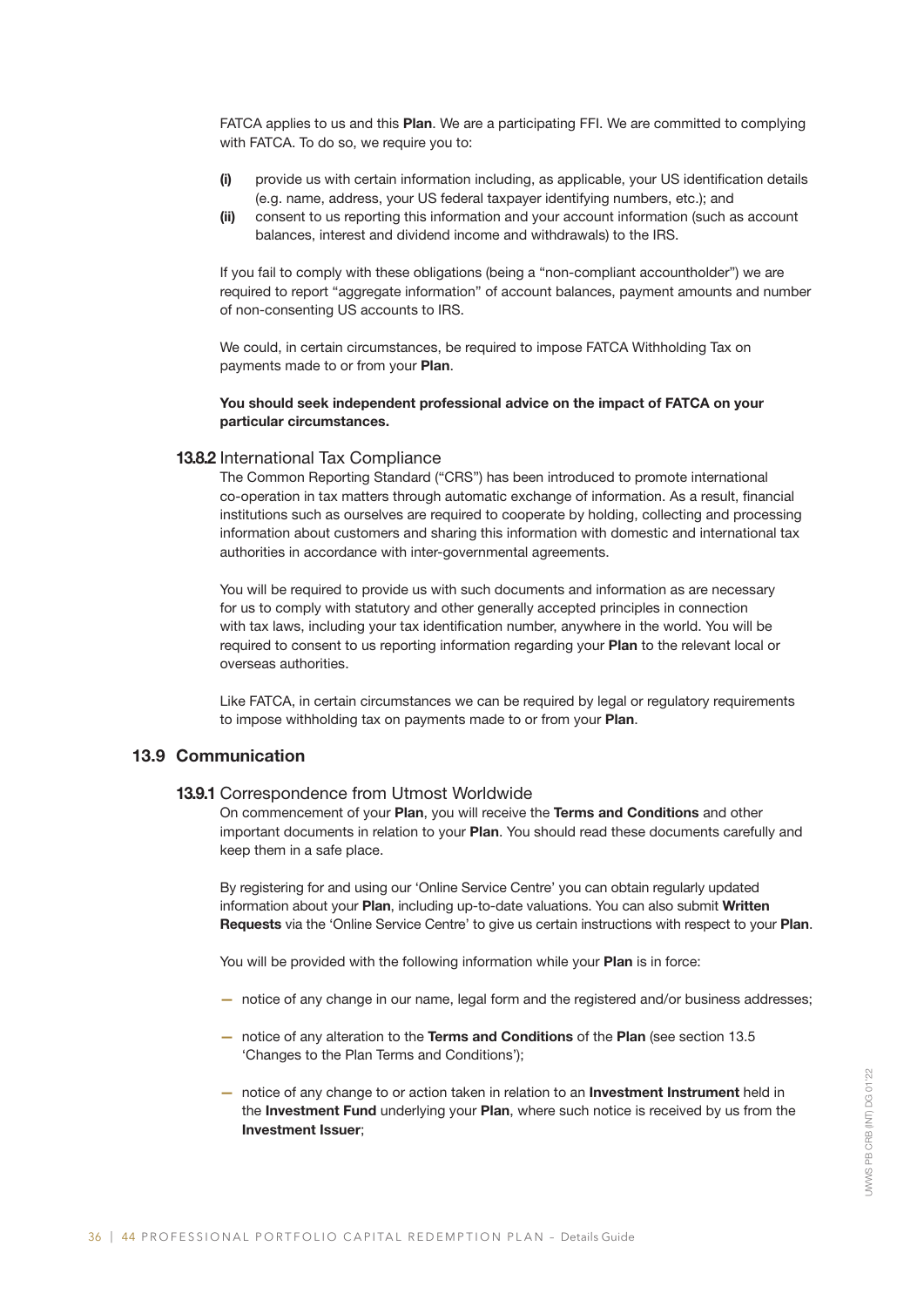- notice of any change to the Plan or any other event with respect to the Plan pursuant to the relevant regulatory requirements; and
- a quarterly statement of the Investment Value and Surrender Value of the Plan, which is made available online through our 'Online Service Centre' or on request, by post.

All Written Notices and valuation statements will be issued to you through the 'Online Service Centre'. A Written Request from you is required if you wish to receive Written Notices by post. We reserve the right to apply a charge for this service.

We will send all correspondence to the most recent postal or e-mail address given to us by you and you should inform us immediately in writing of any changes. If you do not, correspondence to your most recent postal or e-mail address held on our records will be deemed to be validly received at the time it would reasonably be expected to have reached the address held.

## 13.9.2 Enquiries

Any letters, Written Requests or plan enquiries from you should be directed to our Client Services Team, using the contact details on the back cover of this document. We will endeavour to answer any queries you may have.

Please note that we do not provide financial or investment advice, tax advice or any related services. We strongly advise that you engage suitably qualified and regulated professional advisers in relation to the operation of your Plan.

Written Requests in respect of your Plan will only become valid when received and accepted by us.

All Planholders' signatures are required before we act on any request. This does not apply where an instruction to deal in Investment Instruments held with the Default Custodian is received from a Portfolio Manager nominated by the Planholder (see section 5.1 'Portfolio Manager').

We reserve the right to seek additional information, relevant signatures or supporting evidence before accepting and carrying out any requests or instructions received.

#### 13.9.3 Complaints

We operate a formal complaints policy and a Complaints Team that are dedicated to achieving a fair and equitable resolution of any problems that you may encounter with your Plan or our services. We can supply details, free of charge, on request.

Prior to submitting a formal complaint in writing, you can contact us by telephone, using the contact details on the back cover of this document, to discuss the subject of your complaint.

All complaints by e-mail should be sent to Complaints@utmostworldwide.com written complaints should be directed to the Head of Legal and Compliance at:

Utmost Worldwide Limited PO Box 613, Utmost House Hirzel Street, St Peter Port **Guernsey** Channel Islands, GY1 4PA.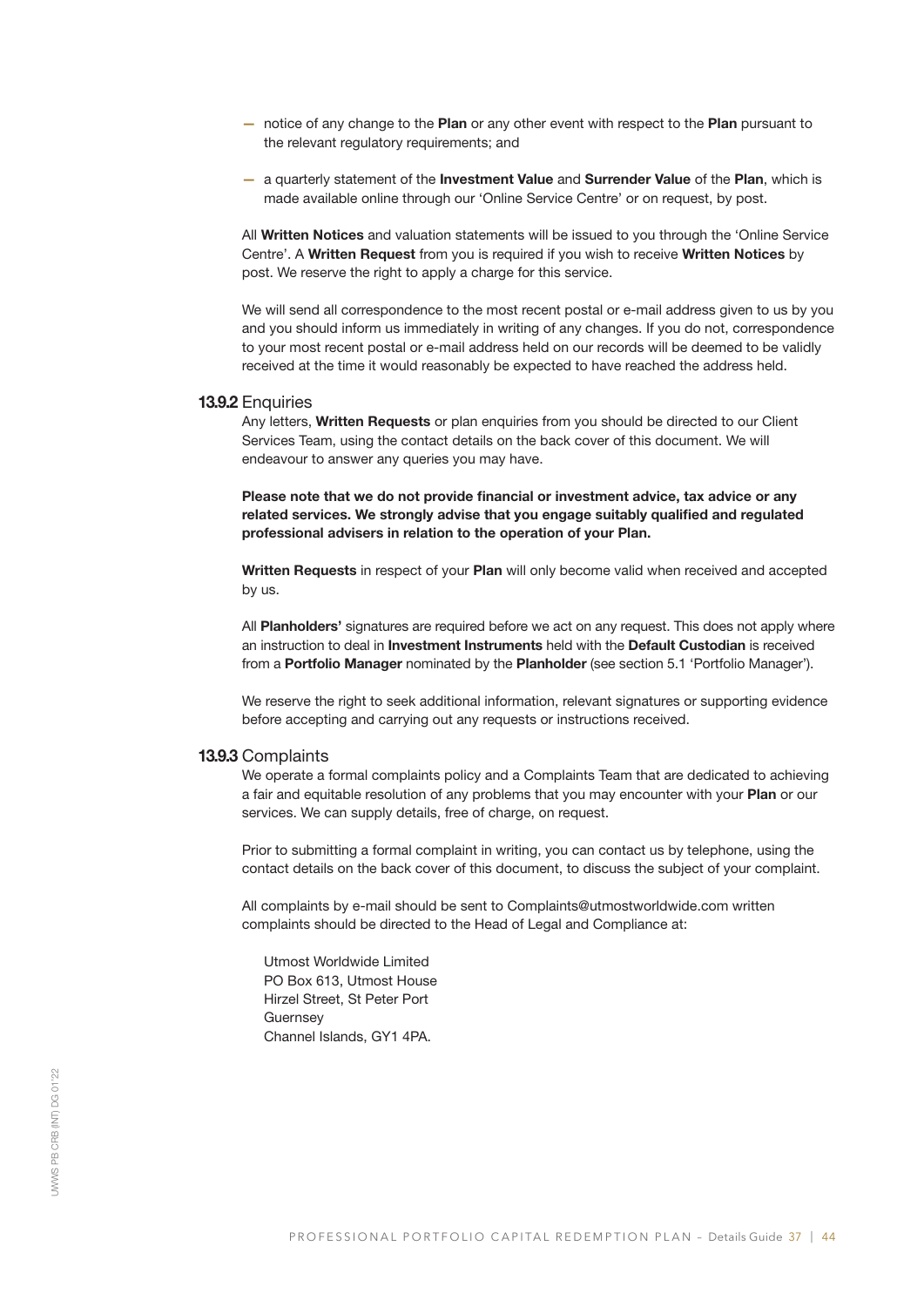#### 13.9.3.1 Independent Review of Complaints

If you are not satisfied with our final response to your complaint, eligible complainants can refer their complaint to the Channel Islands Financial Ombudsman. You can contact the Channel Islands Financial Ombudsman at:

PO Box 114 **Jersev** Channel Islands JE4 9QG

E-mail: enquiries@ci-fo.org Website: ci-fo.org Phone: +44 1481 722218

Further details of the ombudsman scheme and whether you are an eligible complainant are available directly from the Channel Islands Financial Ombudsman.

#### 13.9.4 Our Online Service Centre

You are required to register with our 'Online Service Centre'. This will give you immediate and secure access to your Plan information. This allows you to view up-to-date valuations as well as Cash transactions and trading statements for the previous six months. Quarterly plan valuations and transaction statements are made available via the 'Online Service Centre'. You will be advised by e-mail when statements are available.

Our 'Online Service Centre' will also be used to issue Written Notices to you in relation to your Plan.

A Written Request from you is required if you wish to receive quarterly statements, valuations or Written Notices by post. We reserve the right to apply an ad-hoc charge for this service.

Details of how to register for this service will be provided to you on commencement of your Plan or existing Planholders can register via our website. Registration for this service is free.

We do not accept responsibility or liability to any person or to any extent for losses, which may be suffered or incurred in reliance on any valuations available from our 'Online Service Centre', which are incorrect or inaccurate, except in the case of negligence or wilful misconduct on our part.

## 14 IMPORTANT NOTES

If you propose to take out a Plan in complete or partial replacement of a similar existing insurance contract, please take special care to satisfy yourself that Professional Portfolio meets your needs. In particular, please make sure that you are aware of the financial consequences of replacing your existing insurance contract.

The cancellation, reduction or surrender of your Plan for the purpose of subscribing to another similar contract may be disadvantageous to you. Please make sure that you are aware of the financial consequences of replacing your Plan which can be explained to you by your Financial Adviser.

You will be required to supply us with any such information or documents that we request in order to comply with any anti-money laundering and countering terrorist financing requirements applicable to us under the relevant laws and regulations of the Island of Guernsey or any jurisdiction we may operate in while your Plan is in force. The Plan will only commence or pay the proceeds of a claim when you have provided all the information required by us to comply with the applicable requirements.

Failure to provide the information and/or documents that we may reasonably request, in a timely manner may cause a delay in processing or a cancellation of a transaction under this Plan. In such circumstances, we will not be held responsible for the consequences of any such delay.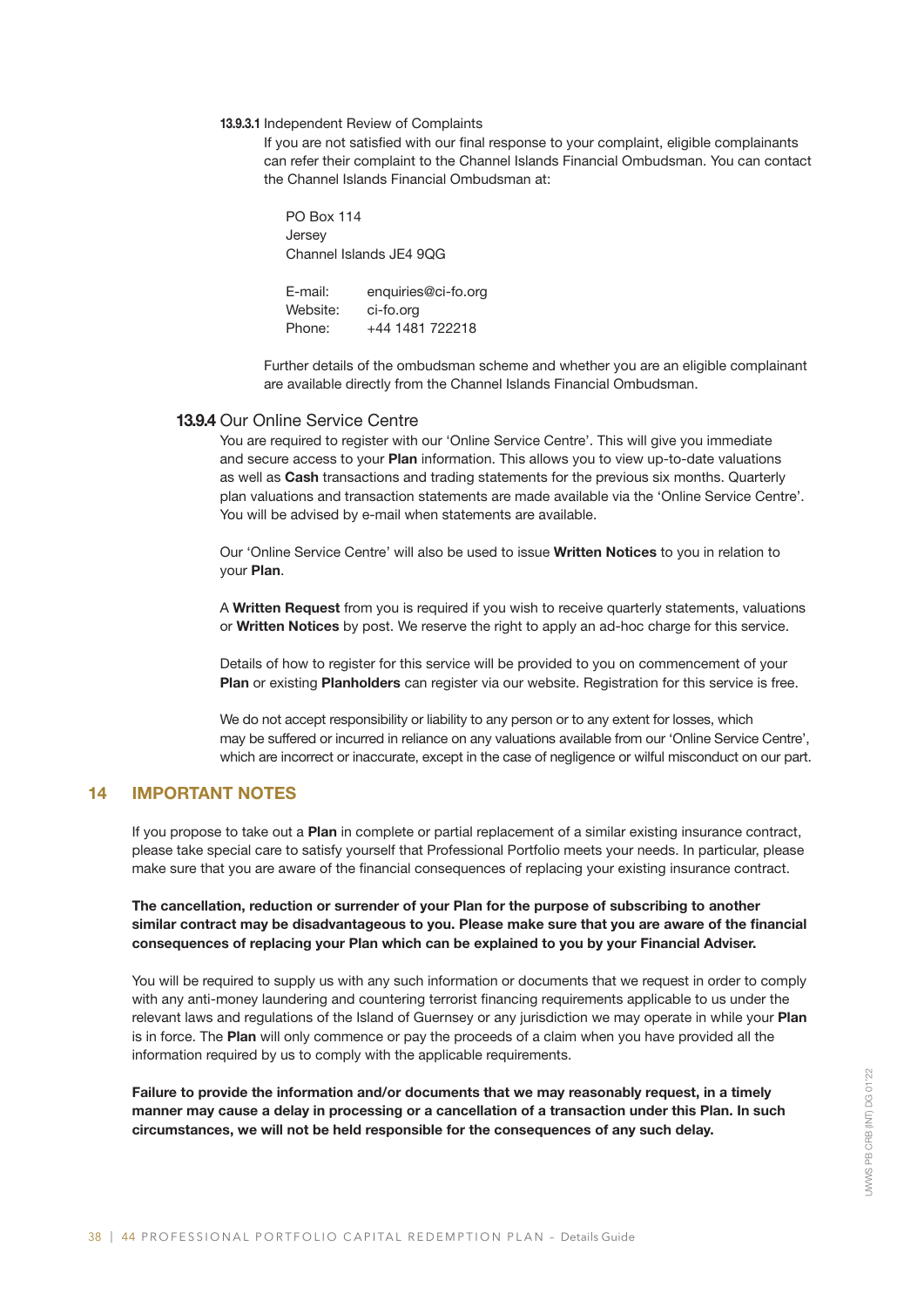We are required by law to report to the police authorities in Guernsey or any applicable jurisdiction, any activity associated with your Plan which in our sole opinion provides reasonable grounds to give rise to a suspicion or actual knowledge of money laundering, the financing of terrorism or any other criminal activity that has taken place.

Please note that we shall not be deemed to provide coverage and will not make any payments nor provide any service or benefit to you or any other party to the extent that such cover, payment, service, benefit and/or any business or activity undertaken by you, would violate any applicable trade or economic sanctions, laws or regulations in place from time to time.

Non-disclosure of material facts or the inclusion of incorrect information in the Application Booklet or otherwise given to us, whether before or while a Plan is in force, could result in wrong terms being quoted, a claim being rejected, repudiated, reduced or the Plan being rendered invalid.

## 15 GLOSSARY

Bold and capitalised words have the following meanings:

Application Booklet: the booklet completed and signed by you in which you apply for your Plan, together with any additional documentation supporting the application.

Appointed Actuary: in Guernsey, the suitably qualified actuary that we appoint in accordance with the Insurance Business (Bailiwick of Guernsey) Law, 2002 (as amended).

Assignment: the transfer of your rights and benefits under your Plan to a third party.

Associated Investment Value (of a Contribution): the proportion of the Investment Value attributable to a specific Contribution. This equals the Investment Value of your Plan multiplied by the proportion that the specific Contribution bears to the total of all Contributions received (Contributions are converted to the Plan Currency on receipt by us at the latest available commercial rate of exchange).

Authorised Custodian: a Custodian other than the Default Custodian who holds Investment Instruments, other than the Plan Currency Account on behalf of the Trustee.

**Business Day:** any day (excluding Saturdays, Sundays and public holidays) on which the clearing banks in Guernsey are open for normal banking business.

Call Deposit Account: an access on demand account for deposit of un-invested Cash, held within the Investment Fund underlying your Plan. There is no minimum deposit term, which means that there is access to the Cash "on demand".

Capital Redemption Plan: an investment-linked contract with a Maturity Benefit, which becomes payable on the Maturity Date and does not provide any element of biometric life assurance.

Cash: all cash or cash equivalents in any currency.

Charge Date: a date on which scheduled plan charges are taken. The first Charge Date is three months after the last day of the month in which the Plan Commencement Date falls. For example, if the Plan Commencement Date is 22 February then the first Charge Date is 31 May. Subsequent Charge Dates are quarterly thereafter.

Charges Schedule: the document issued at the Plan Commencement Date which sets out specific details of your plan charges.

Contribution: any amount we receive from you, at any time, for investment in the Plan. A Contribution may be Cash or the market value of Securities transferred *in specie* at the time of their transfer to us, net of any applicable charges.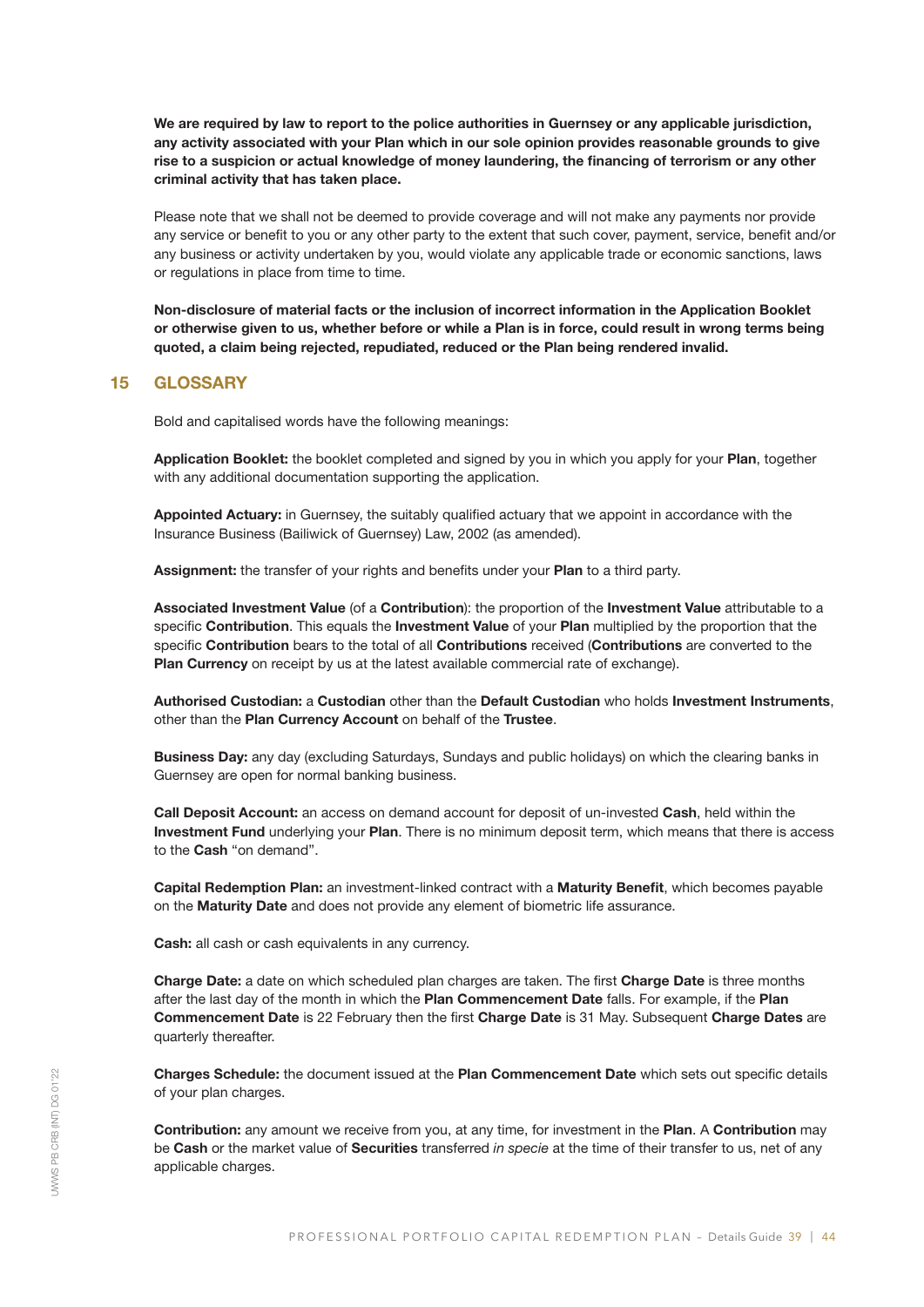**Custodian:** a person appointed by the Trustee who is responsible for the safekeeping of the Investment Instruments. A Custodian can be the Default Custodian or an Authorised Custodian.

Dealing Day: a day on which an Investment Instrument can be allocated to or deducted from the Investment Fund. This may be subject to restrictions imposed by the relevant Investment Issuer or Discretionary Fund Manager.

Default Custodian: the Custodian selected by us who holds the Plan Currency Account on behalf of the Trustee and may also hold other Investment Instruments on behalf of the Trustee.

Discretionary Fund Manager: the person who manages a Discretionary Portfolio and gives investment instructions directly to the Authorised Custodian to acquire or dispose of Investment Instruments within a Discretionary Portfolio.

Discretionary Portfolio: a portfolio of Cash and/or Securities held with an Authorised Custodian on behalf of the Trustee and managed by a Discretionary Fund Manager.

Financial Adviser: a person who is independent from us from whom you seek advice in relation to your financial affairs. Your Financial Adviser acts on your behalf in relation to your Plan and is not our agent.

Force Majeure: such exceptional actions, events, circumstances, admissions which are beyond our reasonable control, including without limitation, fire, flood, earthquake, storms or other natural disasters, war, riot, civil war, rebellion, insurrection, terrorist activities, malicious damage, strike, lockouts or other industrial disputes, interruption of electricity, telephone or computer services, breakdown in technical communications, compliance with any law or governmental order, rule, regulation, direction or nationalisation.

Investment Fund: a separate notional portfolio of Investment Instruments maintained for calculating the benefits of your Plan.

Investment Instrument: Cash, a Security or a Discretionary Portfolio held within the Investment Fund underlying your Plan.

Investment Issuer: the issuer of an Investment Instrument (e.g. companies, financial institutions, banks, collective investment funds, governments, local authorities, public bodies, supra-national organisations or any other person) or a Discretionary Fund Manager who manages a Discretionary Portfolio.

Investment Value: the total Market Value (expressed in the Plan Currency) of all Investment Instruments within the **Investment Fund**.

**ITTOIA:** the Income Tax (Trading and Other Income) Act 2005 of the United Kingdom, as may be amended from time to time.

Liquid Asset: an Investment Instrument which can be valued and disposed of or redeemed within a maximum of three months.

Market Price (bid): the price at which we can dispose of a particular unit of an Investment Instrument on a particular day.

Market Value: for Cash, the latest balance of the account in which the Cash is held. For a non-cash Investment Instrument, the current value of the Investment Instrument based on the latest Market Price (bid) on the last available Dealing Day.

Maturity Benefit: the benefit which becomes payable to you on the Maturity Date, in accordance with the Terms and Conditions. It is calculated in accordance with section 12.2 'Maturity Benefit'.

Maturity Date: the ninety-ninth Plan Anniversary.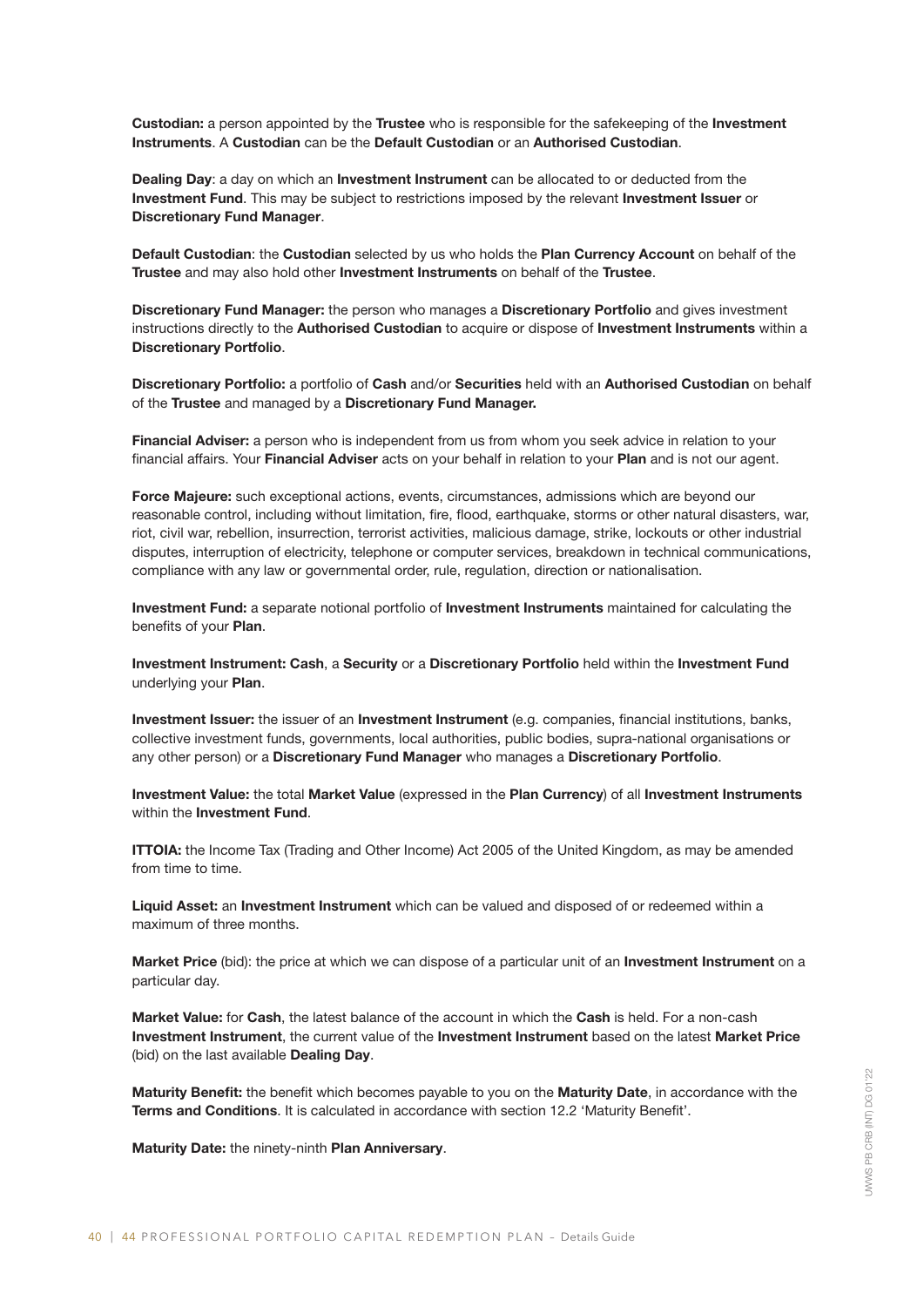Personal Data: means any information relating to an identified or identifiable individual.

Plan: the single-contribution contract agreed between you and us which is subject to:

- the Application Booklet as completed by you;
- the Terms and Conditions, which contain all the standard Plan terms;
- the Plan Schedule first issued at the Plan Commencement Date;
- the Charges Schedule first issued at the Plan Commencement Date;
- any relevant statements made by you in relation to your Plan on which we rely; and
- all endorsements issued by us to the Terms and Conditions, Plan Schedule or Charges Schedule.

Plan Anniversary: any anniversary of the Plan Commencement Date.

Plan Commencement Date: the date shown on the Plan Schedule, on which we assume risk in respect of any benefits payable under your Plan.

Plan Currency: the currency denomination of your Plan as chosen by you on the Application Booklet and shown on the Plan Schedule.

Plan Currency Account: this is the Call Deposit Account in the Plan Currency, held within your Plan through which we deduct charges from your Plan. The Plan Currency Account is held with the Default Custodian on our behalf by the Trustee.

Planholder: a person with whom we have agreed the Plan. Where applicable, references to the Planholder include its successors in title and permitted assigns (as the case may be).

Plan Schedule: the document issued by us at the Plan Commencement Date or its most recently revised version and any endorsement, which sets out specific details of your Plan and any constituent Policies.

Policy: the identical contracts which together constitute your Plan.

Portfolio Manager: a person independent of us nominated by you to act as a discretionary investment manager in relation to your Plan. The Portfolio Manager will be authorised by you to give Written Requests to us to acquire or dispose of Investment Instruments held with the Default Custodian. A Portfolio Manager cannot give instructions to acquire or dispose of a Discretionary Portfolio. The Portfolio Manager will act as your agent on a discretionary basis in making investment decisions in relation to your Plan and will not consult with you before providing instructions to us.

Securities: any stocks, shares, debentures, bonds, notes, coupons, certificates of deposit, commercial paper, treasury bills, units or participations in collective investment schemes, any spot, forward or future contracts on any commodity, currency, financial instrument, stock index or any other property of any description, including rights, options or interests in or in respect of any of the foregoing.

Surrender Value: the amount payable to you under your Plan, in accordance with the Terms and Conditions, following our acceptance of a Written Request for full surrender.

Terms and Conditions: the Terms and Conditions for the time being in force and as from time to time amended in accordance with their terms.

Trustee: the person appointed by us to be the Trustee of the Investment Instruments pursuant to the Guernsey regulatory policyholder protection regime (see section 13.3 'Planholder Protection'). The Trustee is different to a trustee of a trust, which is itself a **Planholder**.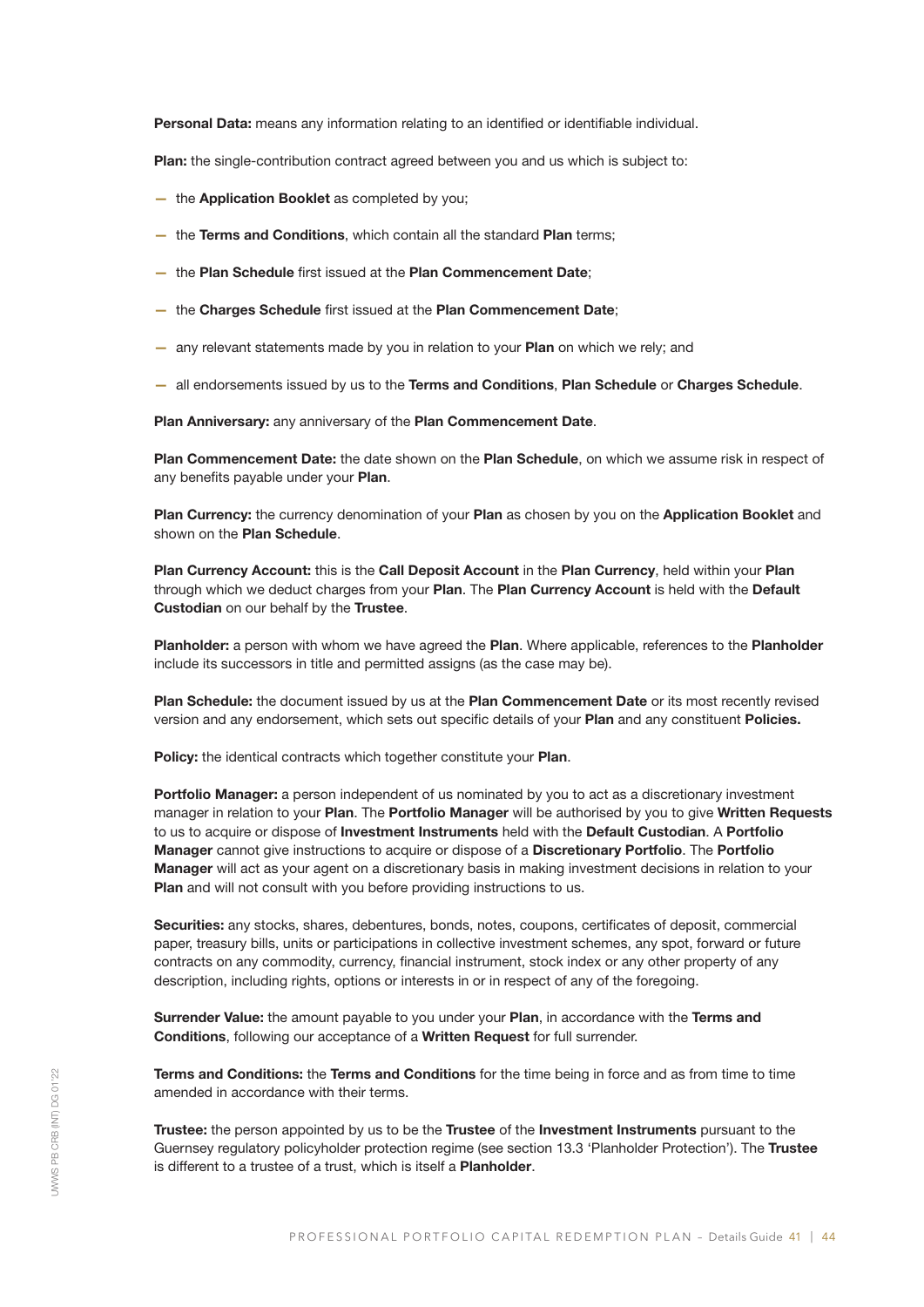Utmost Worldwide Limited: a company incorporated in Guernsey under Company Registration No. 27151. Registered Head Office address: Utmost Worldwide Limited, Utmost House, Hirzel Street, St Peter Port, Guernsey, Channel Islands GY1 4PA. Any reference to Utmost Worldwide Limited includes its branches.

Written Notice: a notice in writing issued to you by us. A Written Notice may be issued to you through our 'Online Service Centre' or by e-mail.

Written Request: a request in writing from you or your authorised agent received by us, in any format we accept at that time.